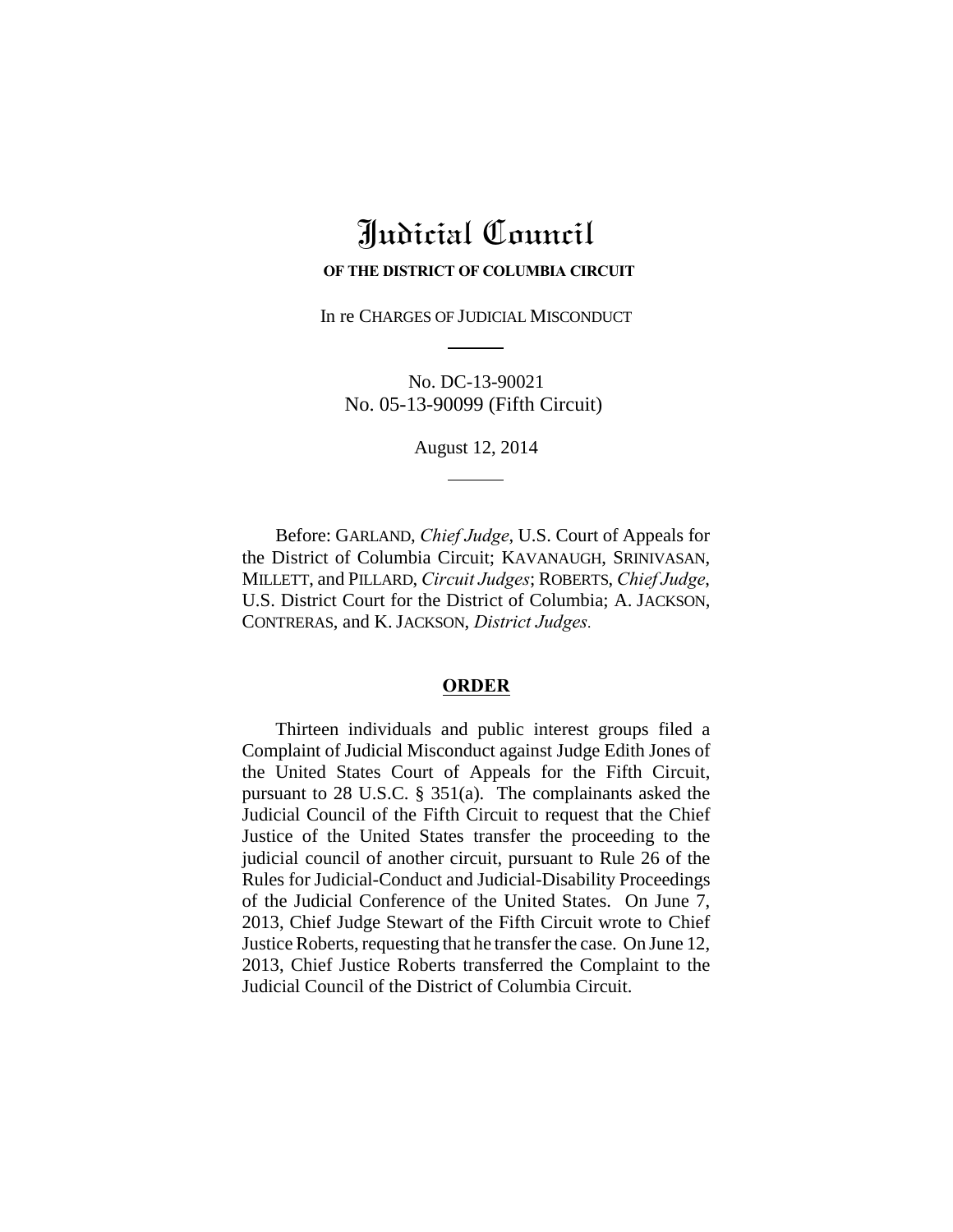On July 19, 2013, pursuant to 28 U.S.C. § 353(a) and Judicial-Conduct Rules 11(f) and 12, Chief Judge Garland of the United States Court of Appeals for the District of Columbia Circuit appointed a Special Committee to consider the allegations of the Complaint. The Special Committee consisted of Chief Judge Garland, Circuit Judge Griffith, and Chief Judge Roberts of the United States District Court for the District of Columbia. The Special Committee has submitted its Report to the Judicial Council, pursuant to 28 U.S.C. § 353(c) and Judicial-Conduct Rule 17.

Upon due consideration, it is **ORDERED** by the Judicial Council that the Report of the Special Committee be adopted by the Council and that, based on the findings and for the reasons stated therein, the above-referenced Complaint be dismissed.

It is **FURTHER ORDERED** that the Report of the Special Committee be attached as an appendix to this Order, and that this Order and the Report be released to the public.

*So ordered.*

## APPENDIX REPORT OF THE SPECIAL COMMITTEE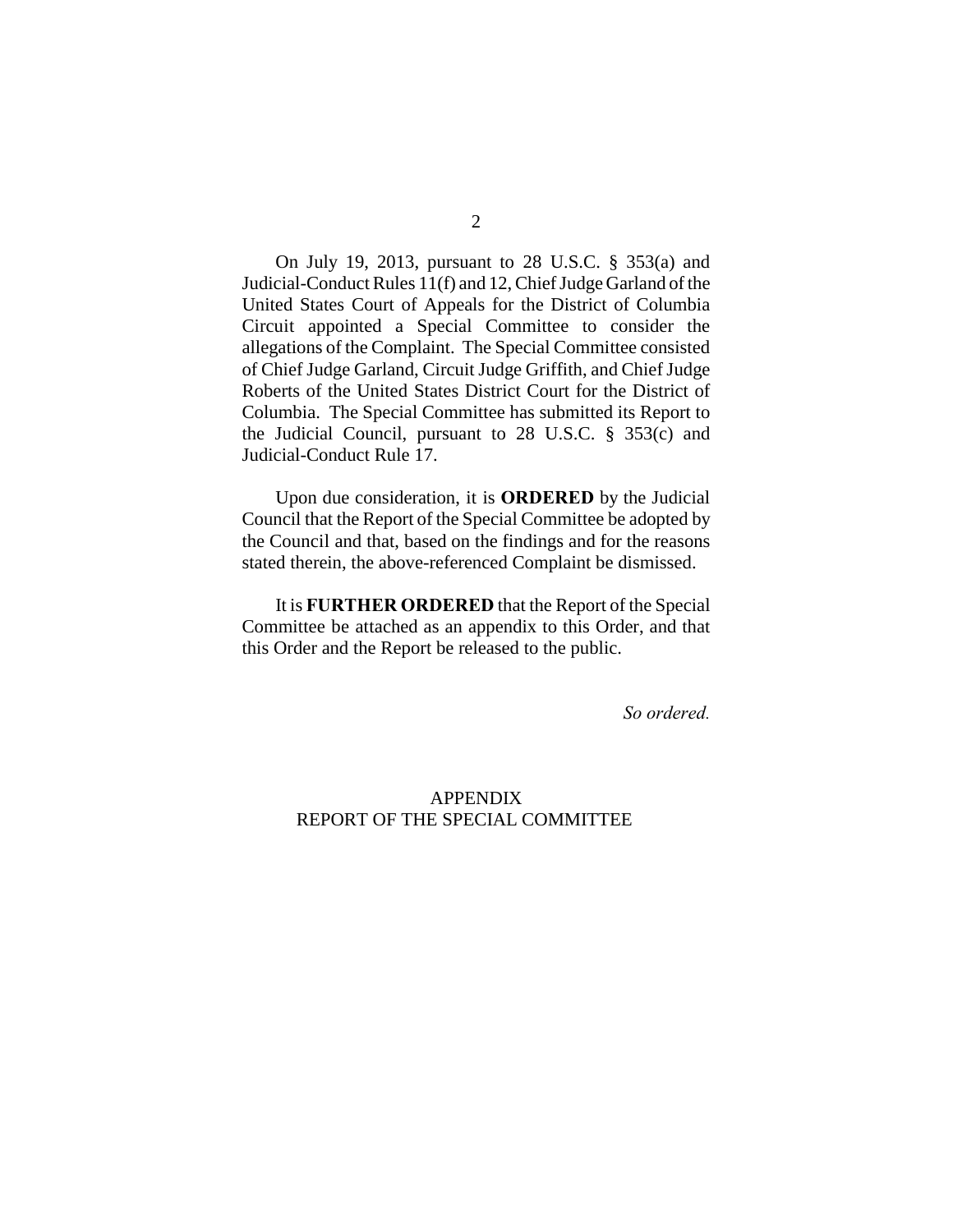## Judicial Council **OF THE DISTRICT OF COLUMBIA CIRCUIT**

 $\overline{)}$ 

 $\mathcal{L}$ 

In re: Complaint ) Judicial Complaint of Judicial Misconduct ) No. DC-13-90021

) No. 05-13-90099 (5th Cir.)

Report of the Special Committee to the Judicial Council of the District of Columbia Circuit

Merrick B. Garland, Chief Judge, U.S. Court of Appeals for the D.C. Circuit Thomas B. Griffith, Circuit Judge, U.S. Court of Appeals for the D.C. Circuit Richard W. Roberts, Chief Judge, U.S. District Court for the District of Columbia

July 7, 2014

CONFIDENTIAL PURSUANT TO JUDICIAL-CONDUCT RULE 23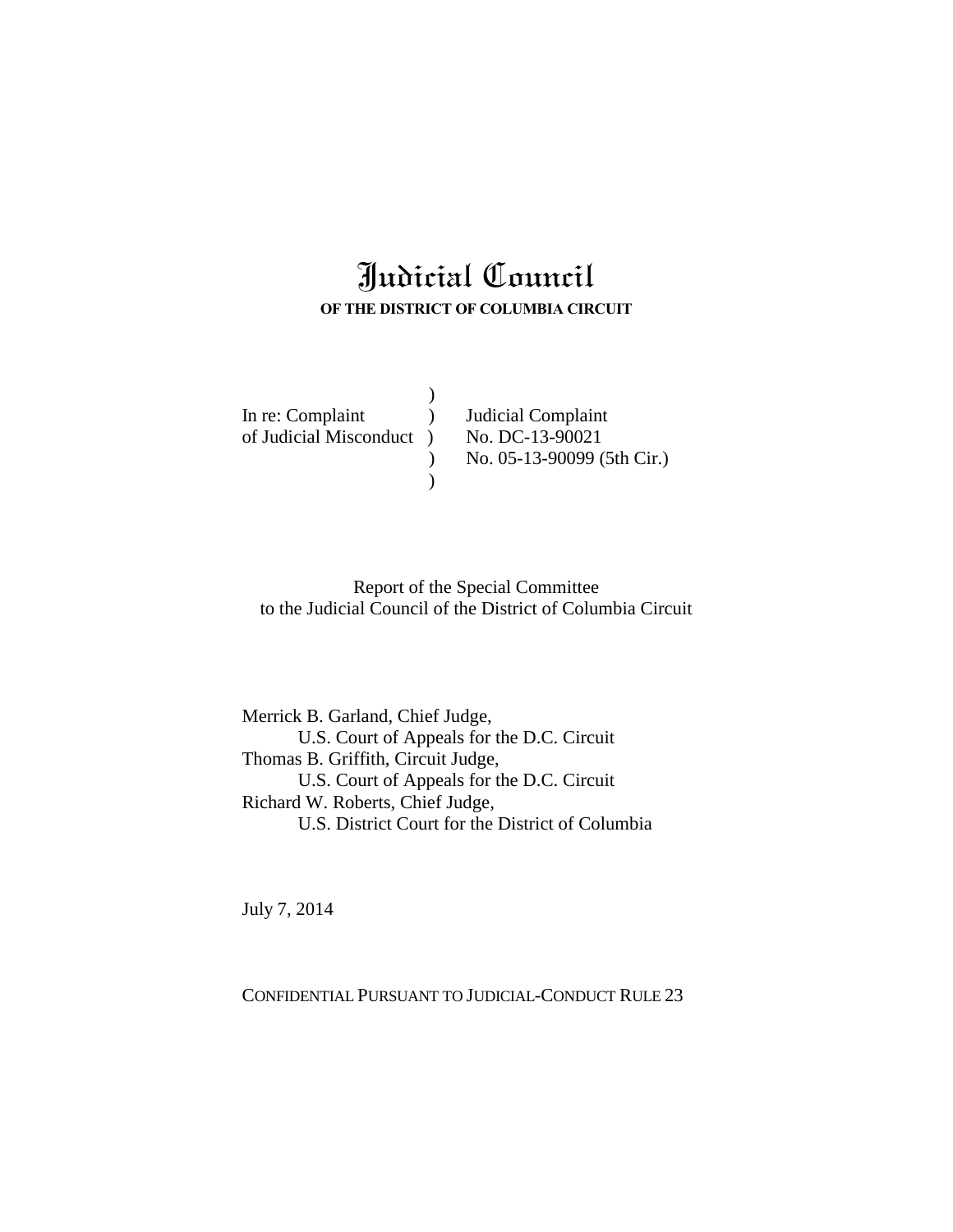Thirteen individuals and public interest groups have filed a Complaint of Judicial Misconduct against Judge Edith Jones of the United States Court of Appeals for the Fifth Circuit. The Complaint alleges misconduct arising from remarks Judge Jones made at a lecture on the death penalty at the University of Pennsylvania Law School on February 20, 2013. The Complaint also alleges that Judge Jones was disrespectful to a fellow Fifth Circuit judge during an en banc argument on September 20, 2011. For the reasons discussed below, the Special Committee recommends that the Judicial Council dismiss the Complaint.

I

On June 4, 2013, the complainants filed their Complaint against Judge Jones with the Judicial Council of the Fifth Circuit, pursuant to 28 U.S.C. § 351(a). The eleven-page Complaint was supported by eight affidavits. The affiants included six people who attended Judge Jones' lecture at the University of Pennsylvania. They also included two attorneys who opined, on the assumption that the facts set out in the affidavits were accurate, that Judge Jones had violated federal and Texas state canons of judicial conduct.

The complainants asked the Judicial Council of the Fifth Circuit to request that the Chief Justice of the United States transfer the proceeding to the judicial council of another circuit, pursuant to Rule 26 of the Rules for Judicial-Conduct and Judicial-Disability Proceedings of the Judicial Conference of the United States (Judicial-Conduct Rules). On June 7, 2013, Chief Judge Stewart of the Fifth Circuit wrote to Chief Justice Roberts, requesting that he transfer the Complaint. Chief Judge Stewart stated that a transfer was warranted given the "highly visible" nature of the allegations, the fact that the subject of the Complaint was "the immediate past chief judge" of the circuit, and the fact that the Complaint included allegations regarding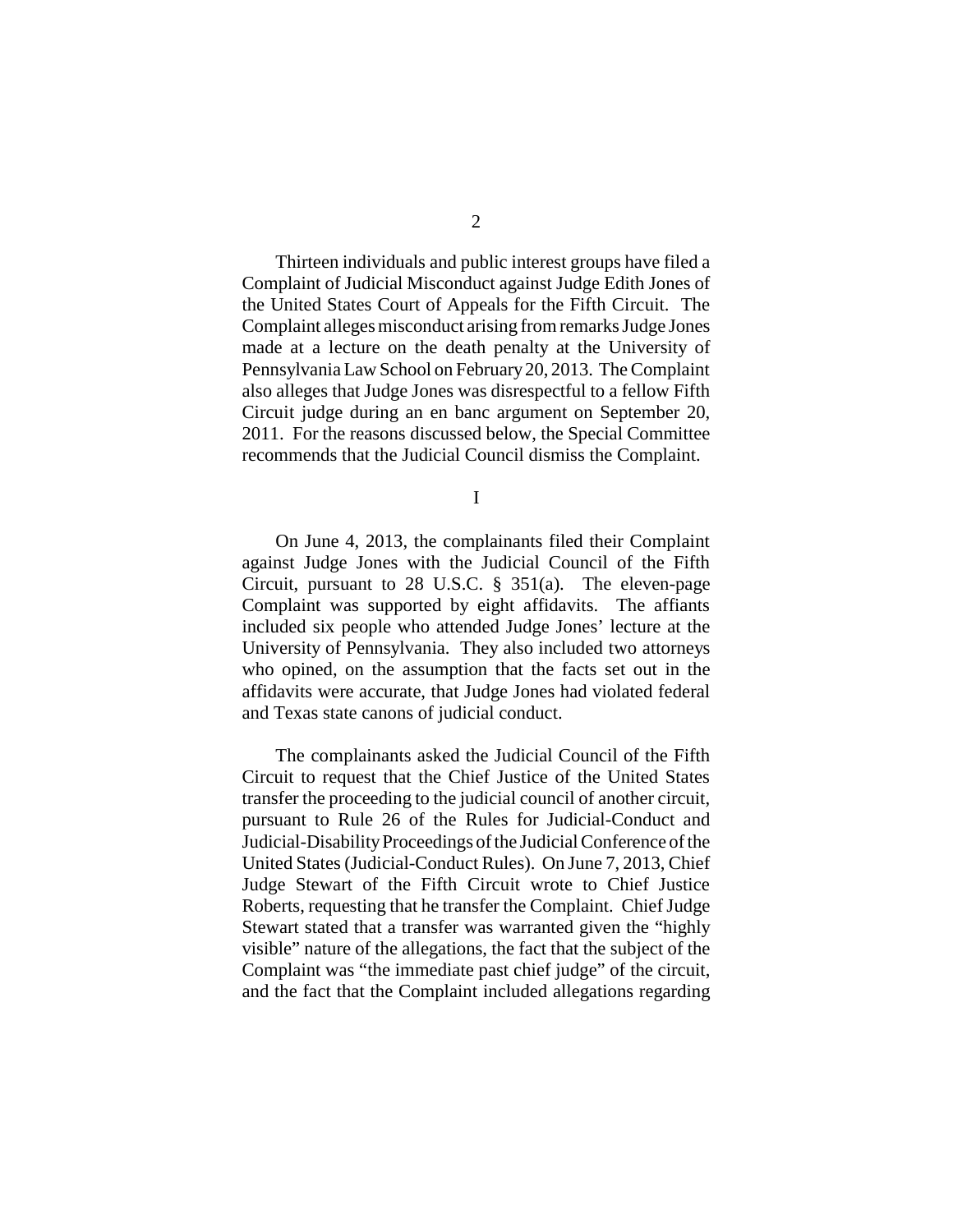Judge Jones' conduct toward a fellow circuit judge who was a member of the Fifth Circuit's Judicial Council. *See* Letter from Chief Judge Stewart to Chief Justice Roberts (June 7, 2013).

On June 12, Chief Justice Roberts transferred the Complaint to the Judicial Council of the District of Columbia Circuit. Thereafter, the D.C. Circuit received allegations of other instances of misconduct by Judge Jones. Because the Chief Justice had only granted the D.C. Circuit Judicial Council authority to resolve allegations relating to the two incidents described in the June 4, 2013 Complaint, those who made such submissions were advised that allegations regarding other events would have to be filed with the Judicial Council of the Fifth  $Circuit.<sup>1</sup>$ 

On June 20, pursuant to 28 U.S.C. § 352(a) and Judicial-Conduct Rule 11(f), Chief Judge Garland of the D.C. Circuit notified Judge Jones of the transfer of the Complaint and invited her to submit a response, which she did on July 12. The response included a letter in which Judge Jones denied engaging in the alleged misconduct. It also included the handwritten notes that Judge Jones brought to her lecture at the University of Pennsylvania, her ex post recollections of the lecture, and various related news articles, blog posts, and legal documents.

On July 19, pursuant to 28 U.S.C. § 353(a) and Judicial-Conduct Rules 11(f) and 12, Chief Judge Garland appointed this Special Committee to consider the allegations in the Complaint.

<sup>&</sup>lt;sup>1</sup> See, e.g., Letter from Elizabeth H. Paret, Circuit Executive, D.C. Circuit, to Nan Aron, President, Alliance for Justice (June 27, 2013) (noting that, for the reason stated above, the D.C. Circuit Judicial Council could accept the Alliance's letter only "as background and contextual information in 'support of' the [Fifth Circuit] complaint and of the need for a 'full investigation' of its allegations").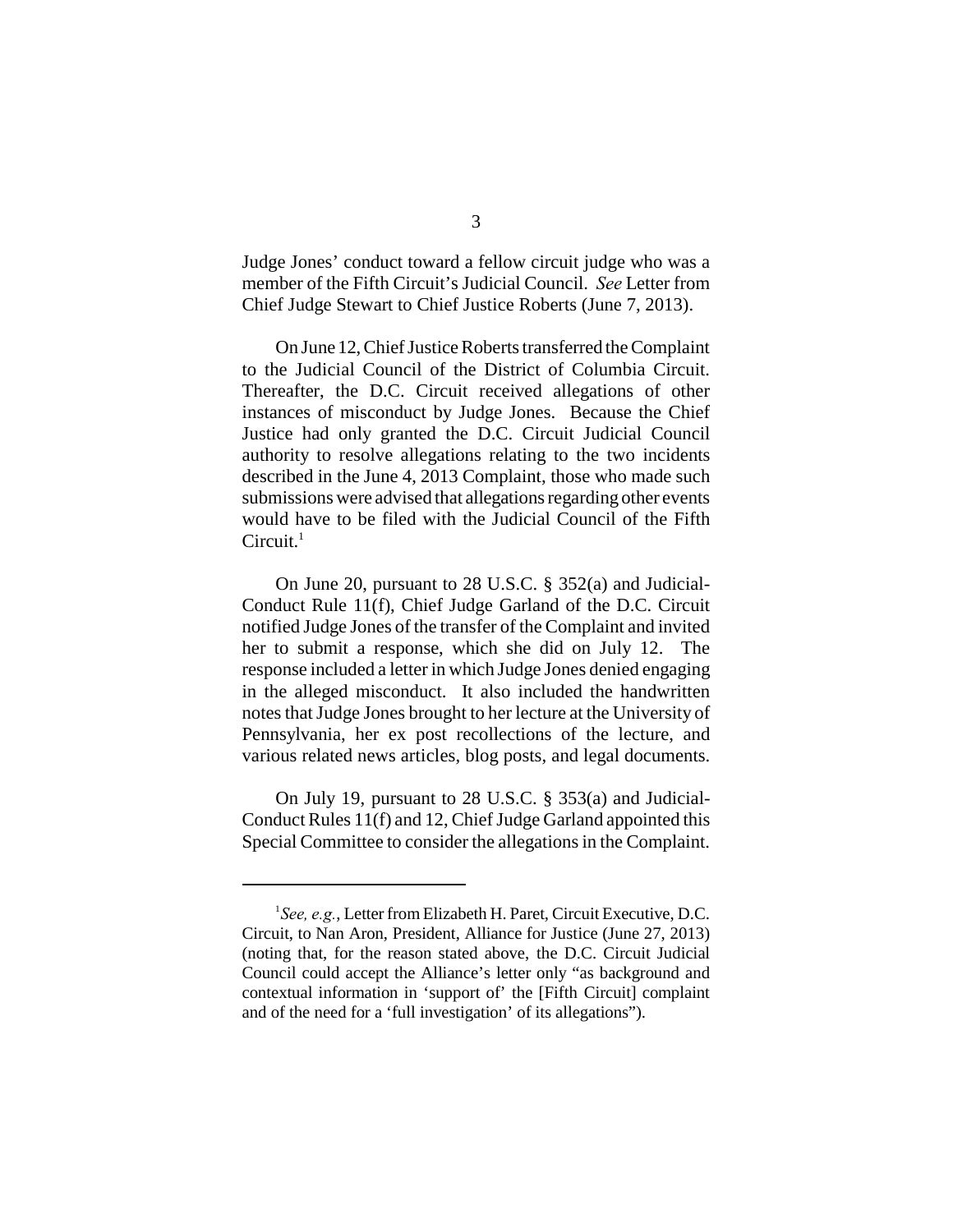*See* 28 U.S.C. § 352(a) ("The chief judge shall not undertake to make findings of fact about any matter that is reasonably in dispute"); Judicial-Conduct Rule 11(b) (same). The Committee is composed of Chief Judge Garland, Circuit Judge Thomas Griffith, and Chief Judge Richard Roberts of the U.S. District Court for the District of Columbia. On August 6, 2013, the Committee appointed Jeffrey Bellin, Associate Professor of Law at William and Mary Law School, as Special Counsel to the Committee to investigate the Complaint's factual allegations. *See* Judicial-Conduct Rule 13(c).

On September 9, 2013, Judge Jones submitted an additional letter to the Committee that contained an excerpt from a report of the Defender Services Committee of the Judicial Conference of the United States. *See infra* note 20. Thereafter, the D.C. Circuit Judicial Council received further materials from third parties supporting Judge Jones, including: a declaration from a recent graduate of the University of Pennsylvania Law School who attended Judge Jones' lecture; a character reference by Gerald H. Goldstein, a past president of the National Association of Criminal Defense Lawyers and the Texas Criminal Defense Lawyers Association; a letter from 62 of Judge Jones' former law clerks; and a separate letter from another former law clerk of the judge.

Special Counsel Bellin interviewed a total of 45 people, including most of the attendees at the lecture.<sup>2</sup> The great majority of the latter were University of Pennsylvania law students. Special Counsel Bellin also interviewed all of the nonstudent attendees. Those included the law school's Associate Director for Clerkships; three assistant federal defenders; and

<sup>&</sup>lt;sup>2</sup>Special Counsel Bellin communicated with an additional eight attendees by email. Their email correspondence indicated that interviews would not be fruitful. *See* Special Counsel Report 7.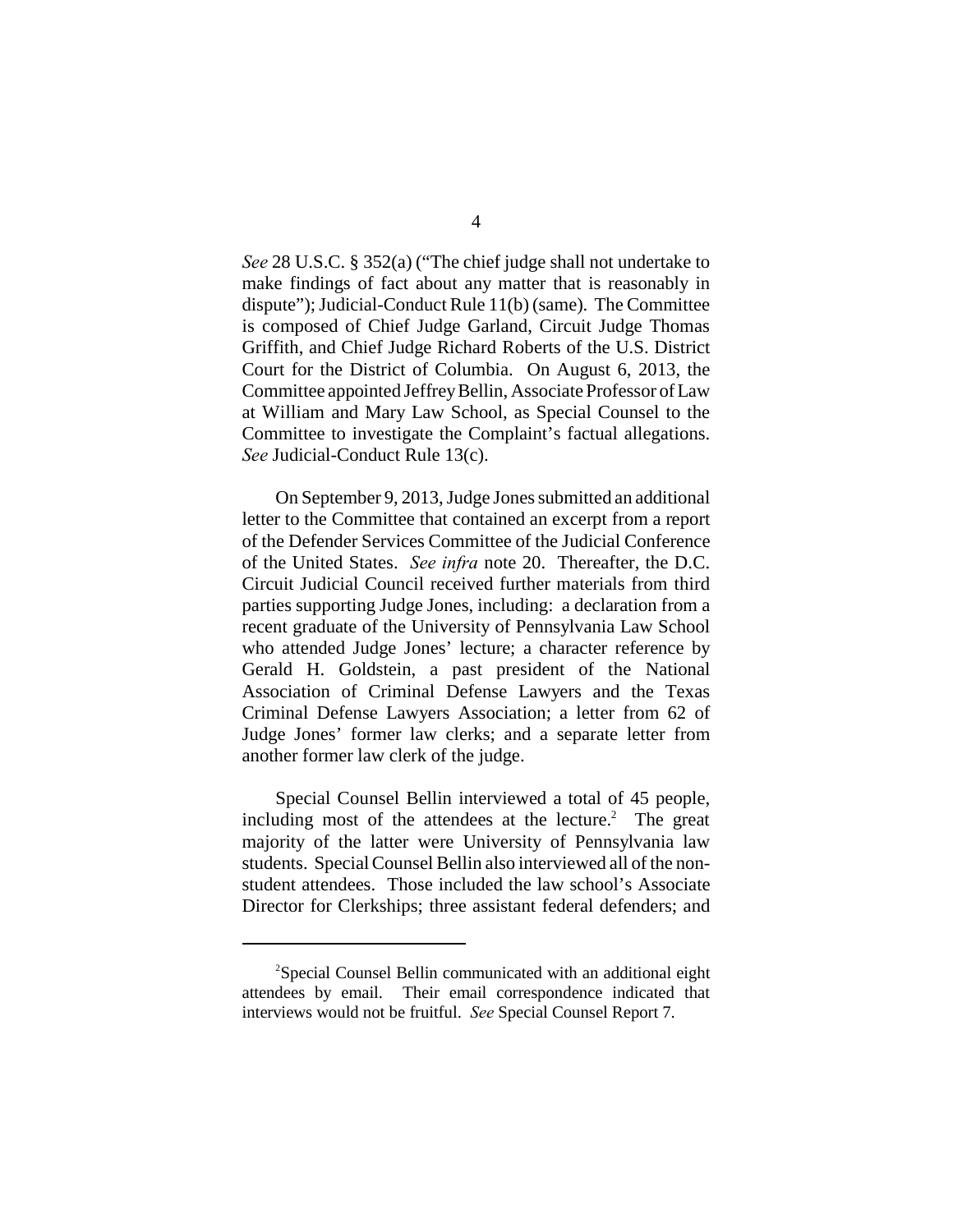Marc Bookman, the Director of the Atlantic Center for Capital Representation and the author of the principal affidavit submitted in support of the Complaint. The Special Counsel determined that no faculty members attended the lecture.

After extensive investigative efforts, Special Counsel Bellin concluded that Judge Jones' lecture had not been recorded. He did, however, obtain all available contemporaneous documentation of the lecture: photographs of the event; Judge Jones' handwritten notes outlining her planned remarks; the handwritten notes of an Assistant Federal Defender in the Capital Habeas Unit of the Federal Community Defender Office in Philadelphia, who was present at the lecture; the electronic notes of another Assistant Federal Defender; and a student text message exchange quoting Judge Jones. The Special Counsel also obtained a number of documents created soon after the lecture, including a summary of Judge Jones' remarks that the first Assistant Federal Defender mentioned above made upon returning to her office, and a student attendee's text message to a legal blog and email to a fellow student attendee sent after the Complaint was filed. All documents were voluntarily provided to the Special Counsel.

The Special Counsel reviewed all of the affidavits and submissions received by the Judicial Council and the Committee. He also reviewed the dockets and published opinions of all of the cases that Judge Jones discussed in her lecture to assess their status at the time of the lecture. After completing his investigation, the Special Counsel prepared a report, which he submitted to the Special Committee. The Special Committee then scheduled a hearing pursuant to Judicial-Conduct Rule 14. At the hearing, the Committee took the testimony of both Judge Jones and Mr. Bookman. After the hearing, the Special Counsel prepared a supplemental report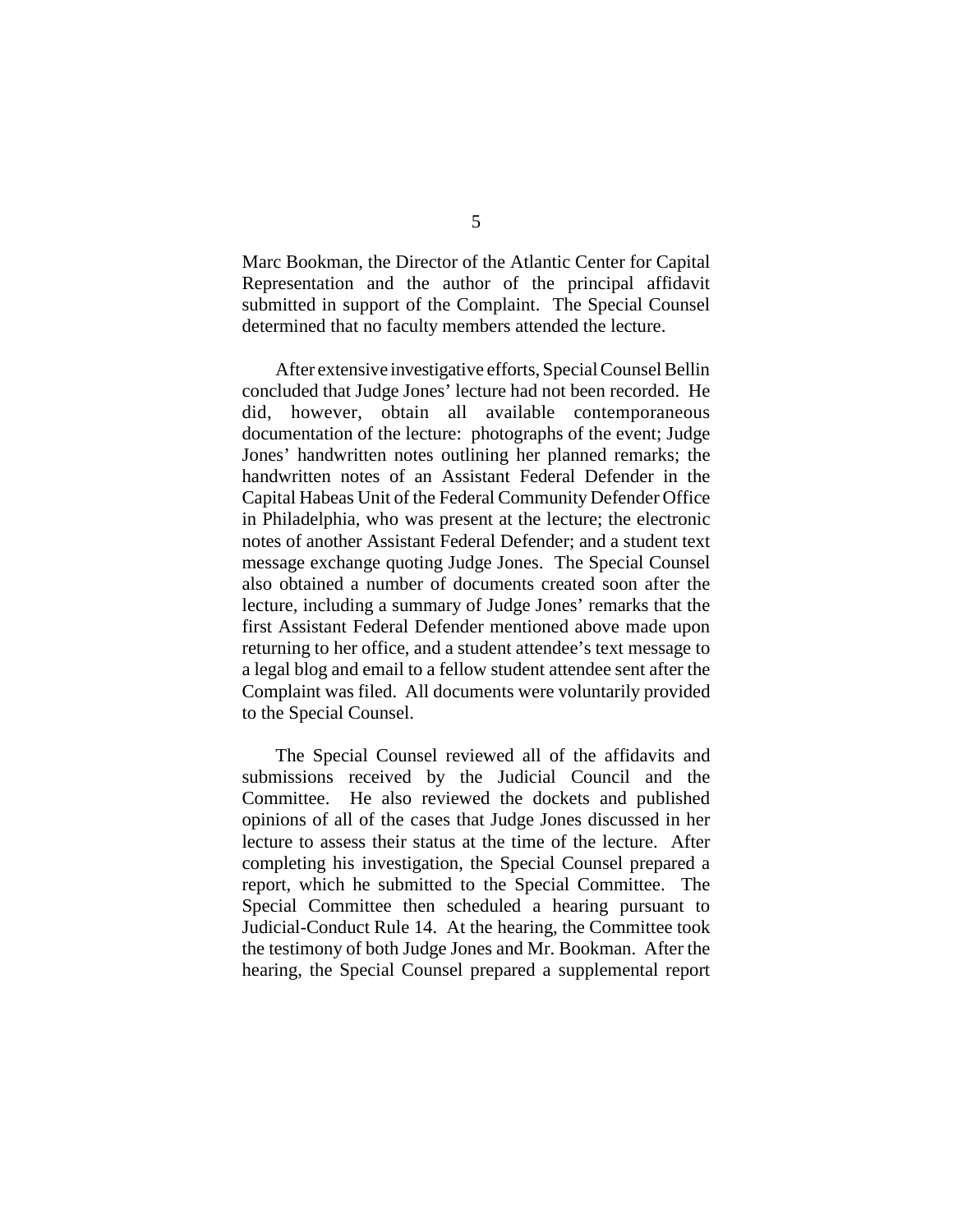further describing the status of the specific cases discussed in the lecture.

Pursuant to 28 U.S.C. § 353(c) and Judicial-Conduct Rule 17, the Special Committee now submits this report of its findings and recommendation to the Judicial Council, together with the Special Counsel's reports and the transcript of the hearing.

## II

Three sets of rules regulating judges' conduct are relevant here: the Judicial Conduct and Disability Act; the Judicial-Conduct Rules; and the Code of Conduct for United States Judges.

The Judicial Councils Reform and Judicial Conduct and Disability Act of 1980, 28 U.S.C. §§ 351-64, is a statutory scheme that establishes an administrative complaint process by which circuit judicial councils can address allegations of judicial misconduct or disability. The Act provides that "[a]ny person alleging that a judge has engaged in conduct prejudicial to the effective and expeditious administration of the business of the courts . . . may file with the clerk of the court of appeals for the circuit a written complaint containing a brief statement of the facts constituting such conduct." *Id*. § 351(a).

Pursuant to the Act, the Judicial Conference of the United States has promulgated the Judicial-Conduct Rules. *See* Preface, Judicial-Conduct Rules (citing 28 U.S.C. §§ 331, 358). The Rules establish standards and procedures for addressing complaints filed by complainants under the Act, and they govern proceedings under the Act to determine whether a judge has engaged in misconduct. Judicial-Conduct Rule 1. Other than in "exceptional circumstances," the Rules are "mandatory."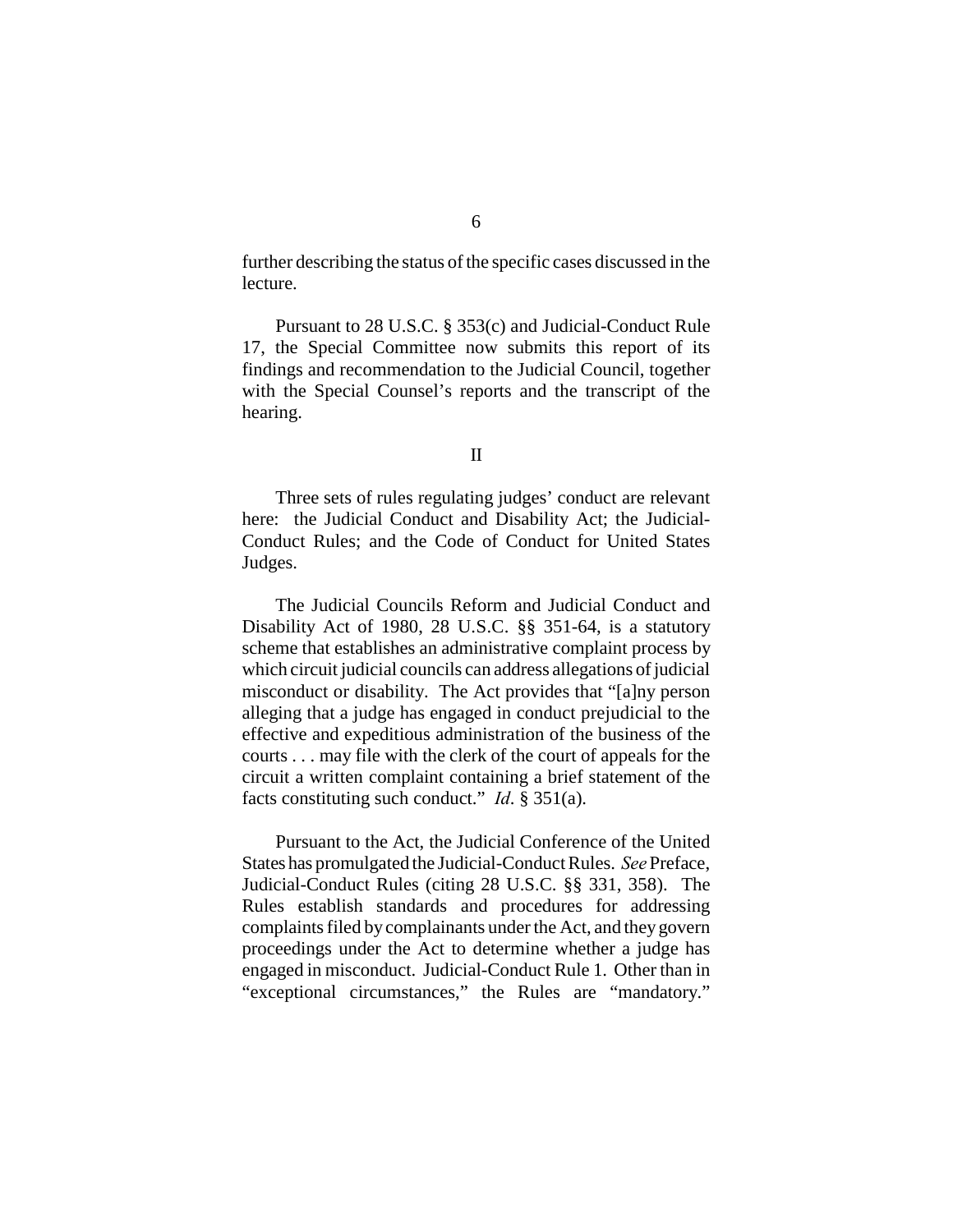Judicial-Conduct Rule 2(a), (b). They define "misconduct" as, inter alia, "conduct prejudicial to the effective and expeditious administration of the business of the courts," and "conduct occurring outside the performance of official duties if the conduct might have a prejudicial effect on the administration of the business of the courts, including a substantial and widespread lowering of public confidence in the courts among reasonable people." Judicial-Conduct Rule 3(h)(1), (2). The Rules acknowledge that "[t]he phrase 'prejudicial to the effective and expeditious administration of the business of the courts' is not subject to precise definition." Judicial-Conduct Rule 3, cmt.

The Judicial Conference has also adopted a Code of Conduct for United States Judges. It "is designed to provide guidance to judges" and "may also provide standards of conduct for application in proceedings under the Judicial Councils Reform and Judicial Conduct and Disability Act of 1980." Canon 1, cmt. The Code states, however, that "[n]ot every violation of the Code should lead to disciplinary action." *Id.*<sup>3</sup> The Judicial-Conduct Rules, in turn, state that, "[a]lthough the Code of Conduct for United States Judges may be informative" as to the meaning of the phrase "prejudicial to the effective and expeditious administration of the business of the courts," the Code's "main precepts are highly general; the Code is in many potential applications aspirational rather than a set of disciplinary rules." Judicial-Conduct Rule 3, cmt.

<sup>&</sup>lt;sup>3</sup>See Canon 1, cmt. ("Whether disciplinary action is appropriate" depends "on such factors as the seriousness of the improper activity, the intent of the judge, whether there is a pattern of improper activity, and the effect of the improper activity on others or on the judicial system.").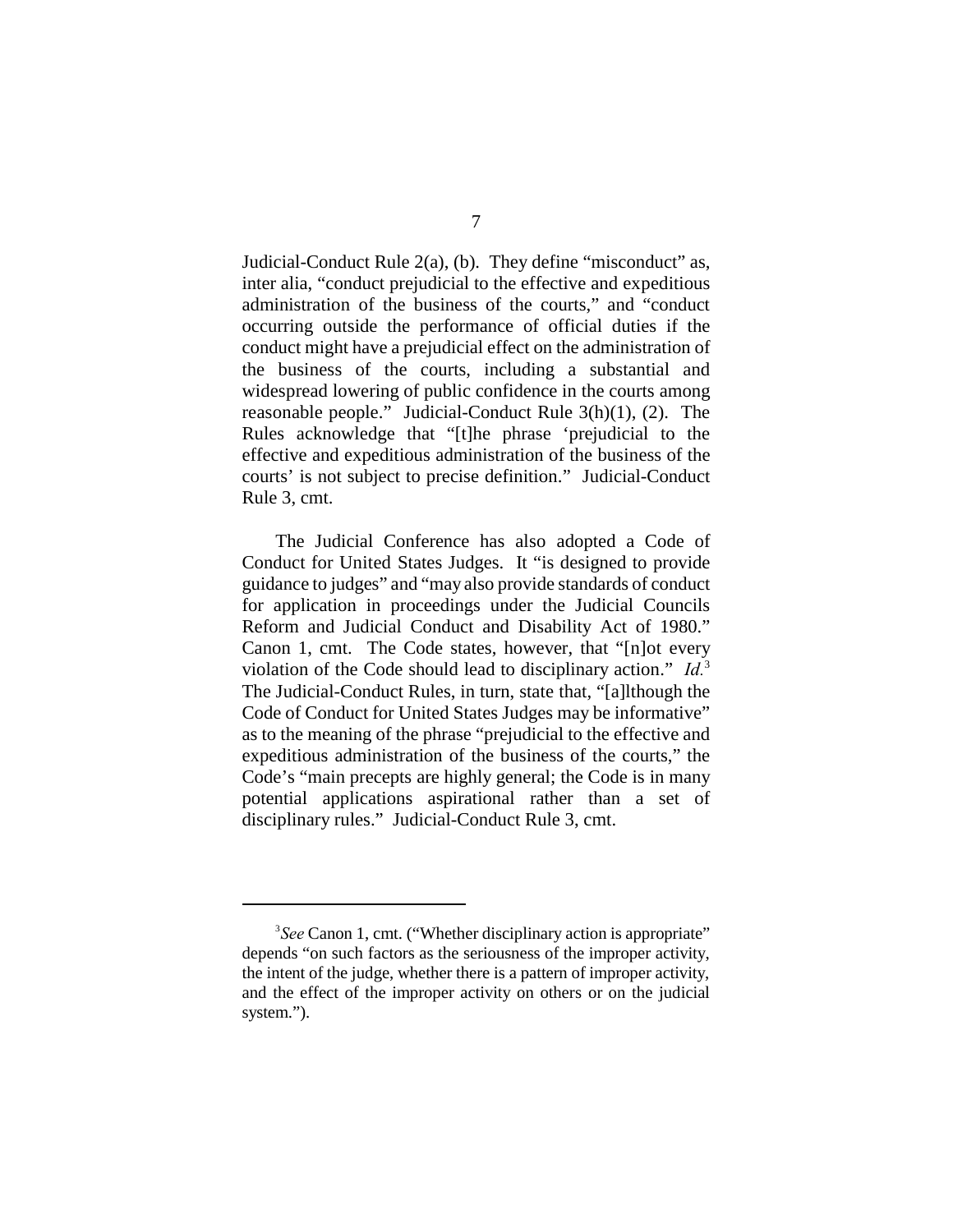The Code is composed of five canons, four of which are cited in the Complaint. The most relevant portions of those canons are as follows.

Canon 1 provides that "a judge should uphold the integrity and independence of the judiciary." Canon 1. The commentary to Canon 1 explains that "[a]dherence to" the Canons "helps to maintain public confidence in the impartiality of the judiciary." Canon 1, cmt.

Canon 2 provides that "a judge should avoid impropriety and the appearance of impropriety in all activities," Canon 2, and "should act at all times in a manner that promotes public confidence in the integrity and impartiality of the judiciary," Canon 2A. The commentary to this canon explains that "[a]n appearance of impropriety occurs when reasonable minds, with knowledge of all the relevant circumstances disclosed by a reasonable inquiry, would conclude that the judge's honesty, integrity, impartiality, temperament, or fitness to serve as a judge is impaired." Canon 2A, cmt. Canon 2A's prohibition "applies to both professional and personal conduct." *Id.*

Canon 3 provides that "a judge should perform the duties of the office fairly [and] impartially." As part of this requirement, "[a] judge should be patient, dignified, respectful, and courteous" toward those "with whom the judge deals in an official capacity." Canon 3A(3).

Canon 3 also declares that judges "should not make public comment on the merits of a matter pending or impending in any court." Canon 3A(6). The canon includes an exception that is relevant here: "The prohibition on public comment on the merits does not extend to . . . scholarly presentations made for purposes of legal education." *Id.*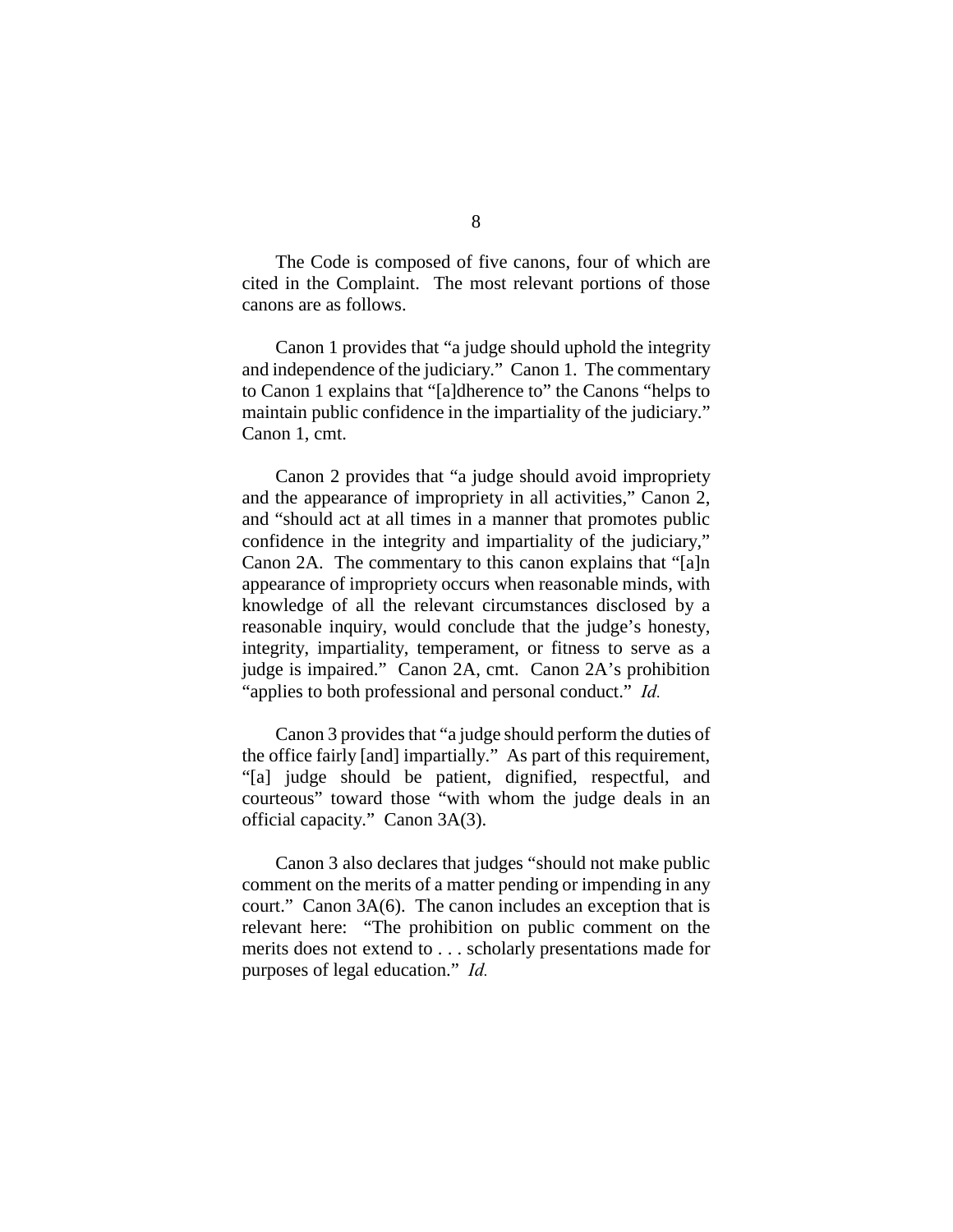Finally, Canon 4 provides that a "judge may engage in extrajudicial activities . . . and may speak, write, lecture, and teach on both law-related and nonlegal subjects." Canon 4. This authorization extends to discussion of "the law, the legal system, and the administration of justice." Canon 4A(1). The Code cautions, however, that "a judge should not participate in extrajudicial activities that detract from the dignity of the judge's office, interfere with the performance of the judge's official duties, reflect adversely on the judge's impartiality," or "lead to frequent disqualification." Canon 4.

As noted above, although we consider these canons in determining whether Judge Jones engaged in judicial misconduct under the Judicial Conduct and Disability Act, disciplinary action is appropriate only if her behavior satisfies the definition of "misconduct" found in the Judicial-Conduct Rules.

Neither the Judicial Conduct and Disability Act, nor the Judicial-Conduct Rules, nor the Code of Conduct expressly indicates what burden of proof a judicial council should apply in its factfinding in a judicial misconduct proceeding. The Judicial-Conduct Rules state that a judicial council may dismiss a complaint because "the facts on which the complaint is based have not been *established*," Judicial-Conduct Rule  $20(b)(1)(A)(iii)$  (emphasis added), suggesting that the standard must at least be preponderance of the evidence. In the analogous context of attorney disciplinary proceedings, the American Bar Association's Model Rules and most state and federal jurisdictions that have addressed the question require complainants (or disciplinary counsel) to establish misconduct by clear and convincing evidence, $4$  although a sizable minority

<sup>&</sup>lt;sup>4</sup>A.B.A., MODEL RULES FOR LAWYER DISCIPLINARY ENFORCEMENT R. 18.3, 18.4 (2002); 7A C.J.S. *Attorney & Client*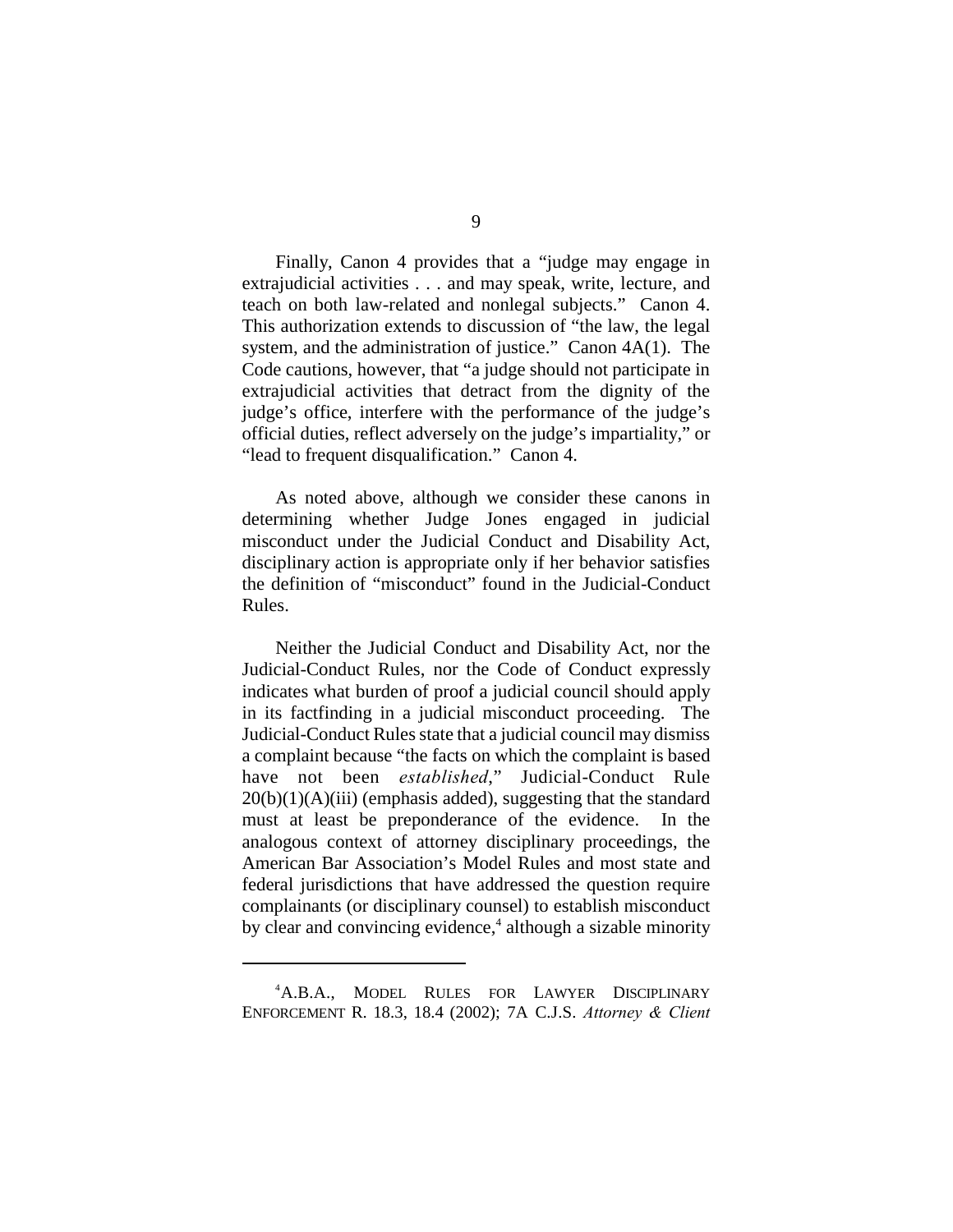require only a preponderance of the evidence.<sup>5</sup> None applies a lesser standard.<sup>6</sup>

 ${}^{5}$ See, e.g., E.D. Mich. R. 83.22(e)(6)(E); W.D. Mich. Civ. R. 83.1(k)(ii)(B)(3); D. Utah Civ. R. 83-1.5.7(e); Ark. Judicial Discipline & Disability Comm'n, R. P.  $15(g)(1)$ ; Ky. Sup. Ct. R. 3.330; Me. Bar R. 7.2(b)(4); Mass. Bd. of Bar Overseers R. § 3.28; Mich. Ct. R. 9.211(A); *In re Crews*, 159 S.W.3d 355, 358 (Mo. 2005) (en banc); *In re Capoccia*, 59 N.Y.2d 549, 551 (N.Y. 1983); Tenn. Sup. Ct. R. 9 § 15.2(h); Tex. Disciplinary P. R. 2.17(M).

<sup>6</sup>Some jurisdictions have adopted unique burdens of proof that seem to straddle the line between clear and convincing evidence and preponderance of the evidence. For example, Washington employs a "clear preponderance" standard. *See* Wash. Enforcement of Lawyer Conduct R. 10.14(b). Iowa employs a "convincing preponderance" standard. *See Iowa Sup. Ct. Att'y Disciplinary Bd. v. Rhinehart*, 827 N.W.2d 169, 171 (Iowa 2013). And South Dakota's standard is a "clear and undoubted preponderance" of the evidence. *See In re Discipline of Stanton*, 446 N.W.2d 33, 41 (S.D. 1989).

<sup>§ 103 (</sup>West 2013) ("As a general rule, charges of misconduct of an attorney must be supported by evidence which is clear and convincing." (collecting state authorities)); *see, e.g.*, 2d Cir. R. 46.2(b)(3)(G); *Sealed Appellant 1 v. Sealed Appellee 1*, 211 F.3d 252, 254-55 (5th Cir. 2000); *In re Oladiran*, No. 10-0025, 2010 WL 3775074, at \*7 (D. Ariz. Sept. 21, 2010); D. Colo. Att'y R. 7(f); D. Conn. Civ. R. 83.2(d)(5); *In re Levine*, 675 F. Supp. 1312, 1318 & n.4 (M.D. Fla. 1986); D. Kan. R. 83.6.3(f)(2)(D); E.D. La. Lawyer Disciplinary Enforcement R. 2; D. Mont. L. R., App. B, R. 4(E)(v); D.N.J. Civ. R. 104.1(e)(14); E.D.N.Y. & S.D.N.Y. Civ. R. 1.5(b); E.D. Tenn. L.R. 83.7(i)(4); *In re Jacques*, 972 F. Supp. 1070, 1079 (E.D. Tex. 1997); *In re Placid Oil*, 158 B.R. 404, 413 (N.D. Tex. 1993); *In re Ryder*, 263 F. Supp. 360, 361 (E.D. Va. 1967).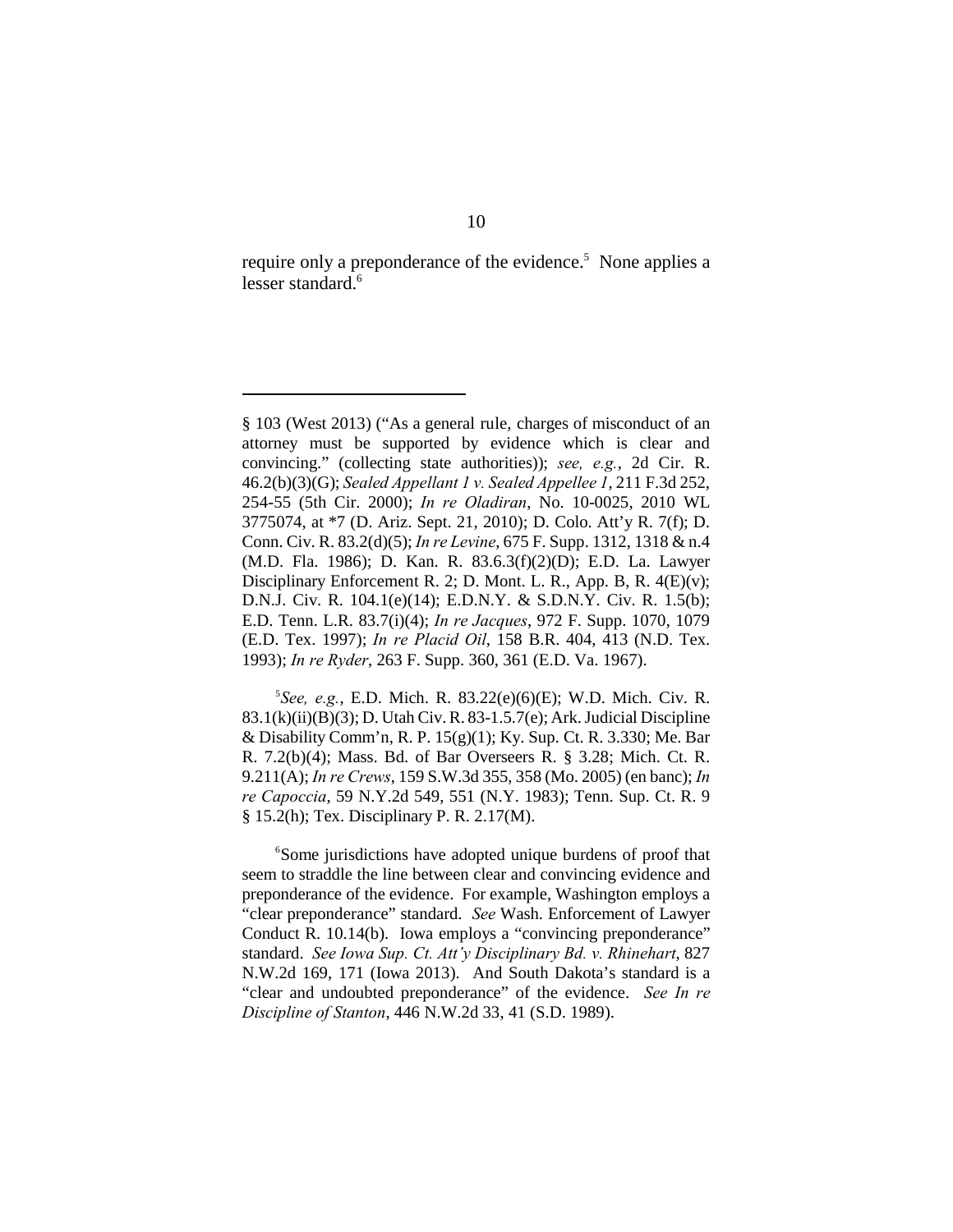This Circuit has never determined what burden of proof applies in judicial misconduct proceedings.<sup>7</sup> Nor need we do so here. Our disposition would be the same regardless of whether a preponderance or clear-and-convincing standard applies.

## III

We begin with the allegations arising out of an oral argument before the United States Court of Appeals for the Fifth Circuit, held in New Orleans, Louisiana on September 20, 2011.

## A

On September 20, 2011, the Fifth Circuit, sitting en banc, heard argument in *United States v. Delgado*, 672 F.3d 320 (5th Cir. 2012). Judge Jones was the Chief Judge of the Circuit at the time of the argument. Near the conclusion of the government's argument, Judge James Dennis asked counsel a series of questions. A transcription of the relevant portions of the oral argument is set out below.<sup>8</sup>

> Government: I think the amount of drugs in that truck supports the intent to distribute. And the jury . . .

<sup>&</sup>lt;sup>7</sup>We have, however, said that whenever a district court is exercising an inherent power that is "fundamentally penal -- dismissals and default judgments, as well as contempt orders, awards of attorneys' fees, and the imposition of fines -- the district court must find clear and convincing evidence of the predicate misconduct." *Shepherd v. Am. Broad. Cos.*, 62 F.3d 1469, 1478 (D.C. Cir. 1995).

<sup>&</sup>lt;sup>8</sup>The Fifth Circuit does not have an official transcript for this argument; the above transcription is based on the oral argument recording. *See* Oral Argument Recording at 47:40, *Delgado*, 672 F.3d 320, *available at* http://www.ca5.uscourts.gov/OralArgRecordings /07/07-41041\_9-20-2011.wma.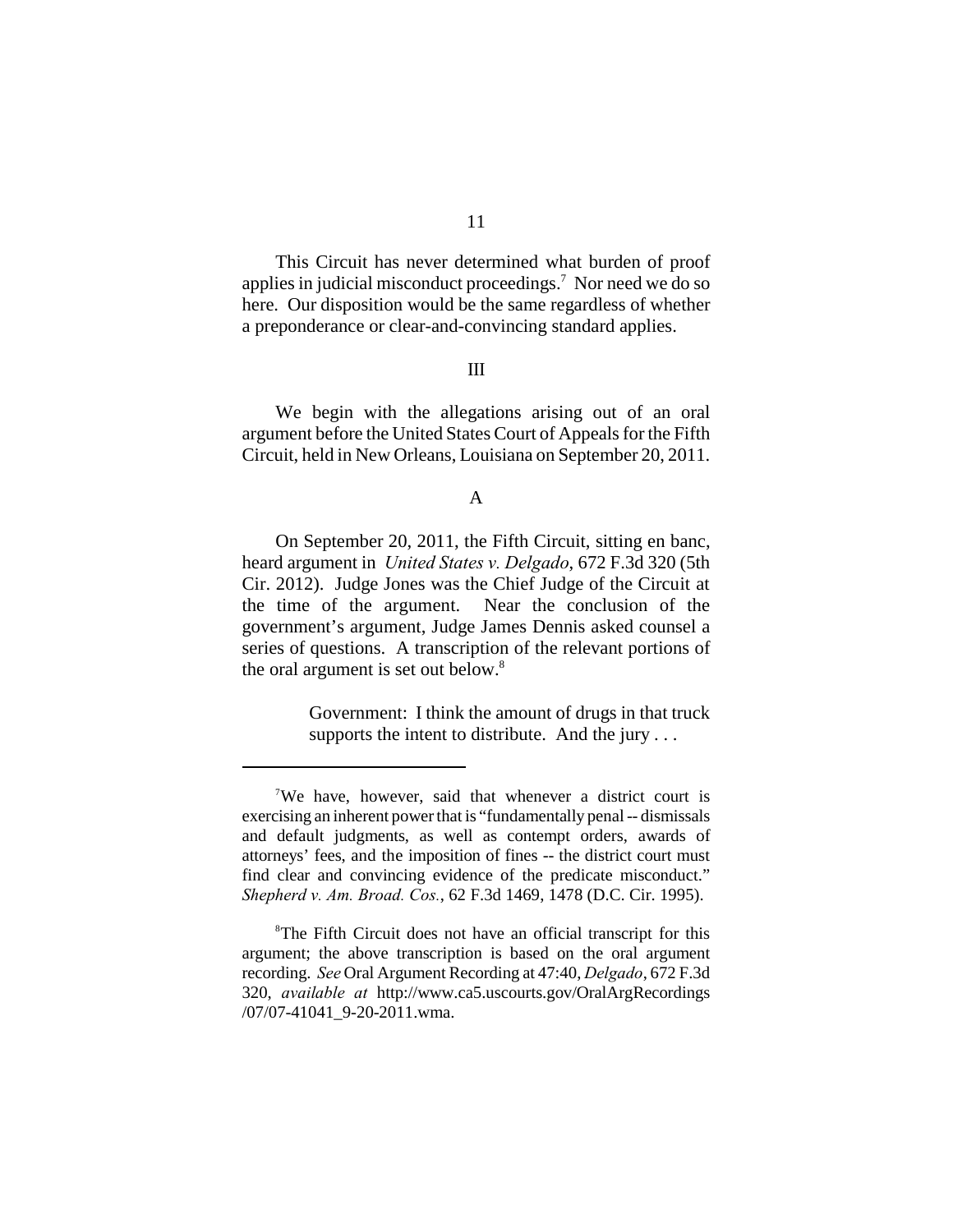Judge Dennis: Well, we've said over and over that the amount . . . this court, no court has said that you can infer . . .

Chief Judge Jones: Judge Dennis.

Judge Dennis: . . . just on the basis of the amount of drugs.

Chief Judge Jones: Judge Dennis!

Judge Dennis: . . . Can I . . . can I ask a question?

Chief Judge Jones: You have monopolized . . . seven minutes.

Judge Dennis: Well, you know, I'm way behind on asking questions in this court. I have been quiet a lot of times, and I am involved in this case.

[There is then a noise that the complainants allege and Judge Jones acknowledges is the sound of her slamming her hand on the bench. *See* Compl. 2; Special Counsel Report 50 n.253.]

Chief Judge Jones: Would you like to leave?

Judge Dennis: Pardon? What did you say?

Chief Judge Jones: I want you to shut up long enough for me to suggest that perhaps . . .

Judge Dennis: Don't tell me to shut up.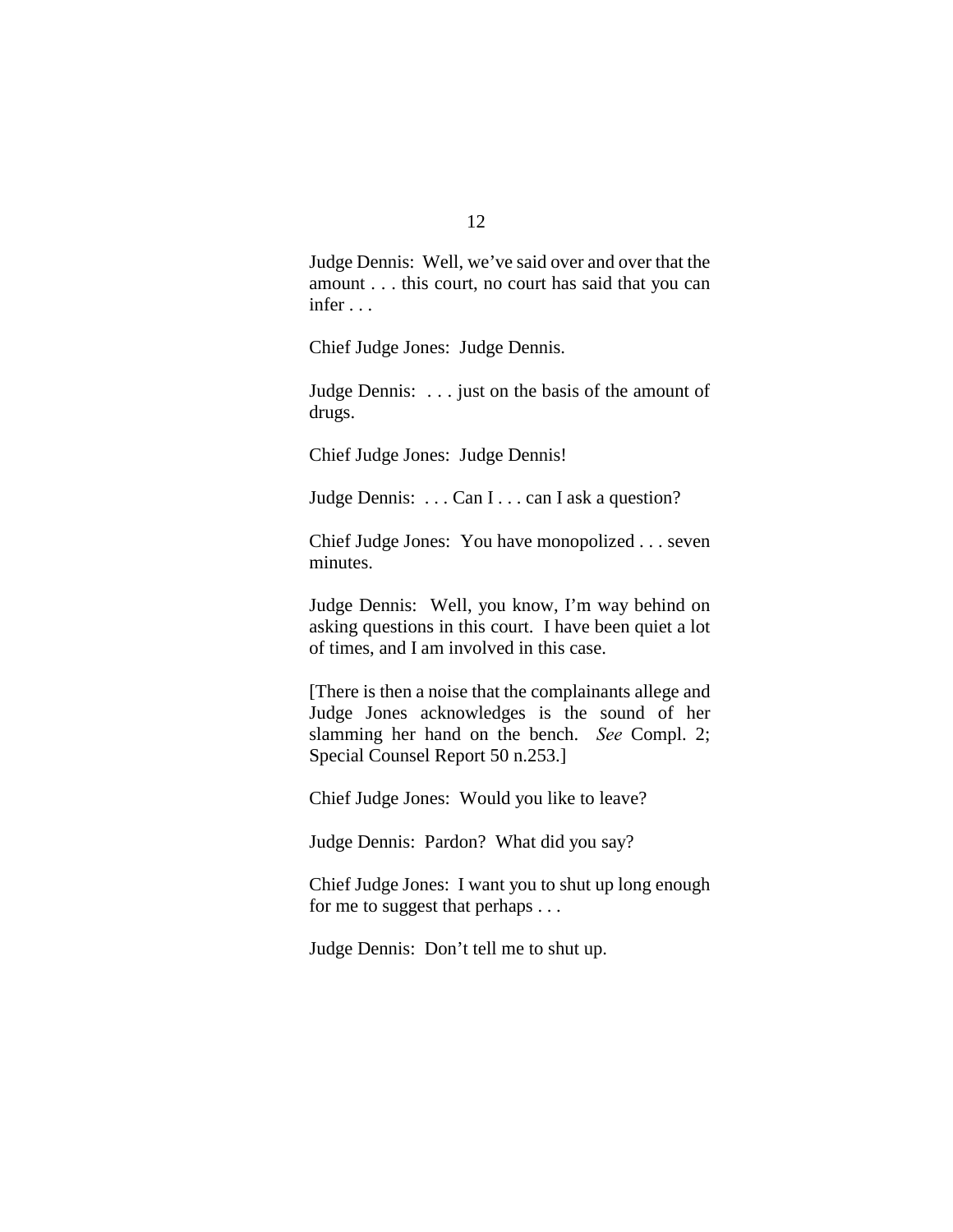Chief Judge Jones: . . . you should give some other judge a chance to ask a question.

Judge Dennis: Listen, I have been in this courtroom many times . . .

Chief Judge Jones: [The government attorney] has had . . .

Judge Dennis: . . . and gotten closed out and not able to ask a question. I don't think I'm being overbearing.

Chief Judge Jones: You've been asking questions for the entire seven minutes that he has had open so far.

Judge Dennis: Well, I happen to be through. I have no more questions.

Chief Judge Jones: I just want to offer any other judge an opportunity to ask a question. Some may support your position. If nobody else chooses to ask a question, then please go forward.

Another judge on the en banc panel then asked a question.

At the end of the next argument on the court's calendar that day, Judge Jones offered an apology to Judge Dennis.<sup>9</sup> Judge

The oral argument recording cuts off Judge Jones' apology after <sup>9</sup> she says, "At this time, I would apologi . . . ." Oral Argument Recording at 1:01:36, *United States v. Kebodeaux*, 687 F.3d 232 (5th Cir. 2012), *available at* http://www.ca5.uscourts.gov/ OralArgRecordings/08/08-51185\_9-20-2011.wma. The Clerk of Court for the Fifth Circuit confirmed that there is no other recording available. *See* Special Counsel Report 51 & n.257.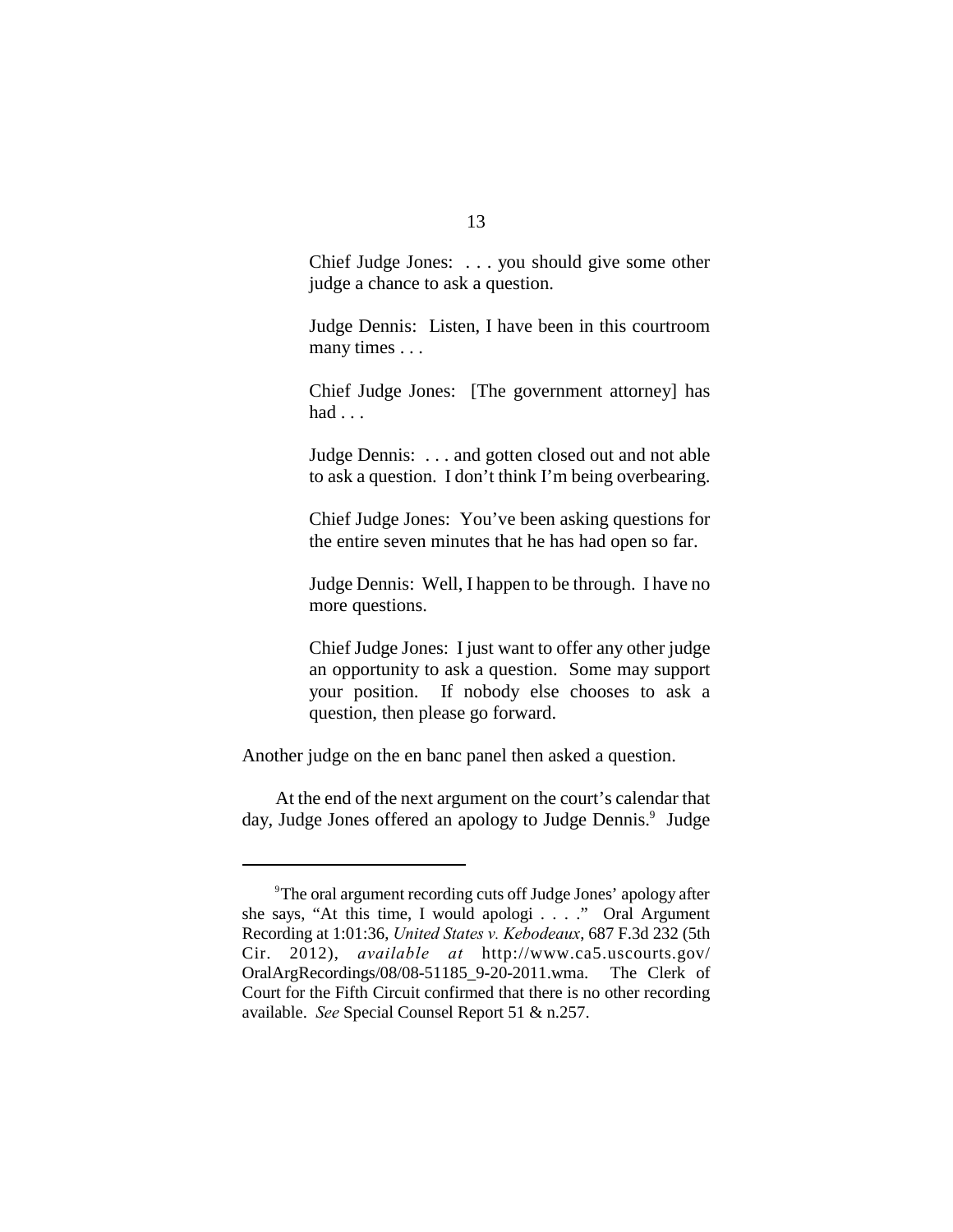Jones noted this apology in her letter to the Special Committee and advised the Committee that Judge Dennis had accepted it. *See* Letter from Judge Jones to Chief Judge Garland at 3 n.1 (July 12, 2013). The Special Counsel confirmed this directly with Judge Dennis, who said that Judge Jones apologized after the next argument, that he accepted the apology, and that he told her that he had not taken any offense. Judge Dennis informed the Special Counsel that, as far as he was concerned, that was the end of the matter. Special Counsel Report 51.

B

The Complaint alleges that Judge Jones exhibited "extreme disrespect" to fellow Fifth Circuit Judge Dennis, in violation of Canons 1, 2, and 3. Compl. 2, 9. In particular, it alleges that Judge Jones violated Canon 3's "duty to be respectful" to those "with whom the judge deals in an official capacity." *Id.* at 9-10 (quoting Canon  $3A(3)$  & cmt.).

Judge Jones does not dispute that she made the abovequoted remarks, nor that they were improperly disrespectful of Judge Dennis. She has, however, already apologized for the incident. The Judicial-Conduct Rules provide that a complaint may be dismissed if "the subject judge has taken appropriate voluntary corrective action that acknowledges and remedies the problems raised by the complaint." Judicial-Conduct Rule 11(d)(2). The Rules list "an apology" as an example of appropriate corrective action. Judicial-Conduct Rule 11, cmt. Indeed, circuit judicial councils have repeatedly found that an apology to the affected person is ordinarily the appropriate corrective action for an intemperate comment and is sufficient to permit dismissal of a complaint. *See In re Charges of Judicial Misconduct*, 465 F.3d 532, 547 & n.6 (2d Cir. Jud. Council 2006); *In re Charges of Judicial Misconduct*, 404 F.3d 688, 696-97 (2d Cir. Jud. Council 2005); *see also In re Cudahy*,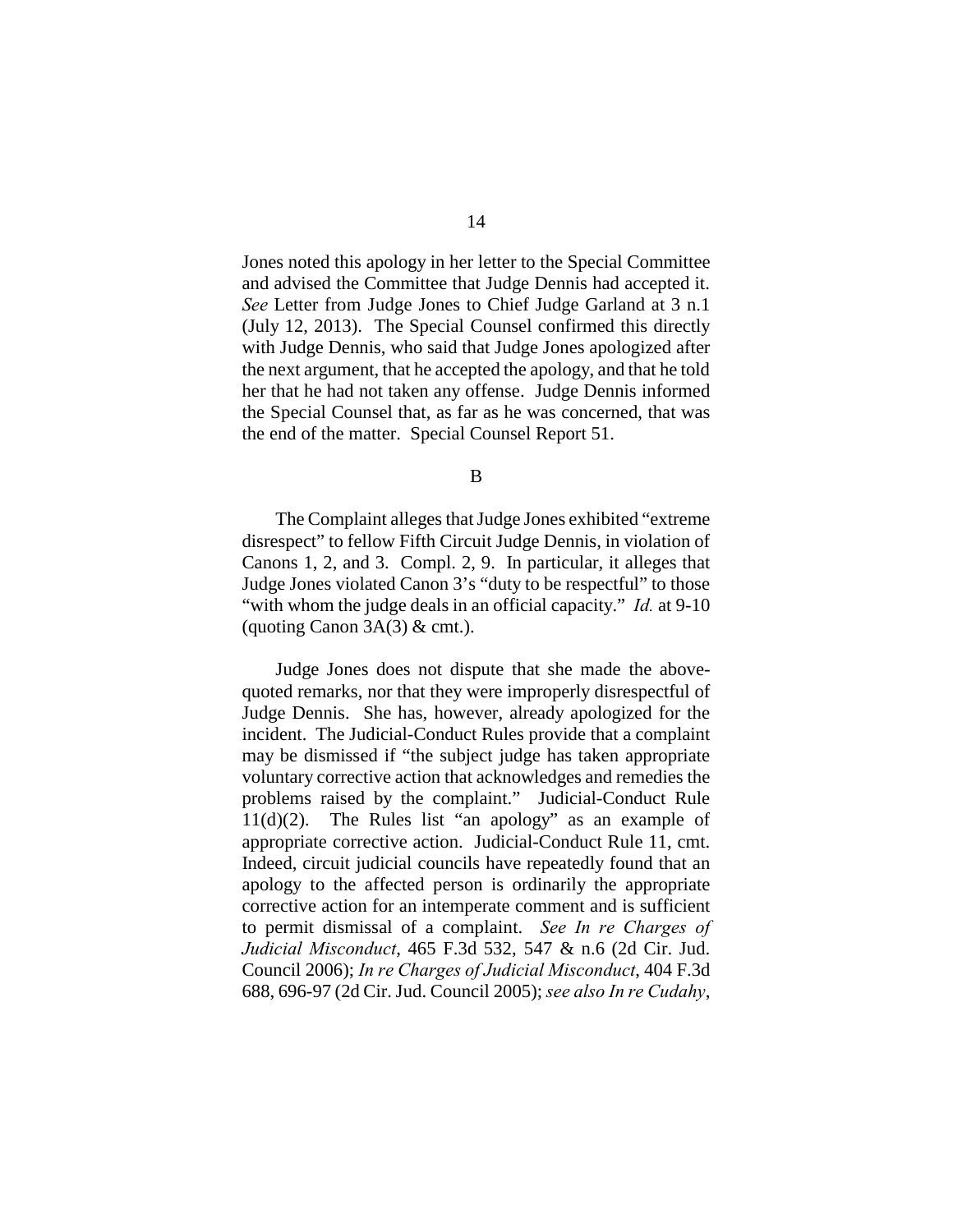294 F.3d 947, 953-54 (7th Cir. Jud. Council 2002) (declining to decide whether a judge committed misconduct because, "in any event," he promptly took appropriate corrective action by apologizing).

In light of Judge Jones' voluntary, virtually contemporaneous apology to Judge Dennis, stated on the record during the same court sitting at which she made her inappropriate remarks, taken together with Judge Dennis' gracious acceptance of that apology, the Committee concludes that this aspect of the Complaint should be dismissed.

#### IV

We now turn to the second event at issue in the Complaint, the lecture Judge Jones delivered on February 20, 2013 at the University of Pennsylvania Law School.

#### A

In the summer of 2012, the student-run chapter of the Federalist Society at the University of Pennsylvania Law School invited Judge Jones to speak about the death penalty. The Federalist Society chapter advertised the event within the law school and to the public as a discussion of "federal death penalty review through the perspective of a federal judge." Special Counsel Report 4. Judge Jones delivered the lecture, entitled "Federal Death Penalty Review with Judge Edith Jones (5th Cir.)," on February 20, 2013. *Id.* She spoke for about 45 minutes and then answered questions. Although there is general agreement that she discussed the points set out below, there is considerable dispute regarding her wording and tone.

Judge Jones' remarks on the death penalty focused on three questions: "Is the death penalty constitutional?" "Is the death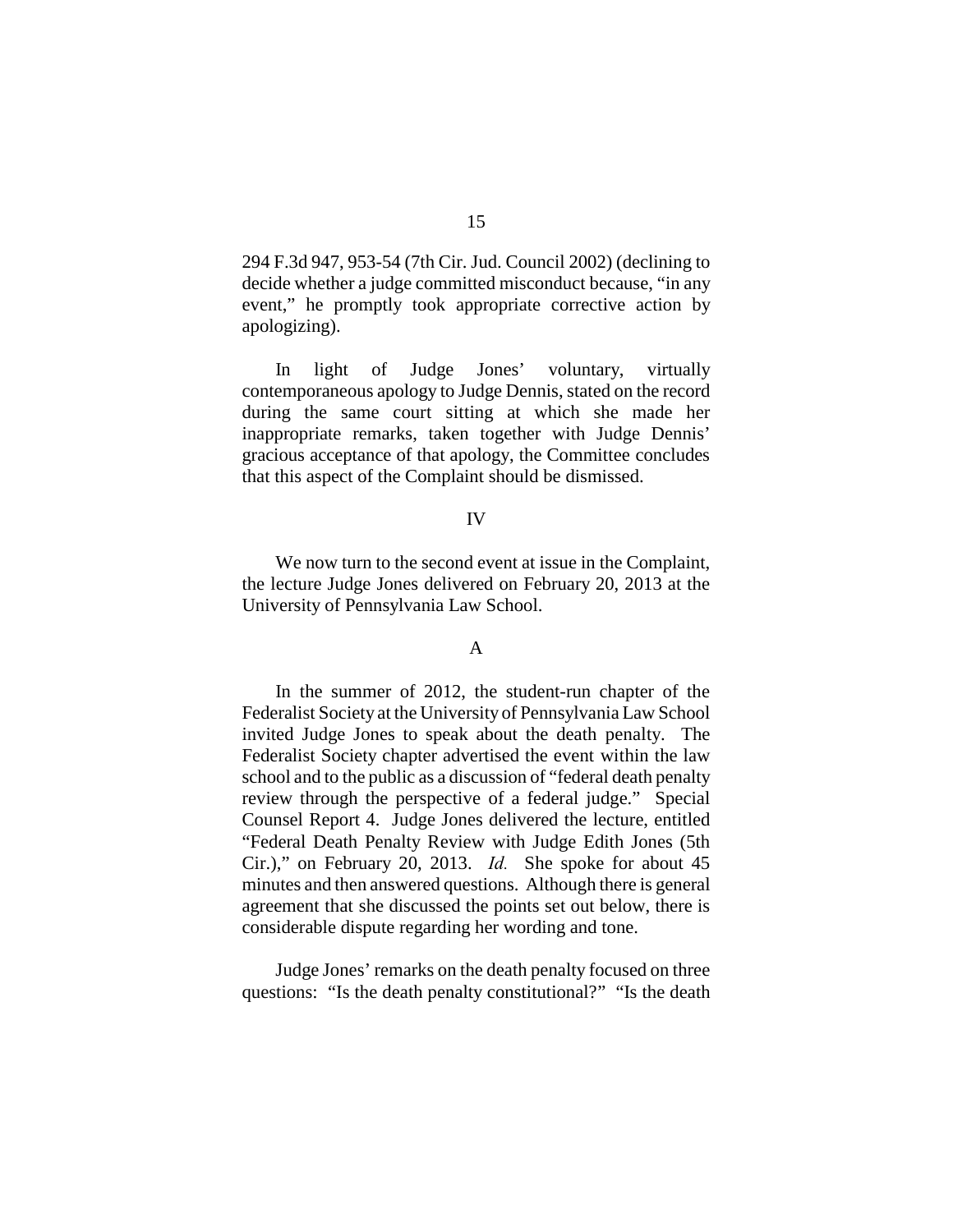penalty morally justifiable?" And "Is the death penalty working?" Her theme was that, although many of the traditional arguments against the death penalty are "red herrings," and although the death penalty is both constitutional and morally justifiable, its actual application is costly and flawed. The description we set out in this subpart is largely uncontested and, where contested, is supported by at least a preponderance of the evidence. That evidence includes Judge Jones' pre-lecture notes, her subsequent recollections of the lecture, and the notes and recollections of those who heard the lecture. *See, e.g.*, Judge Edith H. Jones, Recollections of Death Penalty Speech [hereinafter Jones Recollections]; Assistant Federal Defender, Summary of Feb. 20, 2013 Edith Jones Lecture [hereinafter Assistant Federal Defender Summary]; Special Counsel Report 6-14.

In discussing capital punishment's constitutionality, Judge Jones said that she is an advocate of constitutional interpretation based on original meaning, and that because capital punishment is mentioned in the Constitution, it must be constitutional. She does not believe, she said, that "evolving standards of decency" can render capital punishment unconstitutional. She concluded that, because current Supreme Court case law holds capital punishment constitutional with specified limitations, that is the end of the matter for a lower court judge. *See, e.g.*, Jones Recollections 3-4; Assistant Federal Defender Summary 1.

With respect to whether the death penalty is justifiable, Judge Jones said that the death penalty is "part of a thousandsyear old Judeo-Christian tradition" and that the Book of Deuteronomy prescribes death as the punishment for murder. As a Christian, she said, she adheres to the tradition, while as judge, she follows the law. During this discussion, Judge Jones noted that the Catholic Church has taken varying positions on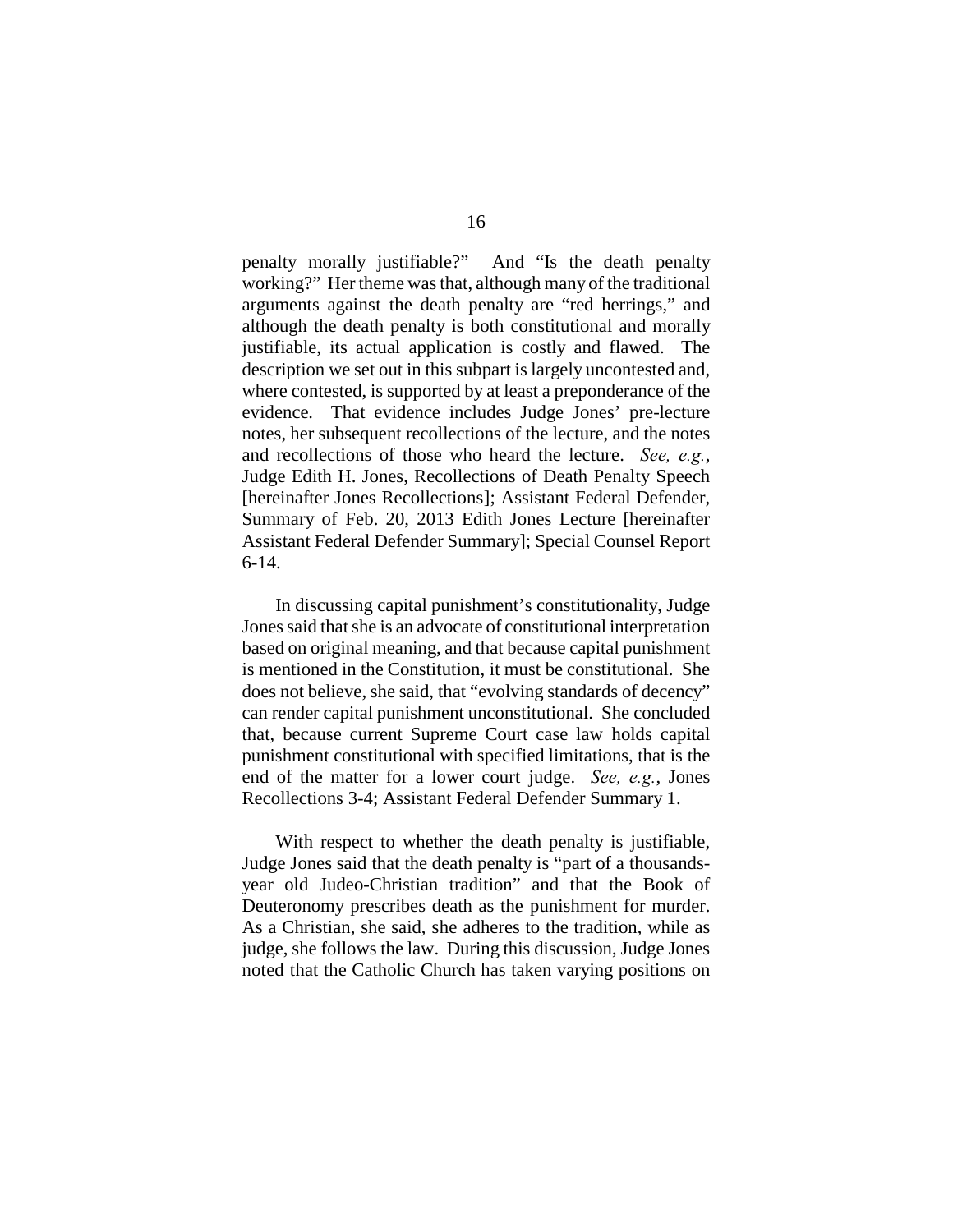capital punishment at various times. *See, e.g.*, Jones Recollections 5-6; Assistant Federal Defender Summary 1.

Also regarding justification, Judge Jones described the facts of a number of capital cases that she had heard as a Fifth Circuit judge. Her purpose, she said, was to inform the audience of the heinous nature of the crimes for which the death penalty had been imposed during her tenure. *See, e.g.*, Jones Recollections 6-10; Assistant Federal Defender Summary 1-2.

On the question of whether the death penalty is "working," Judge Jones noted that, during the 1970s and 1980s, the Supreme Court had restricted several aspects of capital punishment law and procedure. She said that those developments, combined with the availability of federal habeas corpus, had led to "chaotic" procedures. She further noted that, beginning in the latter half of the 1980s, the Rehnquist Court had imposed limits on the scope of the writ. Those limits, she said, combined with the passage of the Antiterrorism and Effective Death Penalty Act of 1996, made the Fifth Circuit's capital post-conviction docket less "chaotic." *See, e.g.*, Jones Recollections 10-14; Assistant Federal Defender Summary 2.

Judge Jones then turned to the 2002 case of *Atkins v. Virginia*, in which the Supreme Court held that execution of "a mentally retarded offender" violates the Eighth Amendment's ban on cruel and unusual punishments. 536 U.S. 304, 321 (2002). *Atkins* left it to the states to determine who met that standard, *id*. at 317, a decision that Judge Jones said created significant uncertainty in this area of law. She again discussed several Fifth Circuit decisions and noted a pending Supreme Court case. *See, e.g.*, Jones Recollections 14-17; Assistant Federal Defender Summary 2.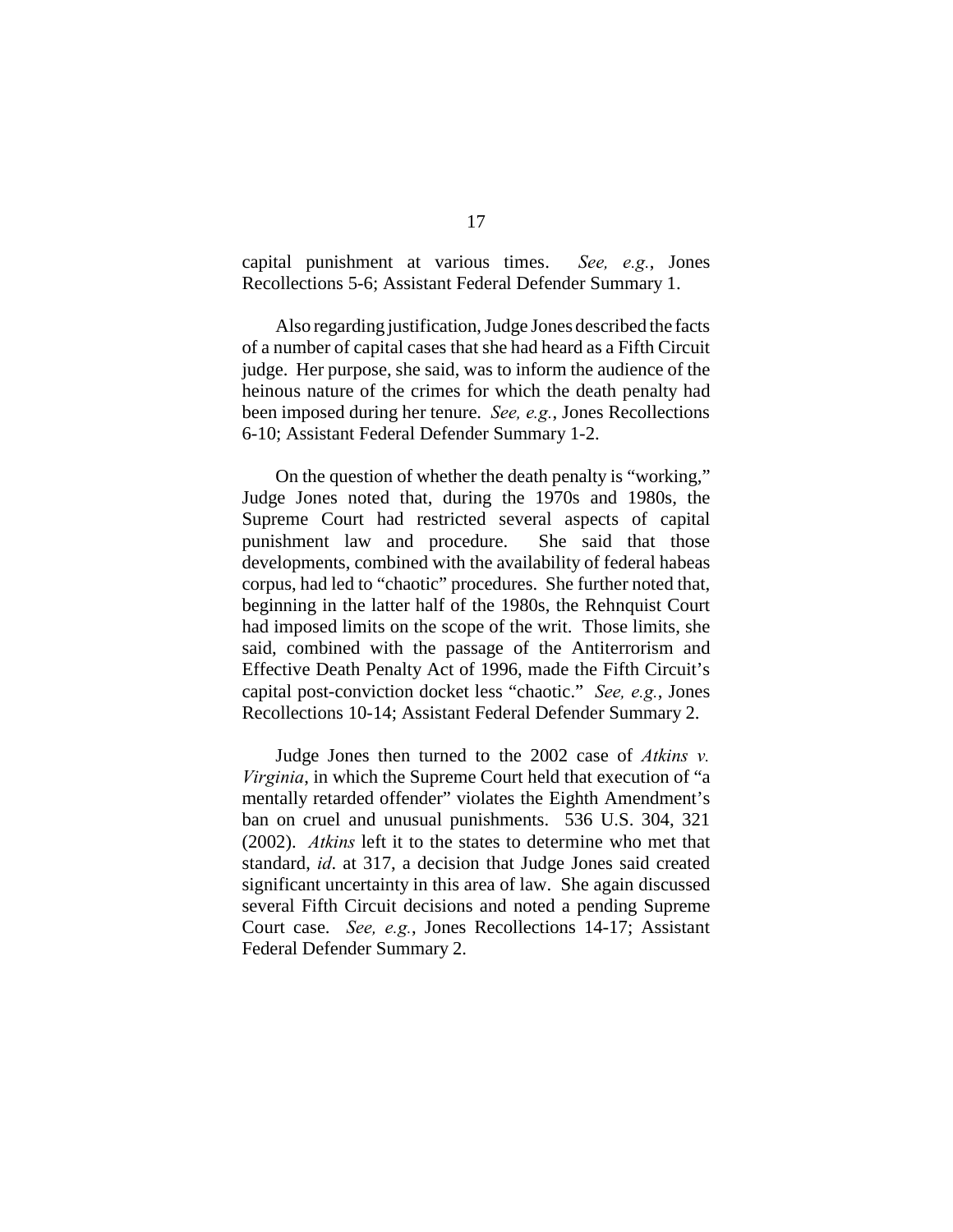Finally, still on the "Is it working?" portion of the discussion, Judge Jones said that the procedures for charging and imposing the federal death penalty are "incredibly convoluted." In particular, she questioned the reasonableness and cost-effectiveness of the Justice Department's practices in seeking death penalty convictions. She concluded by saying that, although she believes the death penalty is constitutional and morally justifiable, society may have to reconsider whether it is worth the effort currently required to impose it. *See, e.g.*, Jones Recollections 17-19; Assistant Federal Defender Summary 2-3.

At some point during her lecture, Judge Jones said that certain kinds of challenges to capital punishment are "red herrings." Those included the charge that the death penalty is administered in a racially discriminatory manner, and a defense raised by foreign nationals based on the failure of arresting authorities to inform them of their right to contact their consulates. *See, e.g.*, Jones Recollections 19-20 (citing *McCleskey v. Kemp*, 481 U.S. 279 (1987); *Breard v. Green*, 523 U.S. 371 (1998); *Sanchez-Llamas v. Oregon*, 548 U.S. 331 (2006)); Assistant Federal Defender Summary 3-4.

During the question-and-answer period that followed the lecture, a student asked Judge Jones to clarify her views regarding the involvement of certain minority groups in criminal activity. *See infra* Part V.A. Others asked questions as well. The judge was asked two questions by Marc Bookman, who later submitted an affidavit in support of the Complaint in this matter. *See, e.g.*, Assistant Federal Defender Summary 4. That exchange ended the lecture. Special Counsel Report 35-36.

B

As noted above, although there is general agreement regarding the themes that Judge Jones discussed, the judge and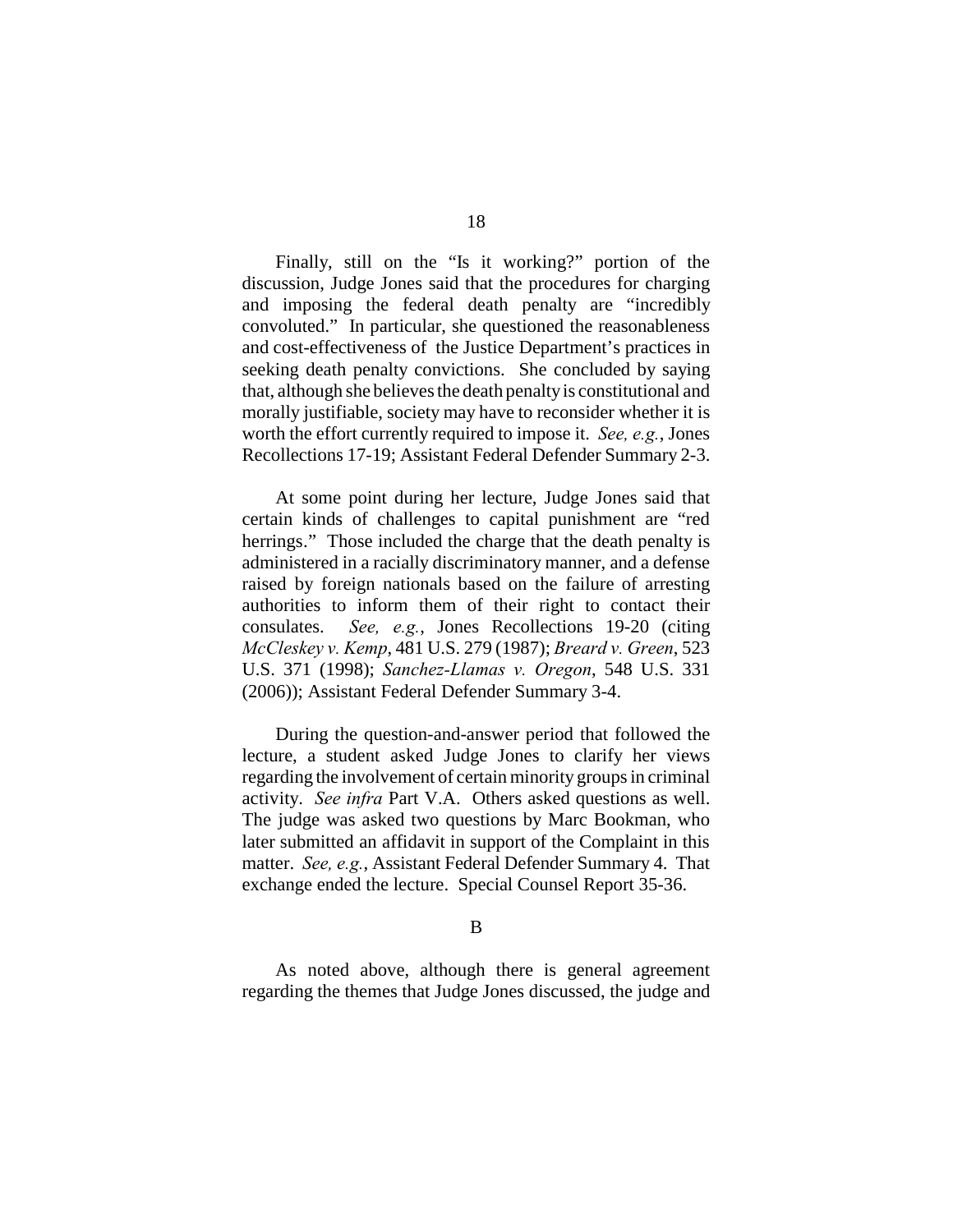the complainants sharply disagree about the wording and tone of many of her comments. Because the bulk of the allegations concern the precise wording and tone that Judge Jones employed, the Special Counsel searched extensively for a recording of the lecture. He spoke with the relevant University of Pennsylvania personnel, including its Chief Information Officer, all of whom said that the school did not record the lecture and did not know of a recording. He spoke with, and received the latter answer from, Judge Jones, all of the Federalist Society officers, all of the witnesses who submitted affidavits in support of the Complaint, and all of the other attendees whom he interviewed. Based on his investigation, the Special Counsel concluded that "there is *no* indication that the talk was recorded." Special Counsel Report 5.

In the absence of a recording, the best sources of evidence of what Judge Jones said during her lecture were the recollections and notes of the people who attended. The Special Counsel found, however, that many of the attendees had differing recollections -- or no recollection at all -- of comments referenced in the Complaint. Although he regarded the witnesses with whom he spoke as "generally candid and helpful," the Special Counsel concluded that "their efforts to recollect Judge Jones' language to the degree necessary to resolve the nuanced factual disputes at issue in the instant proceeding were inevitably complicated by the failings of human memory." *Id.* at 7-8. The Special Counsel further explained:

> It was also clear from the interviews that the Complaint and accompanying news accounts were widely circulated and discussed in the University of Pennsylvania Law School community over the summer. Thus, an ever-present danger was that a witness attempting to recall a remark, might actually be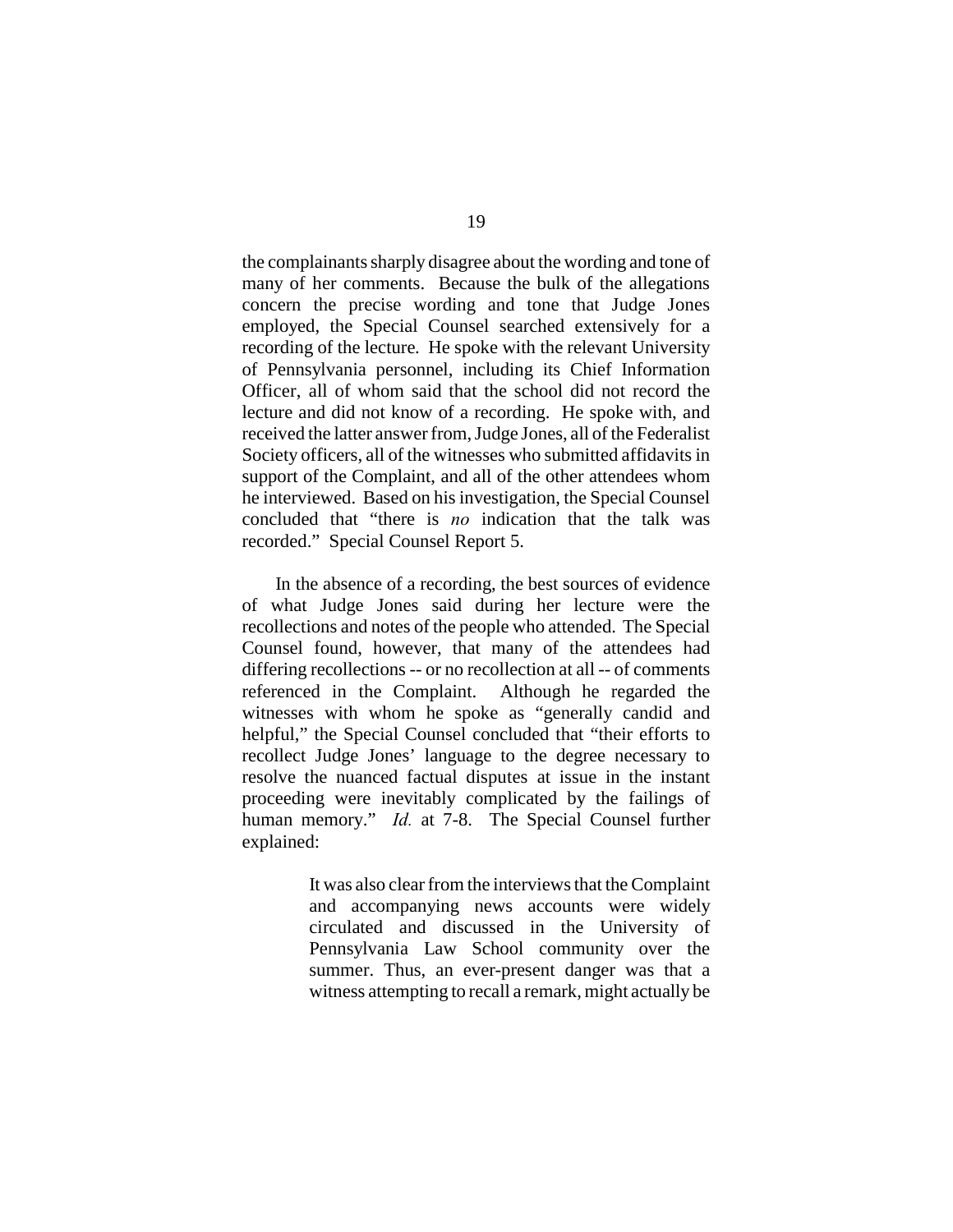remembering media coverage of the remark, or a friend's comments about what Judge Jones had, or had not, said.

*Id.* at 8.

As noted in the introduction to this Special Committee Report, the Special Counsel also obtained all available contemporaneous documentation of the lecture. This included three photographs of the event; Judge Jones' handwritten notes outlining her planned remarks; the handwritten notes of an Assistant Federal Defender in the Capital Habeas Unit of the Federal Community Defender Office in Philadelphia, who was present at the lecture; notes that another Assistant Federal Defender typed into her cell phone; and a text message quoting Judge Jones sent by one student to another during the lecture. The Special Counsel also obtained a number of documents created after the lecture, including a summary of Judge Jones' remarks that the first Assistant Federal Defender mentioned above made upon returning to her office; and Judge Jones' recollections of the lecture some four months later, after the Complaint was filed. *Id.* at 8-11.

Attached to the Complaint were eight affidavits, six of which were from individuals who attended Judge Jones' lecture.<sup>10</sup> The primary affidavit is that of Mr. Bookman, the Director of the Atlantic Center for Capital Representation, a "non-profit death penalty resource center serving Pennsylvania and Delaware" that assists defense attorneys representing capital defendants. *Id.* at 11. As the Special Counsel noted, the

 $10$ <sup>The</sup> other two affidavits were, as mentioned earlier, from attorneys who opined that Judge Jones' remarks, assuming they were accurately represented in the affidavits, violated federal or Texas canons of judicial conduct.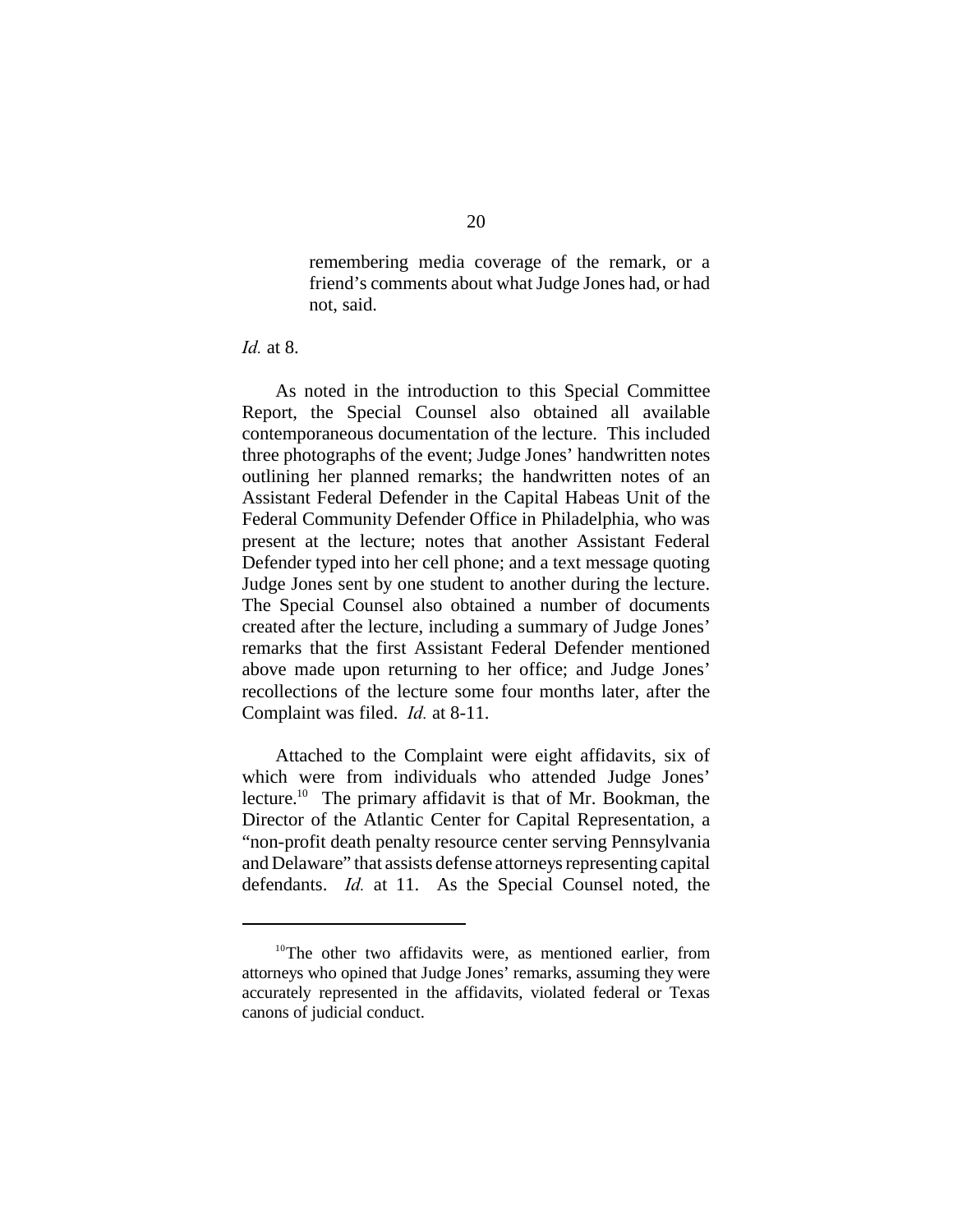Bookman affidavit "is almost identical to" the Assistant Federal Defender's summary of the Jones lecture. *Id.* at 10. The Assistant Federal Defender told the Special Counsel that, "about a month after the talk, she became aware that people were asking around for witnesses to provide affidavits," and she "forwarded her Summary to" Mr. Bookman. *Id.* The Special Counsel concluded that "it appears that Bookman took the document, made slight changes and adopted the resulting document as his affidavit." *Id.* Mr. Bookman acknowledges the point. Bookman Hr'g Tr. 2-4.

Five affidavits attached to the Complaint were submitted by students who attended the lecture; those affidavits contain fewer details than the Bookman affidavit and explicitly reference and incorporate the Bookman affidavit. *See* Affs. of Students B-F. Mr. Bookman testified that, after he attended the lecture, he called a friend at the University of Texas' Capital Punishment Center to discuss Judge Jones' remarks. This friend asked Bookman to prepare the document that became his affidavit. Bookman Hr'g Tr. 18. At the same time, a University of Pennsylvania law professor, through her research assistant, sought out students who attended Judge Jones' lecture and forwarded their names to Bookman's friend, who then coordinated the collection of affidavits from the students. The students met with a Philadelphia attorney, who gave the students the Bookman affidavit, discussed the affidavit and the lecture with them, and thereafter prepared draft affidavits for them. Special Counsel Report 11-12. All of the resulting affidavits were filed in support of motions seeking Judge Jones' recusal in two cases that she discussed in the lecture. *See infra* Part VI.A.3-4.

Finally, Judge Jones submitted another student attendee's declaration in support of her response. *See* Student Decl. This declaration had been solicited by the president of the Federalist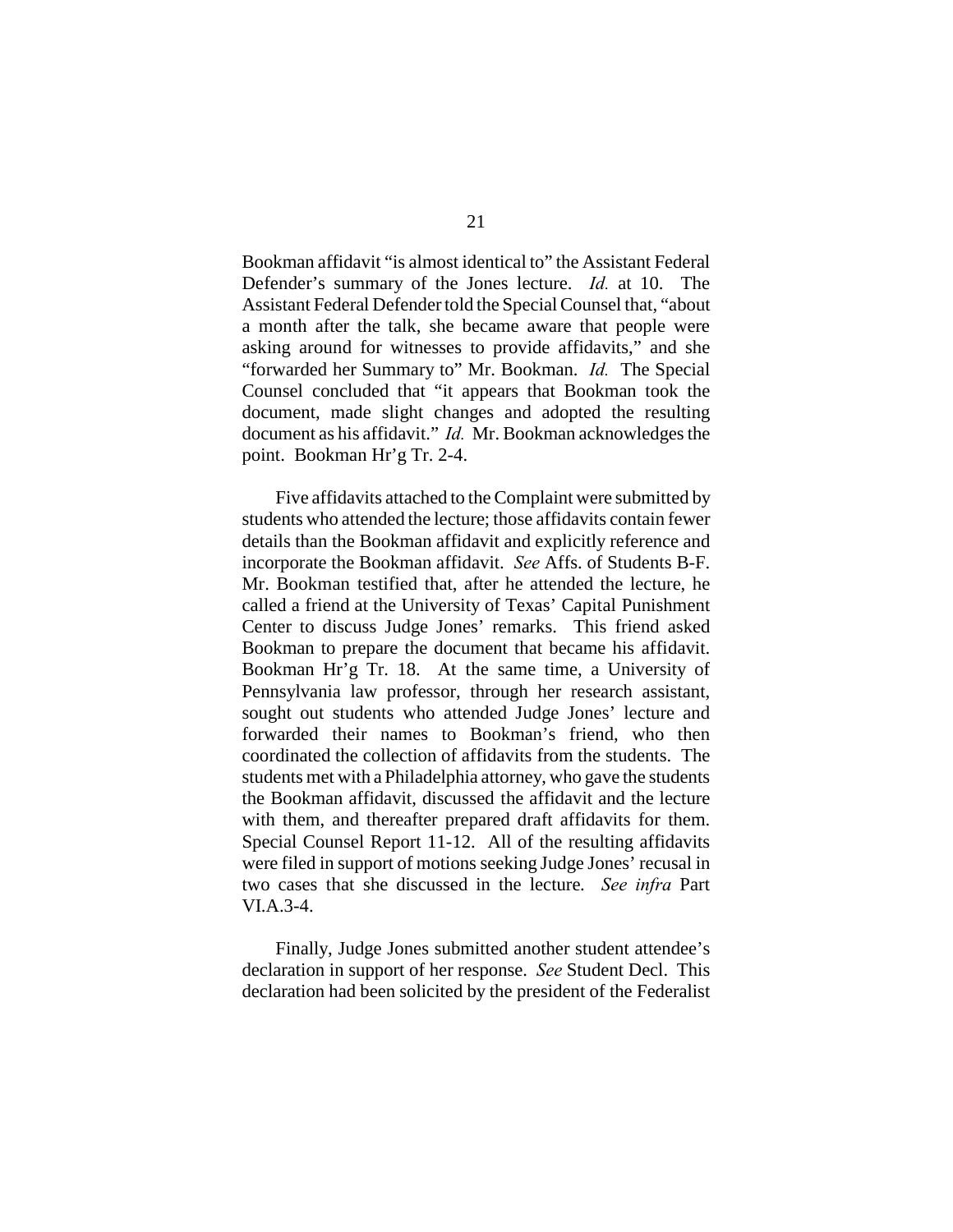Society chapter at the University of Pennsylvania Law School, who sent out an email seeking declarations after media accounts of the Complaint appeared. Special Counsel Report 13. After the student drafted the declaration in question, he submitted it to an attorney representing Judge Jones in this matter. *Id.* About a month earlier, the same student had composed a text message to a legal blog and an email to the Federalist Society president, recounting his recollections of Judge Jones' lecture. *Id.* at 14. The Special Counsel obtained copies of both.

The Committee relies on all of this information, together with the Special Counsel's Report, in reaching the conclusions below. As will be noted, in many instances the absence of a recording means that the Committee must resolve factual determinations based on the requirement that misconduct be established by (at least) a preponderance of the evidence.

## $\overline{C}$

The Complaint groups Judge Jones' contested comments into the following categories: (1) "Comments on Race"; (2) "Comments on the Intellectually Disabled"; (3) "Comments on [Claims] of Innocence"; (4) "Comments on Foreign Nationals"; (5) "Discussion of Individual Cases"; and (6) "Discussion of Religion as a Justification for the Death Penalty." It also alleges that the judge: (7) improperly criticized the U.S. Department of Justice; (8) "disparaged" the Supreme Court; and (9) delivered her remarks in an inappropriate tone. In these respects, the Complaint maintains, the judge's lecture violated 28 U.S.C. § 351 and Code of Conduct Canons 1, 2, 3, and 4. We address all but the fifth category in Part V below. We address the fifth category, "Discussion of Individual Cases," in Part VI.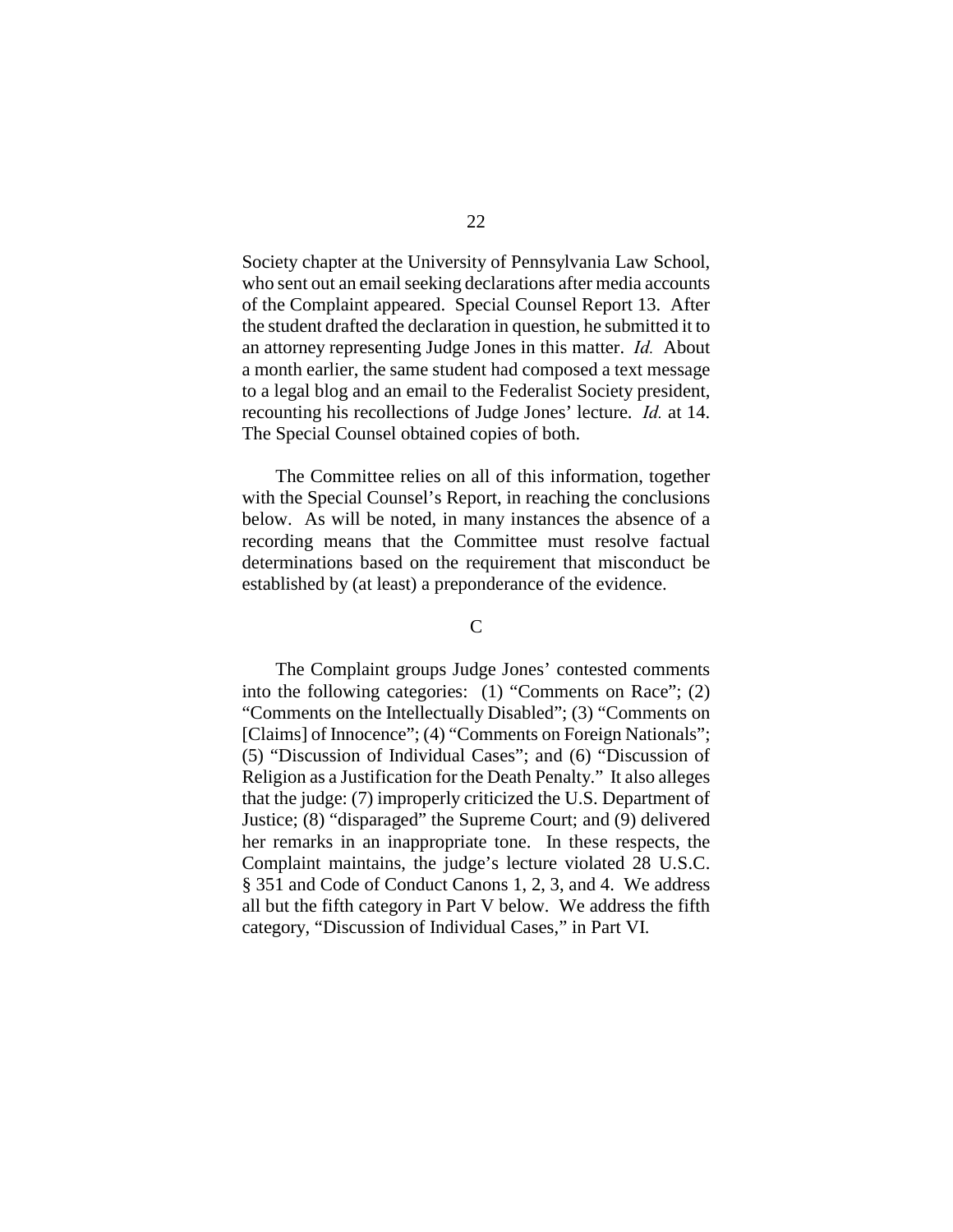In this Part, we address the Complaint's allegations that Judge Jones' remarks exhibited bias toward certain classes of claimants and claims, that she inappropriately criticized the Justice Department and Supreme Court, and that she displayed a lack of appropriate judicial demeanor.

#### A. Comments Regarding Race

During her lecture, Judge Jones addressed and rejected "the charge that the death penalty is racially administered." Jones Recollections 19. The Complaint alleges that, in the course of that discussion, the judge "made several statements demonstrating racial bias and indicating a lack of impartiality," and uttered "generalized and stereotypical comments about racial groups and their 'criminal tendencies.'" Compl. 3.

Specifically, the Complaint alleges Judge Jones said that certain "racial groups like African Americans and Hispanics are predisposed to crime" and are "'prone' to commit acts of violence." *Id.* at 1. It contends she said that "certain racial" groups" "get involved in more violent and 'heinous' crimes than people of other ethnicities," that "a lot of Hispanic people [are] involved in drug trafficking," and that "'sadly' it was a 'statistical fact' that people 'from these racial groups get involved in more violent crime.'" *Id.* at 1, 3. And it further alleges she said that racism was a "red herring" "thrown up by opponents of capital punishment," and that no case had ever been made for "systemic racism" in the administration of the death penalty. *Id.*

The Complaint maintains that Judge Jones' comments on race constitute misconduct because they violate, inter alia, Canon 1's instruction that a judge should uphold public

V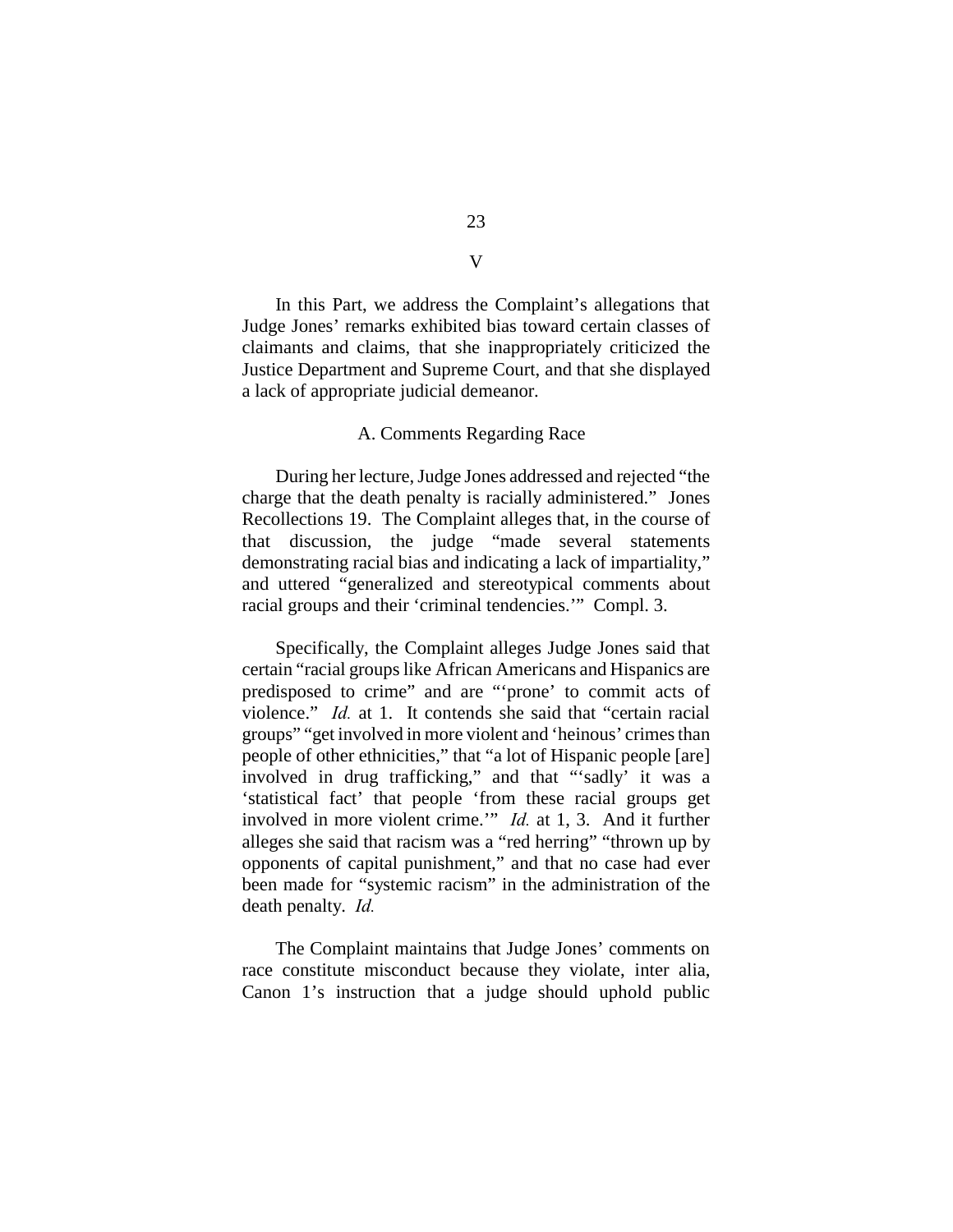confidence in the integrity of the judiciary, Canon 2 and 2A's prohibition on giving the appearance of impropriety or partiality, and Canon 4's prohibition on participating in extrajudicial activities that "reflect adversely on the judge's impartiality."

In her response, Judge Jones states that her comments on race came in the context of saying that "the Supreme Court had rejected, in *McCleskey v. Kemp*, [481 U.S. 279, 292  $(1987)$ ,  $\ldots$  that statistics about racism could be used as a defense. That was all I said as I best recall at this point." Jones Hr'g Tr. 17. She strongly denies that she said some races "are inherently more 'prone,' 'have a greater propensity,' 'have criminal tendencies,' or are 'pre-disposed' to commit violent crimes." Jones Recollections 20. "I did not say such things," she states, "because I have never believed them and have never said them." *Id.*; *see* Jones Hr'g Tr. 5 ("I have never felt, much less stated, that some groups are prone or predisposed toward crime. Crimes are committed by individuals who make bad choices. I said nothing in the speech inconsistent with [these] fundamental views."). Judge Jones acknowledges that she did make "reference to *statistical* figures concerning African-Americans and crime . . . [that] showed a racial disproportion," and to "Hispanics' disproportional presence in federal prisons because of drug smuggling and alien smuggling convictions which often involve violence." Jones Recollections 20. Noting such statistics, she acknowledges that she said that "sadly, African-Americans seem to be disproportionately on death row," *id.*, and that she "may have said" that "sadly some groups seem to commit more heinous crimes," Special Counsel Report 16. But she insists that she "was talking about statistical facts. I was not talking about propensities." Jones Hr'g Tr. 17. The judge also acknowledges that she referred to racism as a "red herring." *Id.* at 15; Special Counsel Report 16; Jones Recollections 19. But she states that she used the term only to mean that such "complaints are not well taken from a practical or legal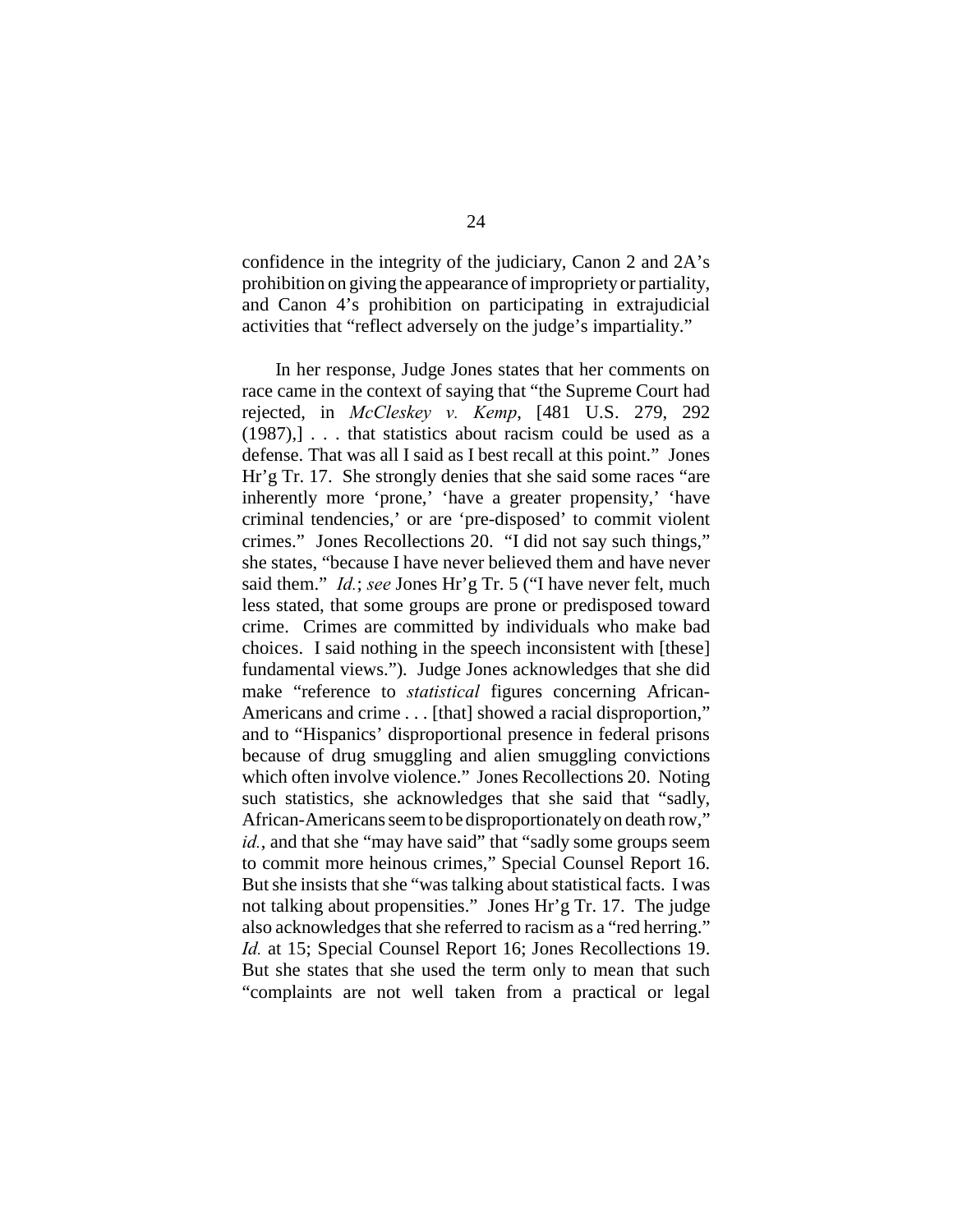standpoint," in light of the Court's decision in *McCleskey*. Jones Recollections 19.

The witnesses interviewed by the Special Counsel generally did not recall the exact language Judge Jones used during her lecture that related to race. Special Counsel Report 18. Some witnesses said she did use the phrase "prone to commit"; others thought that she did not use the phrase, and that they would have remembered if she had. *Id.* at 17-19; *see also* Bookman Hr'g Tr. 13 ("I can't say for certain exactly the words that she said initially."). Four witnesses took notes contemporaneously: two students noted the phrase in a text message between them; two assistant federal defenders did not include it in their handwritten notes.

But whatever the judge said during the lecture, the witnesses agree that she made clear during the question-andanswer period that followed that she did not mean to suggest that certain races were "prone" to criminal behavior. Special Counsel Report 17-19, 21. During that period, she was asked by a student to clarify her views. As the student explained, in answering Judge Jones said she was talking about "statistical fact[s]," not "biology." Student C Aff. ¶ 13.

Both Mr. Bookman and the Assistant Federal Defender upon whose summary he relied confirm that description of the exchange. According to Bookman:

> She responded that she did not mean that certain races were "prone" to such violent behavior -- just that, "sadly," they happened to engage in it more often. She noted there was no arguing that "Blacks" and "Hispanics" far outnumber "Anglos" on death row and repeated that "sadly" people from these racial groups do get involved in more violent crime.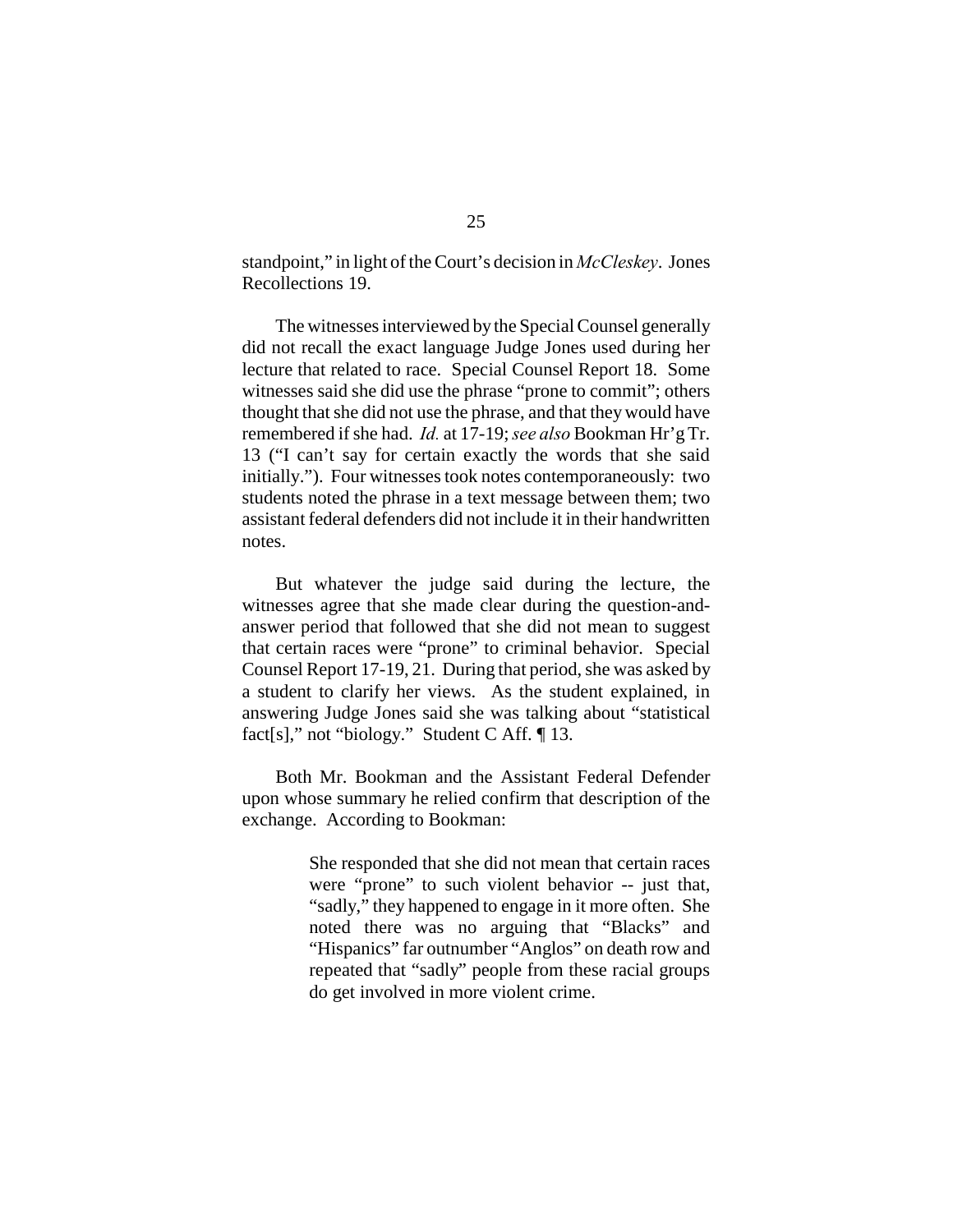Bookman Aff. ¶ 28; *see* Bookman Hr'g Tr. 13 (same). The Assistant Federal Defender's summary indicates that, when asked a question by a student, Judge Jones responded that "she did not mean that certain races were 'prone' to such violent behavior -- just that, 'sadly,' they happened to engage in it more often." Assistant Federal Defender Summary 3. Indeed, the Assistant Federal Defender told the Special Counsel that she "felt the media coverage suggesting otherwise -- and highlighting the 'prone' language -- was unfair to Judge Jones." Special Counsel Report 21.

We have no doubt that suggesting certain racial or ethnic groups are "prone to commit" acts of violence or are "predisposed to crime" would "reflect adversely on [a] judge's impartiality," reduce "public confidence in the integrity and impartiality of the judiciary," and "have a prejudicial effect on the administration of the business of the courts." Such comments would therefore violate both the Code of Conduct and the Judicial-Conduct Rules. *See* Canon 4; Canon 1, cmt.; Judicial-Conduct Rule 3(h)(2). *Cf. In re Complaint of Judicial Misconduct*, \_\_ F.3d \_\_, 2013 WL 8149446, at \*4 (U.S. Jud. Conf. 2014) (adopting Ninth Circuit Judicial Council's finding that "race-related emails that 'showed disdain and disrespect for African Americans and Hispanics'" violated the Code and constituted misconduct). But in light of the above recitation of the witnesses' recollections, we are unable to find, by a preponderance of the evidence, that Judge Jones made those comments in her initial remarks. More important, whatever she said initially, it is clear that Judge Jones used the question-andanswer period to clarify that she did not adhere to such views. *See supra* Part III.B (noting that a complaint may be dismissed if "the subject judge has taken appropriate voluntary corrective action that acknowledges and remedies the problems raised by the complaint," particularly where the correction takes place contemporaneously (quoting Judicial-Conduct Rule 11(d)(2))).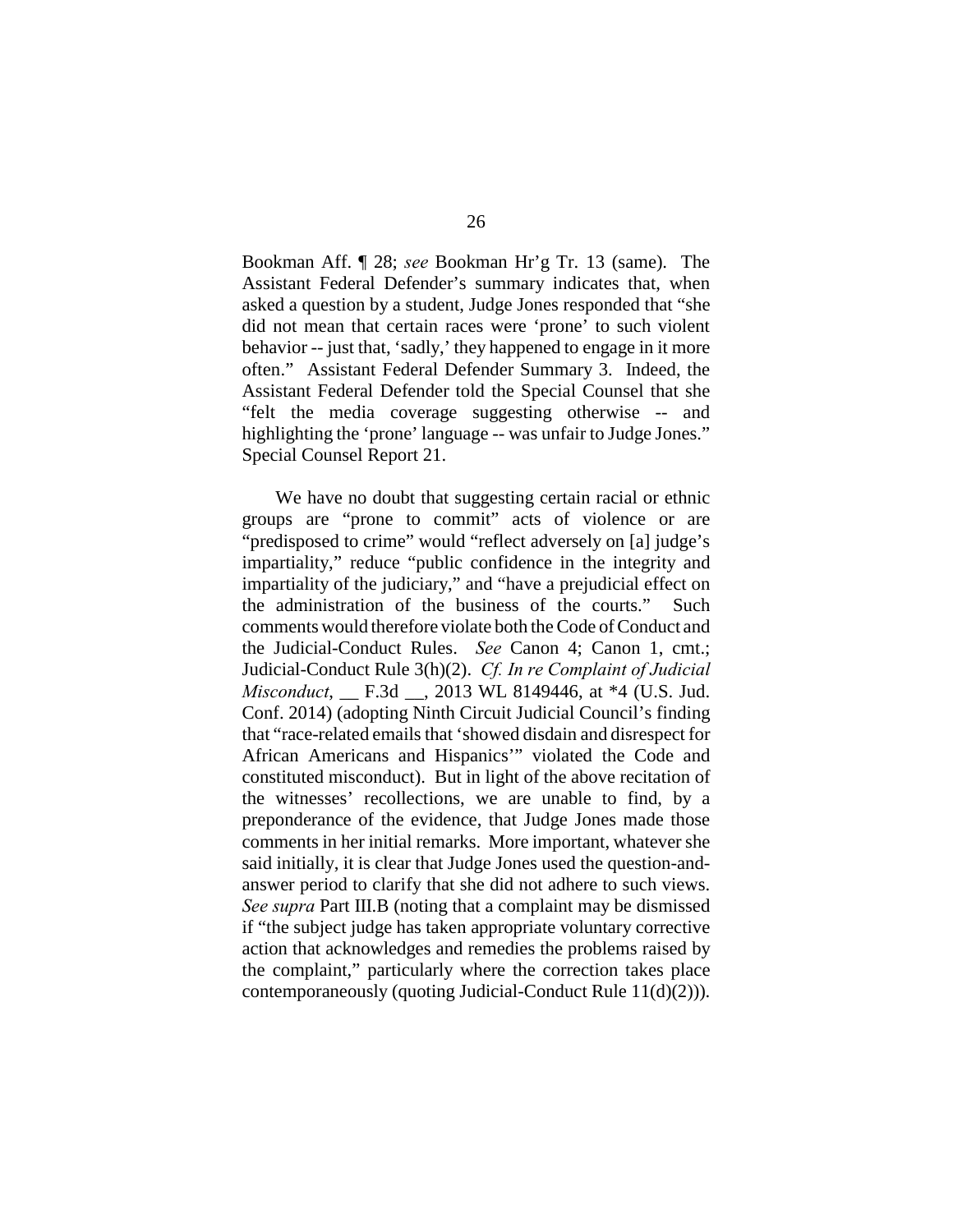It appears likely that Judge Jones did suggest that, statistically, African-Americans and/or Hispanics are "disproportionately" involved in certain crimes and "disproportionately" present in federal prisons. Needless to say, this topic can be extremely sensitive, and we do not doubt the affiants' and witnesses' repeated statements that they found the remarks offensive. Judge Jones herself recounted that she "was uncomfortable about alluding to such facts." Jones Recollections 20-21. We recognize that, without an explanation or qualification, saying that certain groups are "more involved in" or "commit more of" certain crimes can sound like saying those groups are "prone to commit" such crimes. But we must consider Judge Jones' comments in the context of her express clarification during the question-and-answer period that she did not mean that certain groups are "prone" to criminal behavior. In that context, whether or not her statistical statements are accurate, or accurate only with caveats, they do not by themselves indicate racial bias or an inability to be impartial. Rather, they resemble other, albeit substantially more qualified, statements prominent in contemporary debate regarding the fairness of the justice system. $^{11}$ 

 $<sup>11</sup>$  See, e.g., Eric Holder, U.S. Attorney General, Remarks at the</sup> Annual Meeting of the American Bar Association's House of Delegates (Aug. 12, 2013) ("[I]t's time to ask tough questions about how we can . . . address the fact that young black and Latino men are disproportionately likely to become involved in our criminal justice system -- as victims as well as perpetrators."); Marc Mauer & David Cole, *Five Myths About Americans in Prison*, WASH. POST (June 17, 2011) ("Yes, African Americans and Latinos disproportionately commit certain crimes. But in a 1996 study of crime rates in Columbus, Ohio, criminologists from Ohio State University concluded that socioeconomic disadvantages 'explain the overwhelming portion of the difference in crime.'"); Charles Ogletree, *The Burdens and Benefits of Race in America*, 25 HASTINGS CONST. L.Q. 217, 228 (1998) ("African-Americans are grossly over-represented in the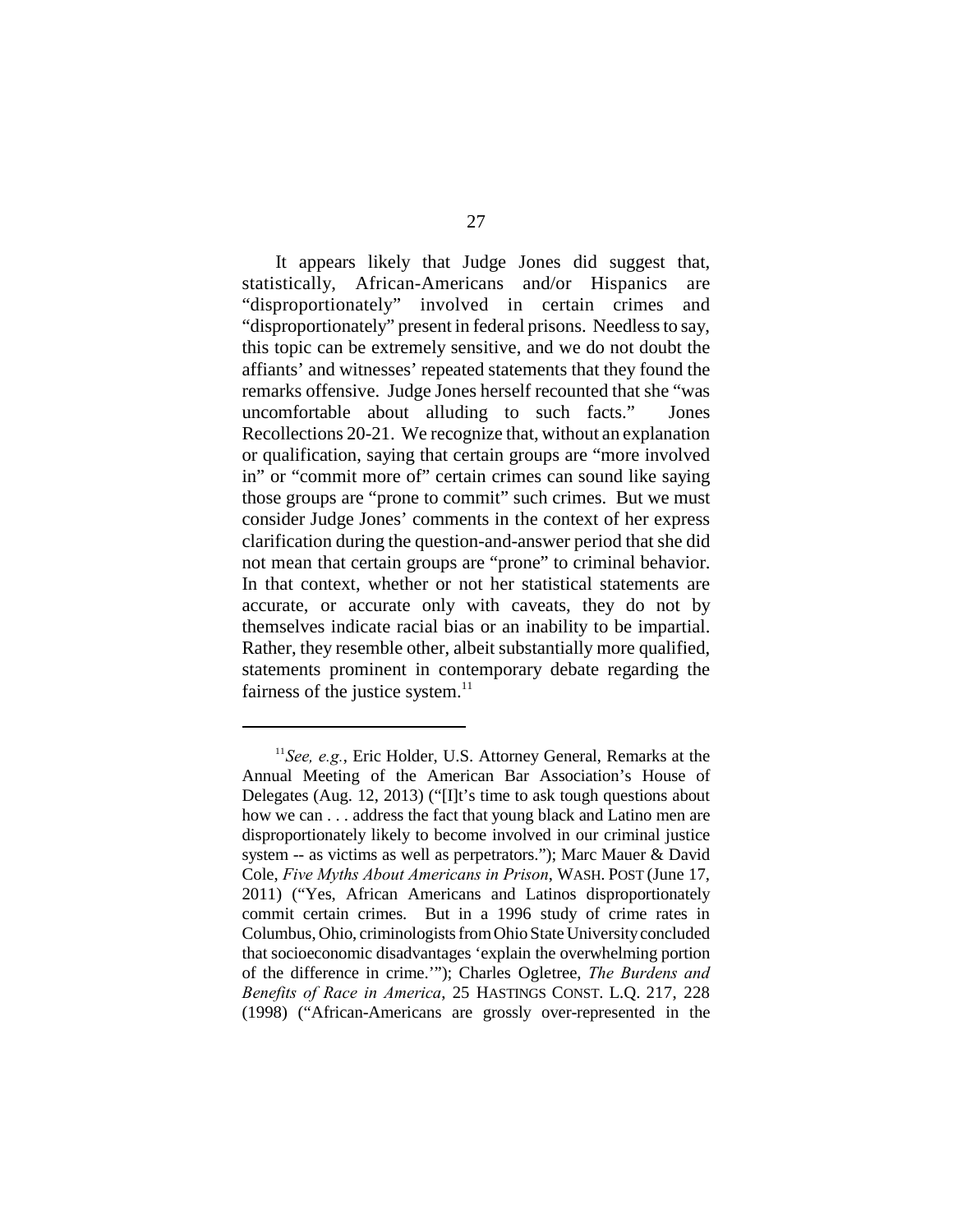The evidence also shows that Judge Jones used the term "red herring" to signify her view that a challenge to the death penalty on the ground that it is administered in a racially discriminatory manner is nonviable. When we consider this in the context of a discussion of *McCleskey v. Kemp*, 481 U.S. at 292, we again cannot find that such a view indicates improper bias or misconduct.

#### B. Comments Regarding the Intellectually Disabled

In *Atkins v. Virginia*, the Supreme Court held that execution of "a mentally retarded offender" violates the Eighth Amendment. 536 U.S. at 321. In her remarks, Judge Jones discussed defendants' subsequent reliance on *Atkins* to avoid the imposition of death sentences. In that context, she discussed cases that illustrated what she regarded as tension between the commission of a crime warranting the death penalty, and the diminished mental capacity that requires relief from a death sentence under *Atkins*.

criminal justice system. In part, this is due to the fact that, per capita, black people do commit more crimes than whites. However this fact alone does not account for the disparities in the crime statistics. In fact, since the 1970s, rates of black crime have been stable, even though the rates of prosecution have increased exponentially."); *id.* at 228 n.48 ("A number of studies have documented the unusually high arrest rates for blacks suspected of crime compared to other groups."); *id.* at 236-37 ("The problem is that the decision-making process at every stage . . . is discriminatory and thus subject to bias (racial or otherwise) in its applications."); *see also* U.S. SENTENCING COMM'N, 2012 SOURCEBOOK OF FEDERAL SENTENCING STATISTICS, tbl.4, *available at* http://www.ussc.gov/sites/ default/files/pdf/research-andpublications/annual-reports-and-sourcebooks/2012/Table04.pdf (providing statistics on race of offenders in each primary offense category).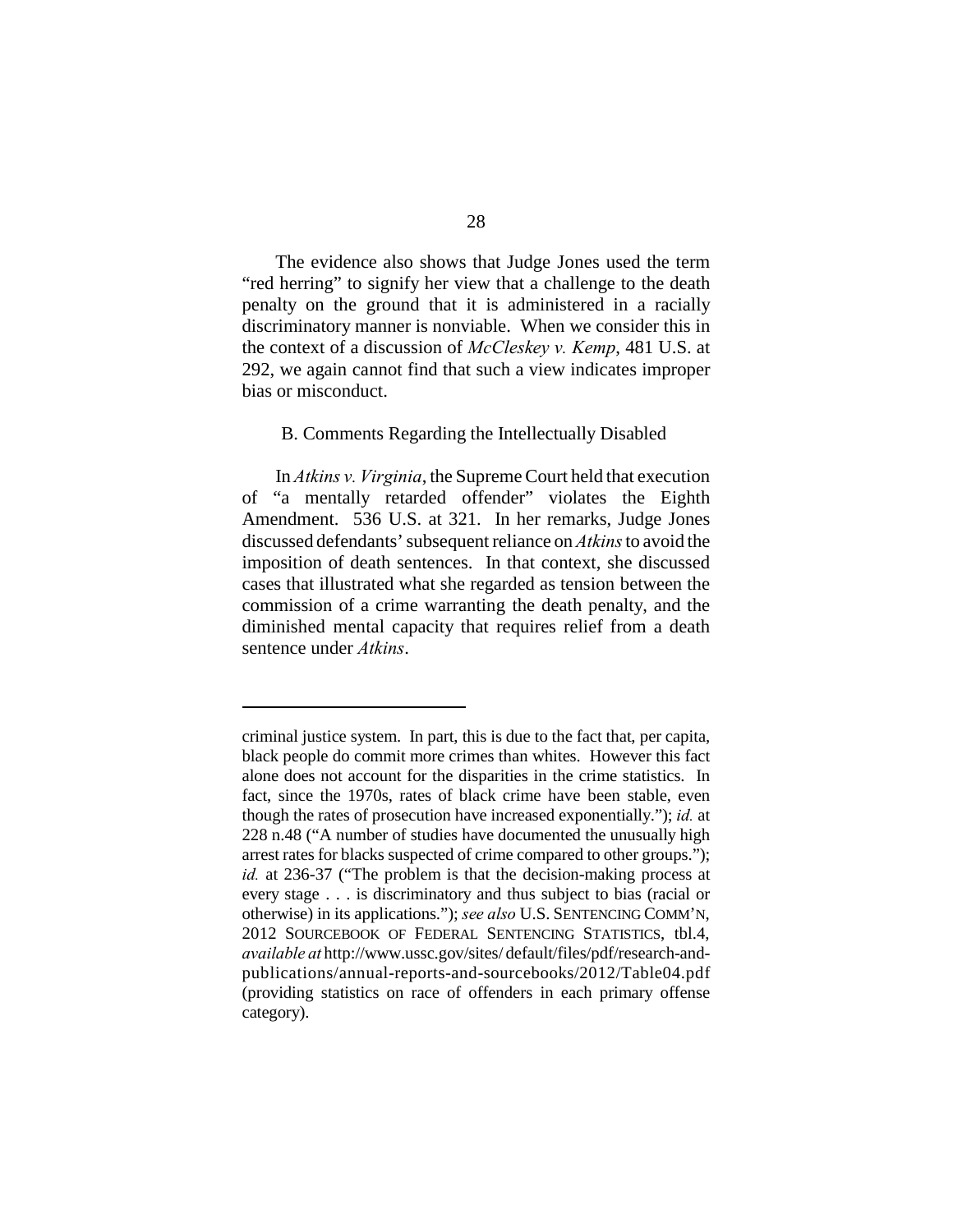The Complaint alleges that Judge Jones did the following: said "it is a disservice to the 'mentally retarded' to exempt them from the death sentence"; "expressed disgust at the use of mental retardation as a defense in capital cases," saying that "[c]apital defendants who raise claims of 'mental retardation' abuse the system"; "characterized capital defendants' assertions of 'mental retardation' as 'red herrings'"; and "consistently asserted that the manner in which these defendants committed their crimes, such as the fact that one had allegedly worked as a 'hitman' or another had gone on a 'burglary spree,' proved that they were not 'mentally retarded.'" Compl. 1, 5. The Complaint also suggests that Judge Jones was insensitive in using the term "mental retardation," as it is "outdated" and "generally replaced by '[i]ntellectually [d]isabled.'" *Id.* at 5 n.10. Through these comments, the Complaint concludes, "Judge Jones expressed extreme bias against such persons, and against claims of intellectual disability as a whole." *Id.* at 5; *see id.* at 8-10.

Judge Jones strongly denies that she said "it is a 'disservice' to the mentally retarded to exempt them from the death penalty." Jones Recollections 21; Jones Hr'g Tr. 9. Witnesses diverge as to whether they specifically recall Judge Jones using those words. Most do not remember either way. A few recall her using the word "disservice" in that context, while others state that they do not and would remember if she had. *See* Special Counsel Report 23-24. In the absence of a recording, we are unable to find by a preponderance that the judge made that statement.

We are also unable to find by a preponderance that Judge Jones literally expressed "disgust" at the use of mental retardation as a defense in capital cases, or said that capital defendants who raise such claims "abuse the system." No affiant or witness reports that she spoke those words, and it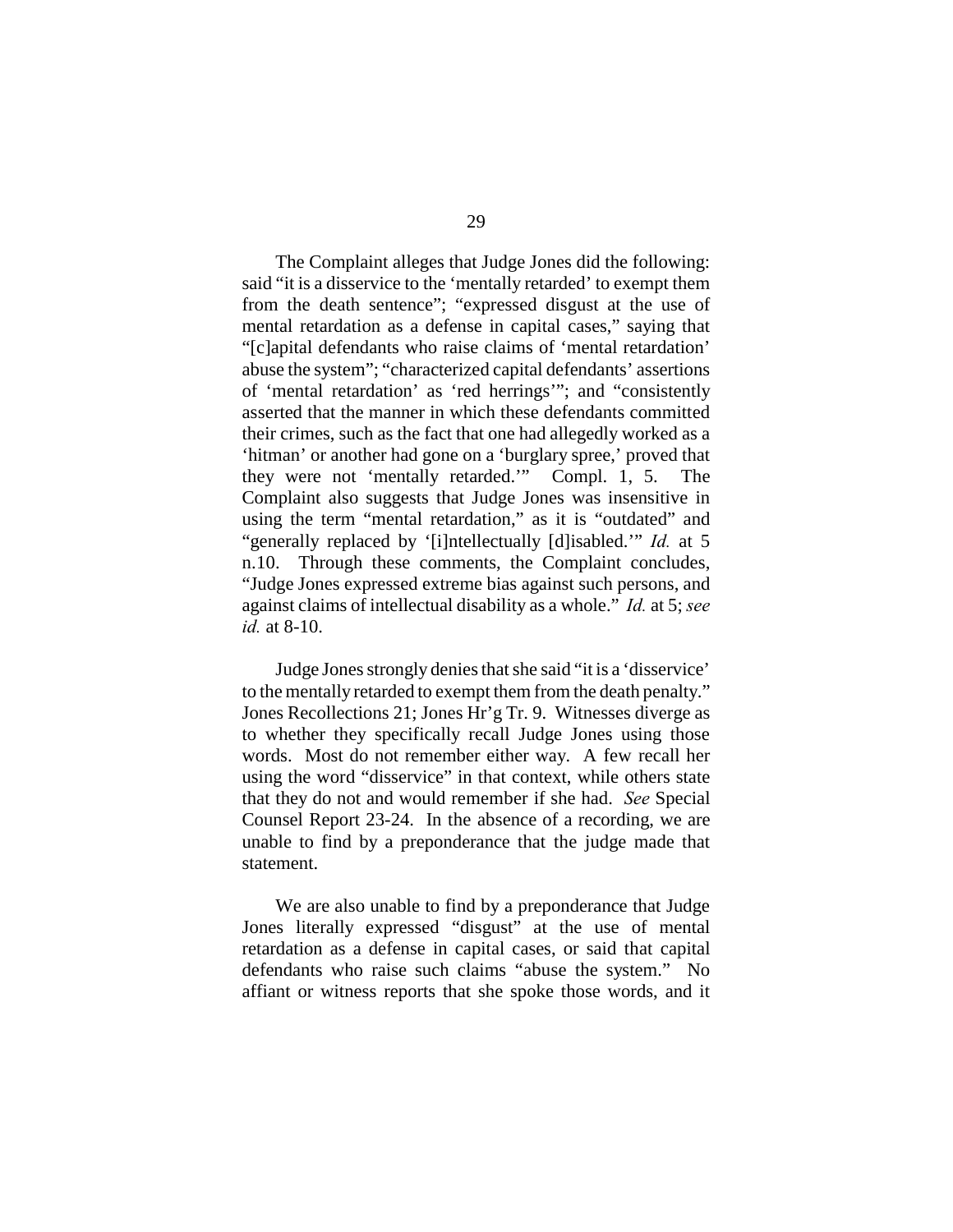appears that in using them the Complaint merely intended to convey that she used a "dismissive" tone, Compl. 5, rather than to report particular words. As we discuss in more detail in Part V.H, the absence of a recording of the lecture makes it impossible for us to determine the tone the judge employed by a preponderance of the evidence.

Judge Jones does acknowledge that claims of mental retardation may have been one of the "red herrings" she addressed in her lecture, by which she says she meant that, in her experience, very few such claims succeed. Special Counsel Report 22. But she did not mean to suggest that it is not "a defense absolute to capital punishment" because the "Supreme Court has said it is." Jones Hr'g Tr. 15-16. We have no doubt that, if a judge were to say that all claims of intellectual disability are invalid or abusive, or were to "express[] disgust at the use of mental retardation as a defense in capital cases," there would be good reason to doubt that judge's ability to decide such cases impartially.<sup>12</sup> But no affiant or witness reported that Judge Jones made such a categorical statement or defined "red herring" in that way. And the way the judge reports that she did intend the term -- as describing a claim that in her experience rarely succeeds -- does not itself indicate bias or impartiality.

<sup>&</sup>lt;sup>12</sup>See Canon 3A(3), cmt. (explaining that "[t]he duty to be respectful includes the responsibility to avoid comment or behavior that could reasonably be interpreted as . . . prejudice or bias"); *id.* ("The duty under Canon 2 to act in a matter that promotes public confidence in the integrity and impartiality of the judiciary applies to all of the judge's activities . . . ."). Comments reflecting bias against a class of litigants "or a particular legal claim or theory" are cause for recusal under 28 U.S.C. § 455. *Jenkins v. McCalla Raymer, LLC*, 492 F. App'x 968, 970 (11th Cir. 2012); *see SEC v. Loving Spirit Found. Inc.*, 392 F.3d 486, 493-94 (D.C. Cir. 2004); *United States v. Microsoft Corp.*, 253 F.3d 34, 109, 114-16 (D.C. Cir. 2001); *Hathcock v. Navistar*, 53 F.3d 36, 41 (4th Cir. 1995).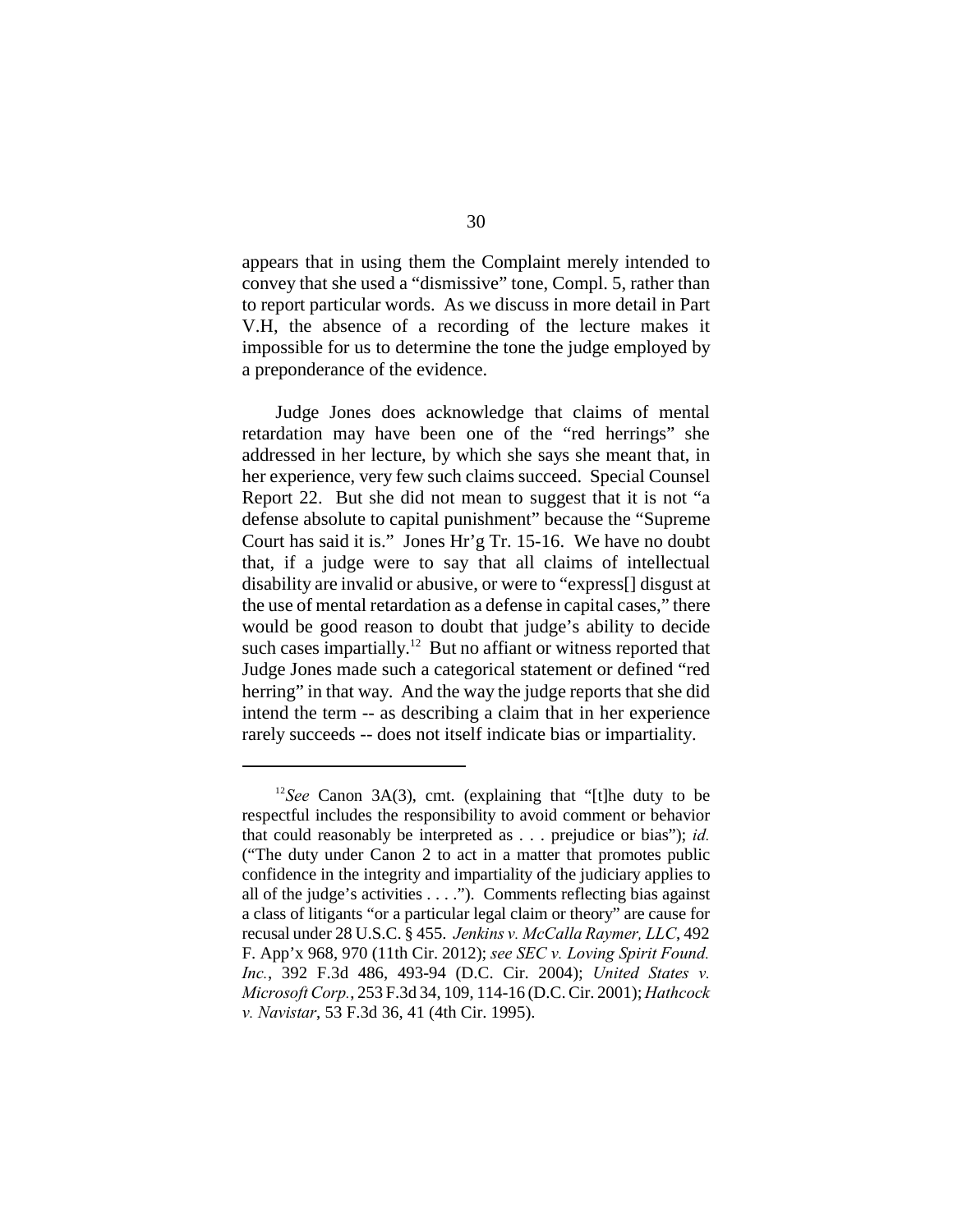Judge Jones also acknowledges she said that the manner in which some defendants committed their crimes raised doubts about whether they were actually intellectually disabled. For example, she discussed the case of Paul Hardy, whom she described as a "hit man" for a "drug dealing New Orleans policeman." Special Counsel Report 22 & n.110, 37 (referring to *United States v. Hardy*, 499 F. App'x 388, 389 (5th Cir. 2012)); Jones Recollections 15. "It seemed odd to me," she said, "that a professional killer could be mentally retarded." Special Counsel Report 22, 37. In so saying, Judge Jones was restating a view that she had previously expressed in her judicial opinions. In *Chester v. Thaler*, she noted that the Supreme Court's *Atkins* decision had stated that "'[m]entally retarded persons . . . by definition . . . have diminished capacities to understand and process information,'" and "'often act on impulse rather than pursuant to a premeditated plan.'" 666 F.3d 340, 350 (5th Cir. 2011) (quoting *Atkins*, 536 U.S. at 318). Judge Jones' argument in her discussion of the *Hardy* example mirrored her conclusion in *Chester* that a defendant who "did not act on an impulse, but rather 'pursu[ed] a premeditated plan,'" did not have "diminished mental capacity." *Id.* at 350. Such reiteration of her previously expressed judicial opinion does not constitute misconduct. *Cf. Liteky v. United States*, 510 U.S. 540, 555 (1994) (holding that "opinions formed by [a] judge on the basis of . . . prior proceedings, do not constitute a basis for a bias or partiality motion").

Finally, there is no dispute that Judge Jones used the term "mentally retarded," rather than "intellectually disabled," throughout her lecture. The use of that term, however, does not raise a question about her impartiality. As the passage from *Atkins* quoted above makes clear, the Supreme Court used the same term in that case. *See* 536 U.S. at 318. So did all other extant Supreme Court opinions at the time of Judge Jones'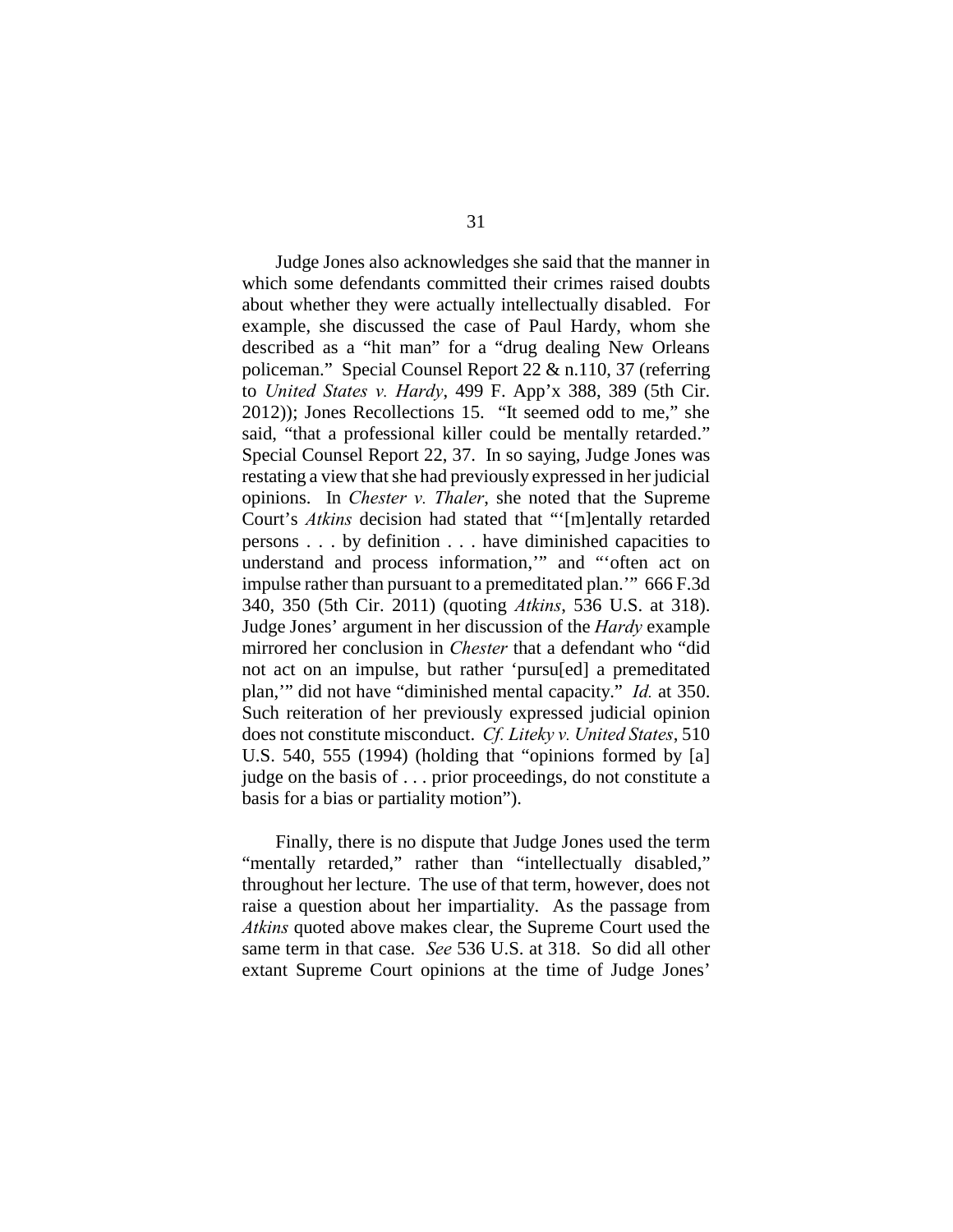lecture. $13$  And so, too, did "both the lawyers and the Justices" during this Term's oral argument in *Hall v. Florida*. *See* Lyle Denniston, *Argument Analysis: When Simplicity Won't Do*, SCOTUSBLOG (Mar. 3, 2014, 2:29 PM). Indeed, it was not until May of 2014 that the Supreme Court abandoned its use of the term. *See Hall v. Florida*, 134 S. Ct. 1986, 1990 (2014) ("Previous opinions of this Court have employed the term 'mental retardation.' This opinion uses the term 'intellectual disability' to describe the identical phenomenon.").

#### C. Comments Regarding Claims of Innocence

The Complaint alleges that Judge Jones was "very dismissive of claims of innocence," that she viewed "even innocence [a]s another 'red herring,'" and that she "did not take seriously the possibility that innocent people had been sentenced to death." Compl. 6. According to the Complaint, the judge "said that reversals of those who were allegedly innocent were really based on 'technicalities,' not innocence," and that "just as many innocent people [were] killed in drone strikes as innocent people executed for crimes." *Id.*

To the extent the complainants use the term "dismissive" to describe Judge Jones' tone or demeanor, we are again unable to reach any determination for the reasons discussed below. *See*

<sup>&</sup>lt;sup>13</sup> See, e.g., *Miller v. Alabama*, 132 S. Ct. 2455, 2464 (2012) ("[W]e have held that imposing the death penalty . . . on mentally retarded defendants[] violates the Eighth Amendment."); *Kennedy v. Louisiana*, 554 U.S. 407, 420 (2008) (same); *see also, e.g.*, *Woodward v. Alabama*, 134 S. Ct. 405, 409 n.8 (2013) (Sotomayor, J., dissenting from denial of certiorari). No doubt because the relevant precedents use the term, so too did the petitioner in *Chester v. Thaler*. *See* Petition for Writ of Certiorari, *Chester v. Thaler* (No. 11-1391), 2012 WL 1852055.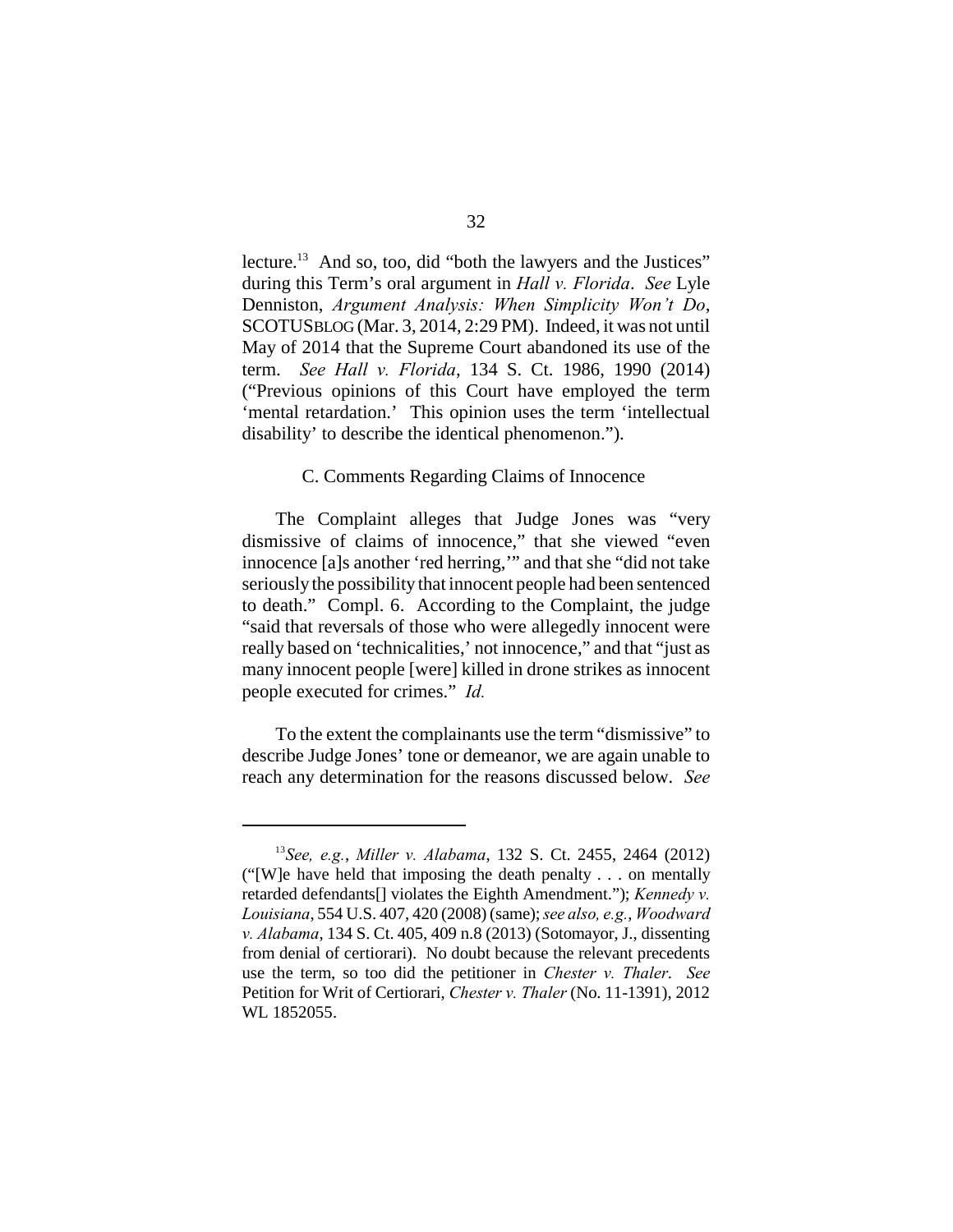*infra* Part V.H. Judge Jones does not recall, as do few if any witnesses, whether she labeled "actual innocence" a "red herring." Special Counsel Report 28-29. It was not one of the "red herrings" listed in her pre-lecture notes. *Id.* at 29. She does recall using an analogy to drone strikes in rebuttal to the argument "that the death penalty kills innocents." *Id.* at 28; *see id.* at 29 & n.144; *but see* Jones Hr'g Tr. 16. She emphasized to the Special Counsel and the Special Committee, and therefore likely did so to the law school audience, that she personally had not seen a death row exoneration due to actual innocence; rather, those exonerations had followed successful legal challenges that did not disprove factual guilt. Special Counsel Report 28-29; Jones Hr'g Tr. 22-23 ("I said *in my experience*, the question of innocence of the crime is rarely at issue in the cases that reach the Fifth Circuit." (emphasis added)); *see* Jones Recollections 21 ("*[I]n my experience* the fact that the defendants had committed the crimes with which they were charged was rarely in doubt." (emphasis added)). That is the context in which many attendees thought Judge Jones used the term "technicalities." Special Counsel Report 29. In light of the witness interviews and affidavits, we agree with the Special Counsel that it is implausible that Judge Jones labeled actual innocence itself as a "technicality." *Id.* at 29 n.148.

Some of the affidavits attached to the Complaint aver that Judge Jones labeled as "technicalities" claims made by defendants, under *Brady v. Maryland*, 373 U.S. 83 (1963), that the prosecution had suppressed materially exculpatory evidence. *See* Student B Aff. ¶ 30; Student C Aff. ¶ 16; Student E Aff. ¶ 15; Student F Aff. ¶ 12. But the Complaint does not itself make that accusation. Nor does Mr. Bookman. Special Counsel Report 29; *see* Bookman Aff. ¶ 30 (stating that Judge Jones did not directly respond to a question about whether *Brady* violations were "technicalities," and instead "said she did not know of any case out of Texas in which a prosecutor had ever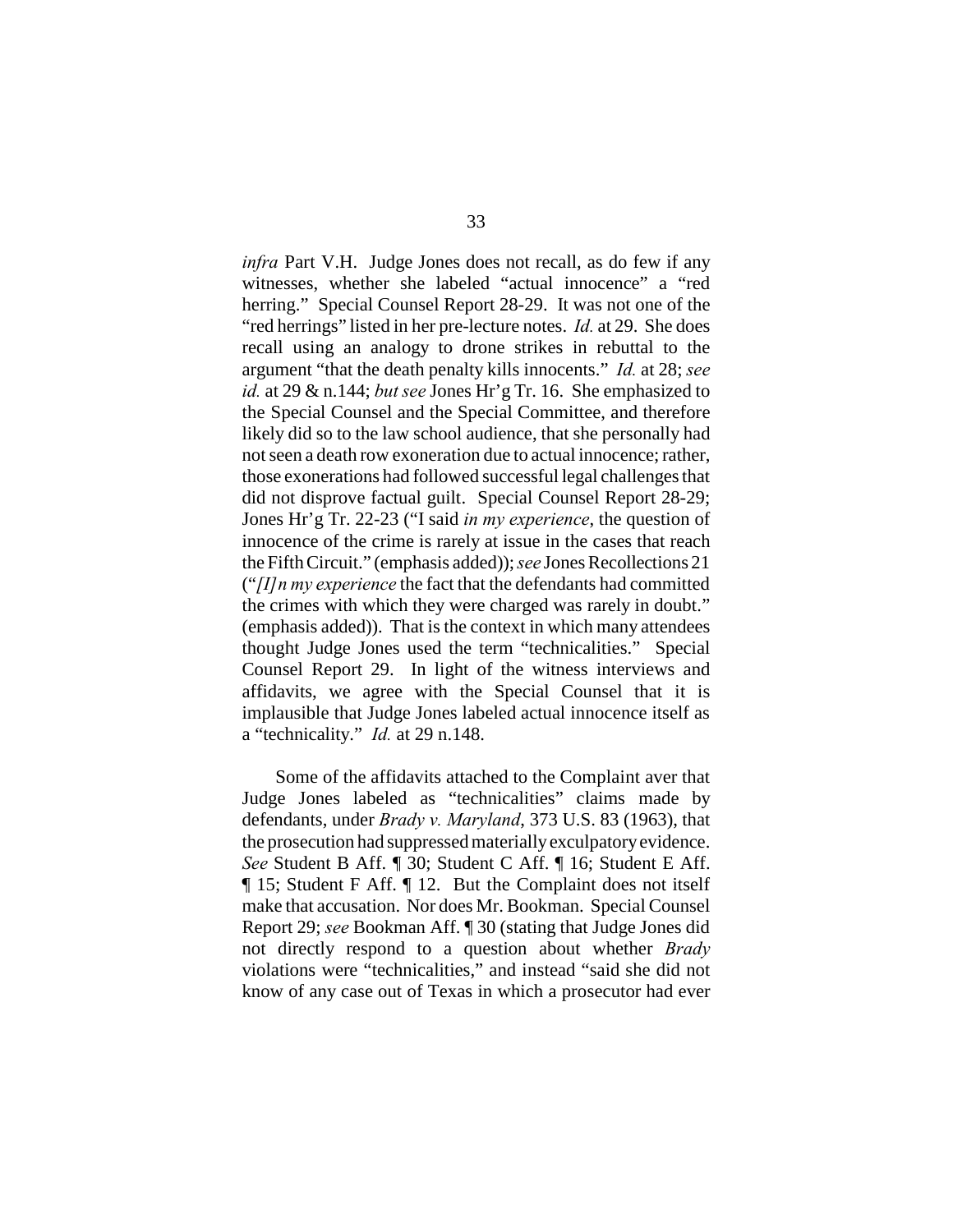done anything to try to convict someone intentionally who was not actually guilty"). Judge Jones denies that she dismissed *Brady* claims as "technicalities." Special Counsel Report 28 (citing Jones Recollections 21). The evidence on this point is conflicting, *id*. at 28-29, and we cannot find by a preponderance of the evidence that she did so.

Regardless of whether Judge Jones is correct in her empirical observation that few innocent defendants have been subject to the death penalty, she did not say or imply that she would or does ignore either actual innocence claims or *Brady* violations in her work as a judge. Rather, the record before us indicates that she expressed an understanding that she said was gleaned from her own prior judicial experience. Considering Judge Jones' comments in context, and given the paucity of evidence regarding the exact phrasing of her remarks, we find no misconduct. *Cf. Liteky*, 510 U.S. at 551, 555.

> D. Comments Regarding Foreign Nationals, Foreign Justice, and International Standards

The Complaint alleges that Judge Jones "denigrated the system of justice in the nation of . . . Mexico, Mexican Nationals, and the use of international standards in capital cases." Compl. 6. It charges that she said "it was an 'insult' when United States courts looked to the laws of another country such as Mexico," that a "Mexican National would rather be on death row in the United States than in a Mexican prison," that Mexico does not provide its "own citizens with the kind of legal protections [a] person would get in the United States," and "again characterized as a 'red herring' the claims of foreign nationals and the use of 'international standards.'" *Id.* at 6 (emphasis omitted).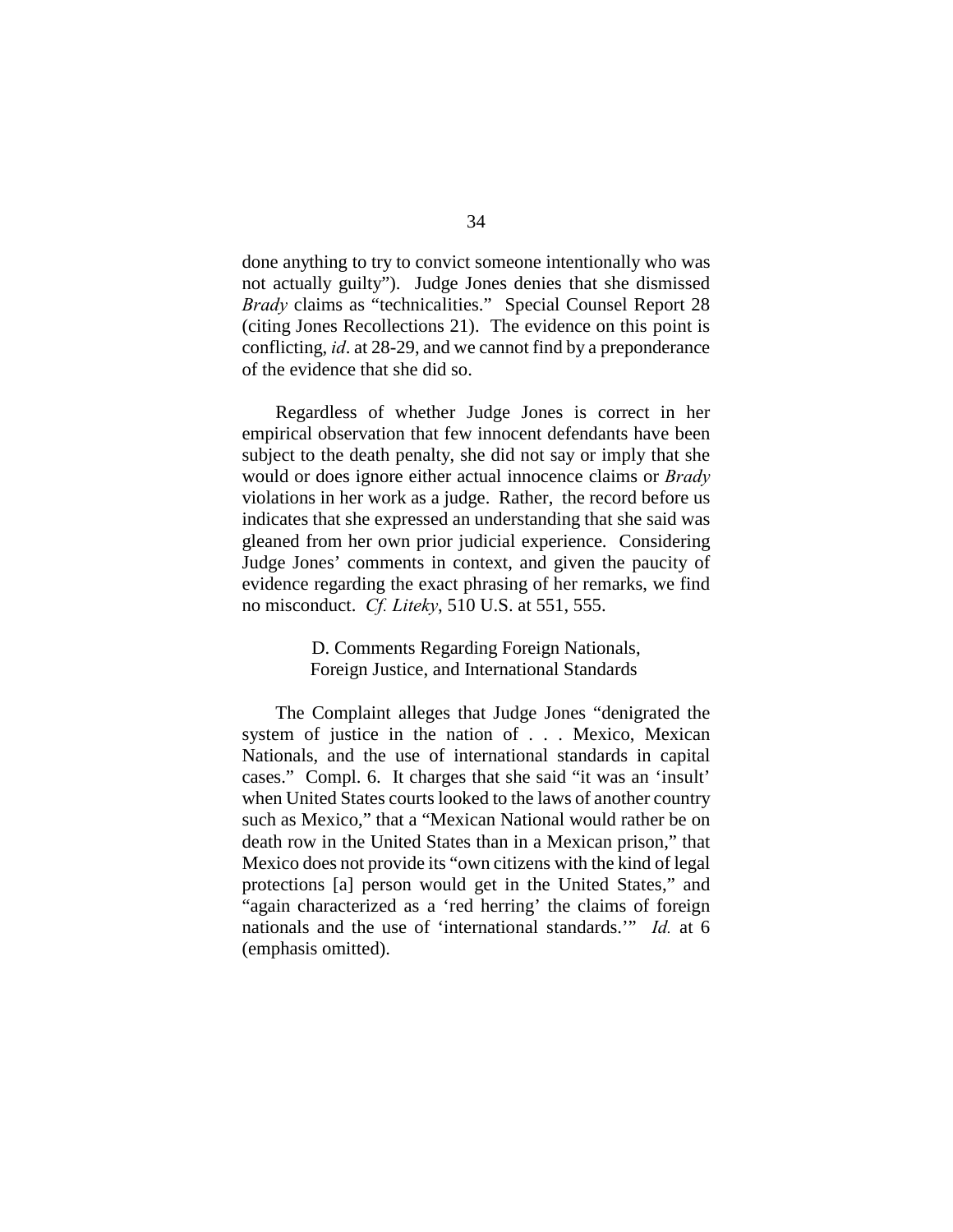As best we can reconstruct from the evidence before us, the Complaint's references are to three points that Judge Jones made during her remarks: (1) that she disapproved of looking to the law of foreign countries when interpreting the meaning of provisions of the United States Constitution; (2) that she thought a defense raised by foreign nationals, based on the government's failure to notify them of the right to consult with consular officials, was a "red herring"; and (3) that she thought American courts provide defendants greater protections than those of other countries and that conditions in American prisons are far better than those in Mexican prisons. None of these points constitutes a basis for a finding of misconduct.

The first point is the subject of a spirited debate among the Justices of the Supreme Court,<sup>14</sup> and it cannot constitute

<sup>&</sup>lt;sup>14</sup> Compare Roper v. Simmons, 543 U.S. 551, 578 (2005) (Kennedy, J.) ("The opinion of the world community, while not controlling our outcome, does provide respected and significant confirmation for our own conclusions."); *id.* at 604 (O'Connor, J. dissenting) ("I disagree with Justice Scalia's contention . . . that foreign and international law have no place in our Eighth Amendment jurisprudence."); *and Knight v. Florida*, 528 U.S. 990, 995-96 (1999) (Breyer, J., dissenting from denial of certiorari) ("[T]his Court has long considered as relevant and informative the way in which foreign courts have applied standards roughly comparable to our own constitutional standards in roughly comparable circumstances."), *with Lawrence v. Texas*, 539 U.S. 558, 598 (2003) (Scalia, J., dissenting) ("The Court's discussion of these foreign views . . . is therefore meaningless dicta. Dangerous dicta, however, since 'this Court . . . should not impose foreign moods, fads, or fashions on Americans.'" (quoting *Foster v. Florida*, 537 U.S. 990, 990 n.\* (2002) (Thomas, J., concurring in denial of certiorari))); *Atkins*, 536 U.S. at 324-25 (Rehnquist, C.J., dissenting) ("I fail to see, however, how the views of other countries regarding the punishment of their citizens provide any support for the Court's ultimate determination [regarding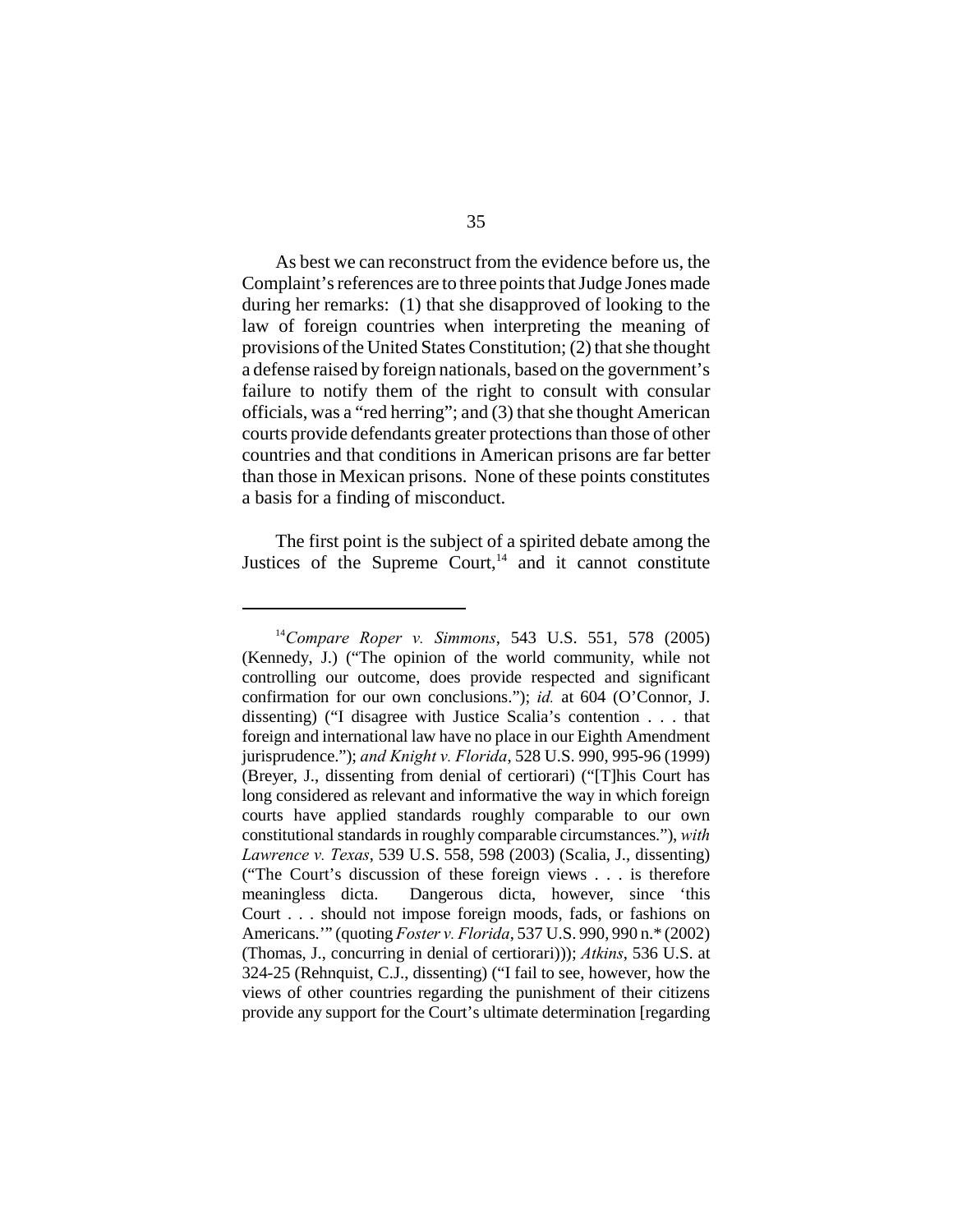misconduct for an appellate judge to choose one side or the other. *See In re Charges of Judicial Misconduct*, 404 F.3d 688, 699 (2d Cir. Jud. Council 2005) (holding that "the closely divided vote in the *Bush v. Gore* decision itself . . . [shows that] reasonable people disagree over the soundness of the opinions in that case," and hence that a judge's public disagreement with the decision did not constitute incompetence or misconduct). Indeed, one of the affiants himself said: "I am familiar with the conservative critique on the use of international standards in American court decisions, so it did not surprise me that Judge Jones shared that view." Student B Aff. ¶ 32.

The second point expresses the views of a majority of the Supreme Court.<sup>15</sup> As such, Judge Jones' contention that a defense based on a defendant's inability to consult with consular officials has been unlikely to succeed cannot be considered misconduct.

As to the third point, no rule or canon bars a judge from stating what she perceives to be the advantages of her own country's legal system over that of others. The notes of one witness (adopted in Mr. Bookman's affidavit) say that Judge

the Eighth Amendment].").

<sup>&</sup>lt;sup>15</sup> See Medellin v. Texas, 554 U.S. 759, 760 (2008) (stating that the Vienna Convention on Consular Relations "does not itself have the force and effect of domestic law sufficient to set aside [a] judgment or the ensuing sentence"); *Sanchez-Llamas*, 548 U.S. at 337 (holding that suppression of a defendant's statement "is not an appropriate remedy for a violation" of the Vienna Convention, "and that a State may apply its regular rules of procedural default to [such] claims"); *Breard*, 523 U.S. at 377 (holding that "it is extremely doubtful that [a] violation [of the Vienna Convention] should result in the overturning of a final judgment of conviction without some showing that the violation had an effect on the trial").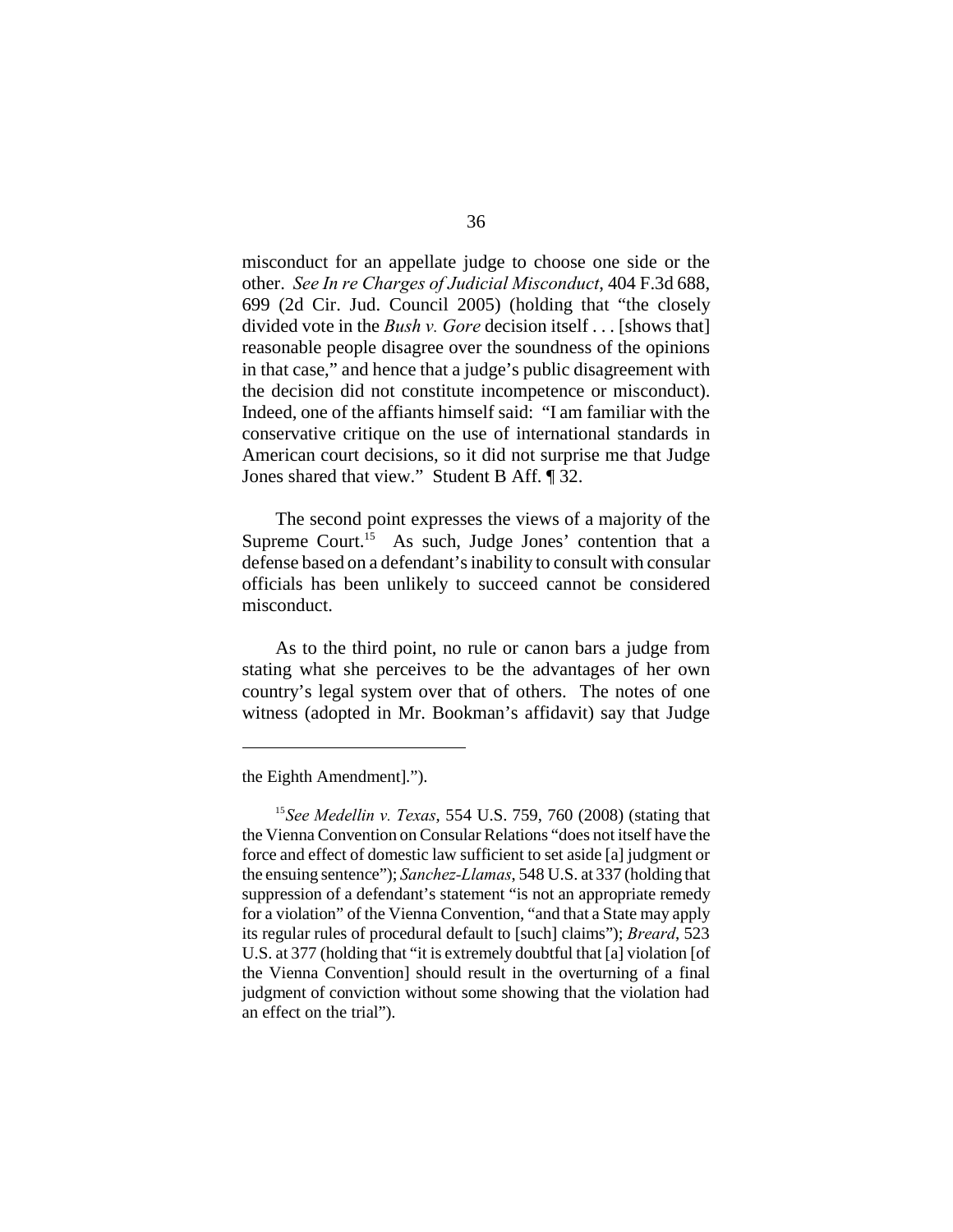Jones went further, suggesting that Ramiro Ibarra, a Mexican national and defendant in one of her cases, would rather be in prison in the United States than Mexico, even if he were not subject to the death penalty there. *See* Assistant Federal Defender Summary 3; Bookman Aff. ¶ 32. But Judge Jones denies saying that, *see* Special Counsel Report 30, and we cannot find by a preponderance that she did.

 Finally, and notwithstanding the allegation made in the Complaint, no affiant or other witness stated that Judge Jones denigrated Mexican nationals (or Mexican-Americans) themselves. If she had, such comments would constitute misconduct. *Cf. In re Complaint of Judicial Misconduct*, \_\_ F.3d \_\_, 2013 WL 8149446, at \*4 (adopting Ninth Circuit Judicial Council's order finding that "emails that 'showed disdain and disrespect for . . . Hispanics, especially those who are not in the United States legally,'" violated the Code and constituted misconduct).<sup>16</sup> But since there is no evidence that she did, we find no grounds for concluding that Judge Jones' remarks cast doubt on her own (or the Judiciary's) ability to be impartial toward individuals of foreign nationality who come before the court.

> E. Discussion of Religion as a Justification for the Death Penalty

The Complaint charges that "Judge Jones advocated her personal religious views as a basis for justifying the death

<sup>&</sup>lt;sup>16</sup>See also Liteky, 510 U.S. at 555 (stating that a remark alleged to have been made against German-American defendants by a judge in a World War I espionage case, to the effect that German-Americans' "hearts are reeking with disloyalty," is an example of a judicial remark that "reveal[s] such a high degree of . . . antagonism as to make fair judgment impossible").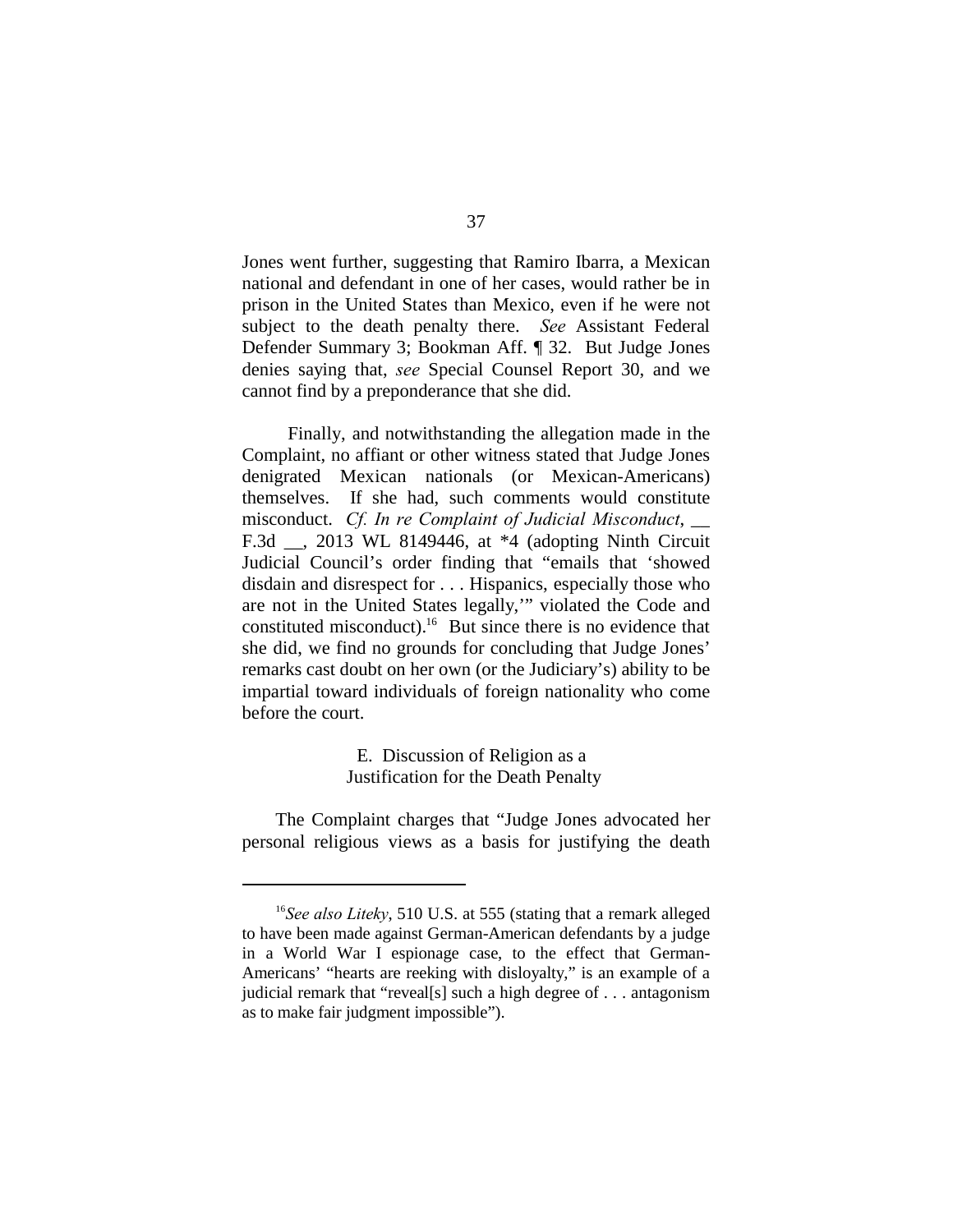penalty." Compl. 7. It alleges she said that "the death penalty had Biblical origins, in Deuteronomy," and that "a killer is only likely to make peace with God and the victim's family in that moment when the killer faces imminent execution, recognizing that he or she is about to face God's judgment." *Id.* "In support of that justification" for the death penalty, the Complaint continues, "Judge Jones cited an article that she said her husband had found on the Internet, entitled 'Hanging Concentrates the Mind' . . . , which she said discussed the Vatican's perspective on capital punishment while executions were occurring within the Vatican's jurisdiction." *Id.*<sup>17</sup>

The remarks at issue were part of Judge Jones' discussion of the question, "Is the death penalty morally justifiable?" Although there is uncertainty regarding the precise words she used, there is general agreement (and Judge Jones does not dispute) that she made comments along the lines described in the previous paragraph. Special Counsel Report 25-27; Jones Recollections 5-6. Her purpose, she explained, was to set out what she regards as the Biblical and Christian justifications for the death penalty. *See* Jones Recollections 5. Although attendees generally said that the judge was unclear as to whether she was expressing a personal belief or simply describing potential justifications, they generally understood her underlying message to be one of personal support for the death penalty. Special Counsel Report 27. While Judge Jones' recollection on the point was also uncertain, Jones Recollections 6 (saying that she noted what "some would say"), she told the Special Counsel that it was possible that she had endorsed the above ideas, Special Counsel Report 26. *See also* Jones Recollections 5

<sup>&</sup>lt;sup>17</sup>The article appeared February 8, 2013 in *Crisis* magazine, which describes itself as "a voice for the faithful Catholic laity." *See* About Us, CRISIS MAGAZINE, http://www.crisismagazine.com/aboutus.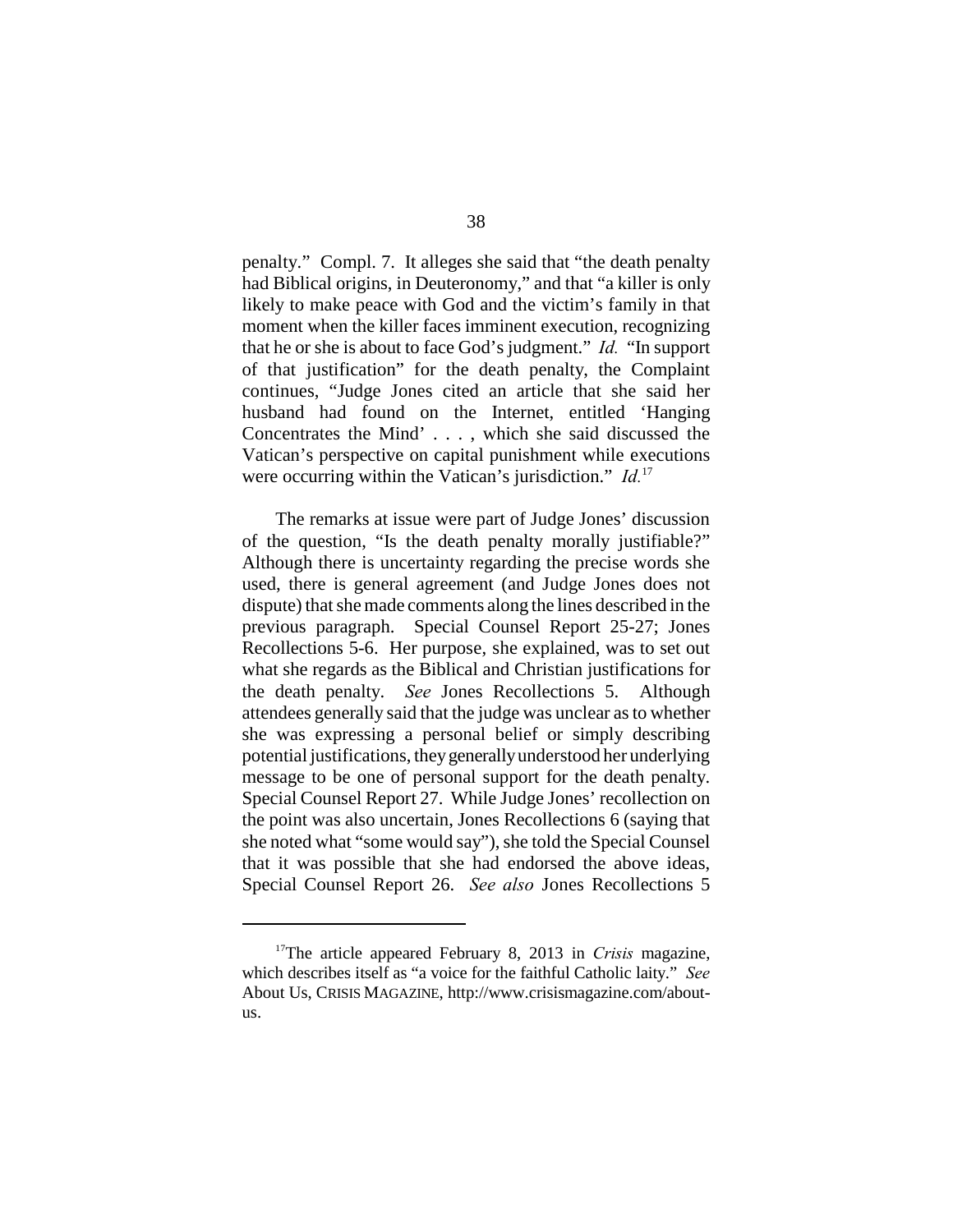("The Book of Deuteronomy in the Bible prescribes death as the punishment for murder. From that standpoint, its morality should not be in doubt. . . . I am a Christian who adheres to the tradition."). She made clear to the Committee, however, that she "would never seek to issue a judgment applying the death penalty to effectuate that purpose." Jones Hr'g Tr. 14. "I was talking about the Western tradition and not my personal view about how I would decide a death penalty case." *Id.* at 15.

It is not unusual for serious discussions of the morality of the death penalty to address religious arguments on the subject. Criminal law texts and law review articles often do so.<sup>18</sup> So, too, have other judges, including some with views opposite from those expressed by Judge Jones.<sup>19</sup> Such a discussion generally

<sup>&</sup>lt;sup>18</sup> See, e.g., SANFORD H. KADISH & STEPHEN J. SCHULHOFER, CRIMINAL LAW AND ITS PROCESSES 520-21 (6th ed. 1995); RANDALL COYNE &LYN ENTZEROTH,CAPITAL PUNISHMENT AND THE JUDICIAL PROCESS 85-86 (1994); Davison M. Douglas, *God and the Executioner: The Influence of Western Religion on the Use of the Death Penalty*, 9 WM. & MARY BILL RTS. J. 137, 137-38 (2000) ("[P]ublic debates about the death penalty and its use invariably invite considerations of what our religious traditions teach us about the morality of capital punishment."); Robert F. Drinan, *Religious Organizations and the Death Penalty*, 9 WM. & MARY BILL RTS. J. 171 (2000).

<sup>&</sup>lt;sup>19</sup> See Carolyn Dineen King, Speech at Red Mass at Corpus Christi Cathedral (Oct. 4, 2006) (stating that "Jesus has told us that vengeance is to play no part in our lives, that forgiveness is what we should aspire to," and that "[t]he Catholic bishops have recently issued a call to the Catholic community . . . to join in the Catholic Campaign to End the Use of the Death Penalty . . . as a moral commitment," but prefacing her remarks by "mak[ing] . . . very clear" that "[m]y religious views play no role, and in my view, can play no role in the judgments I am called upon to make as a judge"); *In re Inquiry Concerning a Judge, William C. Gridley*, 417 So. 2d 950, 954-55 (Fla.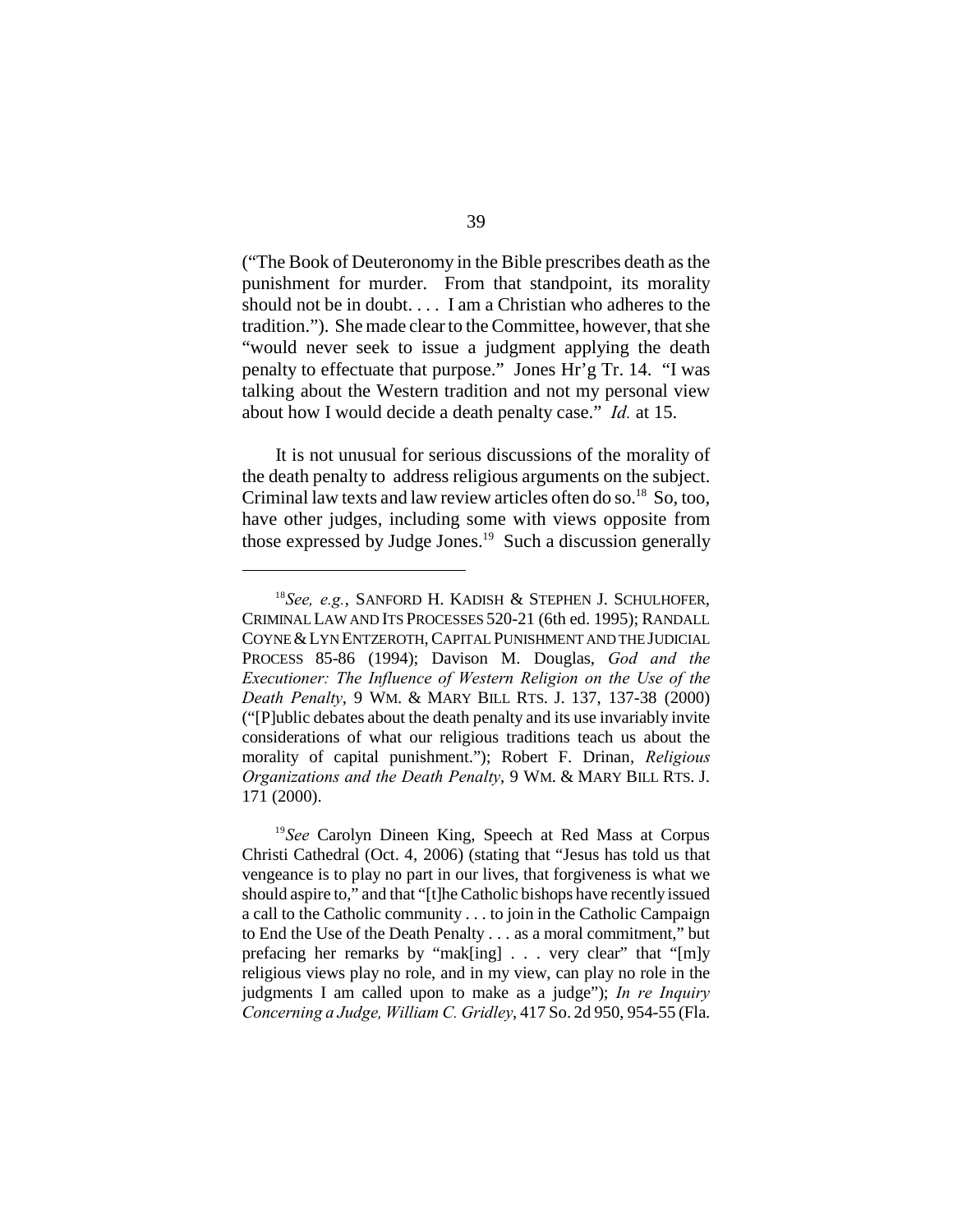falls within the Code's authorization to "speak, write, lecture, and teach on both law-related and nonlegal subjects." Canon 4; *see* Comm. on Codes of Conduct, Advisory Op. 93 (2009).

The question of concern, however, is whether such expression would lead "reasonable minds, with knowledge of all the relevant circumstances disclosed by a reasonable inquiry, [to] conclude that the judge's . . . impartiality . . . is impaired." Canon 2A, cmt. In essence, the question is whether the judge's statements would cause a reasonable person to doubt the judge's ability to set aside her religious views and follow the law. Judge Jones states that she made clear during the lecture that she understood the difference between her personal views and her obligations as a judge. *See* Jones Recollections 5 (stating that she said: "I am a Christian who adheres to the tradition. As a judge, I follow the law."). The affiants supporting the Complaint confirm that she did in fact emphasize this point. *See* Student C Aff. ¶ 5 (stating Judge Jones said that, "[a]lthough she personally supported the death penalty, she understood her job as applying the law"); Student F Aff. ¶ 5 (same); *see also* Bookman Aff. ¶ 4 ("Judge Jones noted that . . . , while she was personally a supporter of the death penalty, her job as a judge obliged her to apply whatever legislation the legislature enacted."); Student B Aff. ¶ 5 (same). Given that preface to her remarks, we do not find a violation of the misconduct rules. *Cf. United States v. Ciavarella*, 716 F.3d 705, 722-23 (3d Cir. 2013) (holding that recusal was unwarranted where, although a judge expressed his personal opinion of a defendant outside of court, "he also expressly stated that his personal opinion would not guide his rulings"); *In re Inquiry Concerning a Judge, Gridley*,

<sup>1982) (</sup>holding that a Florida judge's statements, "express[ing] his views on Christian forgiveness, and . . . against capital punishment," did not constitute ethical violations because the judge "made it clear that he was duty bound to follow the law and that he would do so").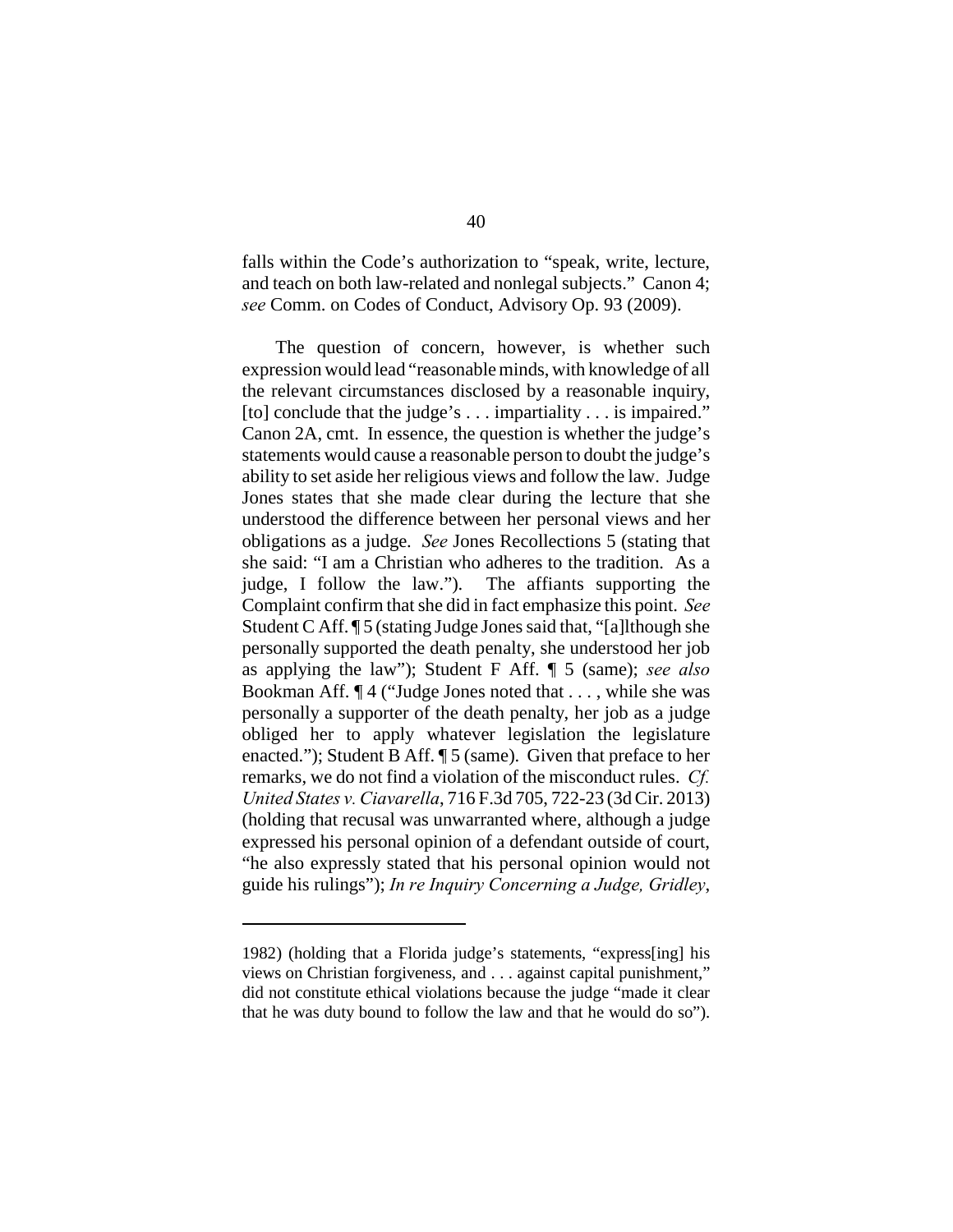417 So. 2d at 954-55 (holding that a Florida judge's statements, "express[ing] his views on Christian forgiveness, and . . . against capital punishment," did not constitute an ethical violation because the judge "made it clear that he was duty bound to follow the law and that he would do so").

#### F. Criticism of Federal Death Penalty Prosecutions

The Complaint alleges that Judge Jones "criticized the conduct of Justice Department prosecutors who handle federal death penalty cases, . . . accusing them of treating the death penalty process as an 'elaborate game' and using methods that were wasteful of taxpayer dollars." Compl. 10. Those remarks appear to have come under the lecture's topic heading of, "Is the death penalty working?"

Whether or not she used the quoted language, Judge Jones states that she did criticize federal prosecutions, saying that she told the audience the procedures for charging and imposing the death penalty were "incredibly convoluted." Special Counsel Report 31; *see* Jones Recollections 17 n.22 ("I do not recall whether I referred to the federal death penalty process, in shorthand summary, as a 'game.' . . . I was questioning the reasonableness and cost-effectiveness of DOJ procedures."); Jones Hr'g Tr. 8 ("I did criticize the Department of Justice for pursuing capital cases in a very inefficient way."). She stressed that, while such prosecutions "cost[] quite a bit of money," the conviction rate is "only about fifty percent," and "there have been only two executions of federal defendants since the 1990s." Jones Recollections 17-18. The notes of one member of the audience, which are consistent with the other evidence, state that Judge Jones said she had been astonished to learn that many federal prosecutors charge crimes as death-penalty eligible, requiring district courts to appoint two highly trained defense lawyers, and that thereafter the Justice Department often decides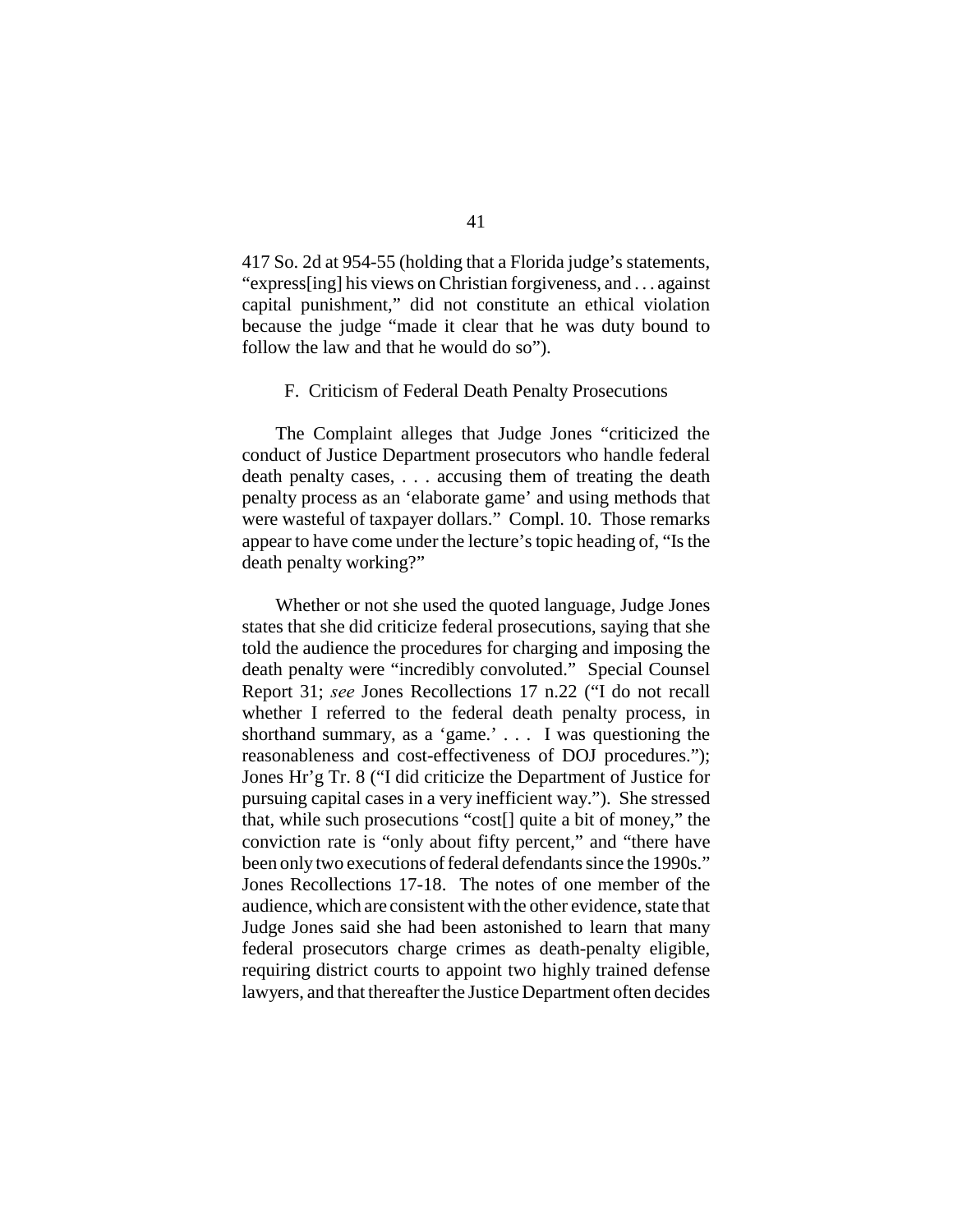not to pursue the death penalty. Special Counsel Report 32; *see also* Jones Hr'g Tr. 20-21; Bookman Aff. ¶ 23.

The commentary to Canon 4 states: "[A] judge is in a unique position to contribute to the law, the legal system, and the administration of justice, including revising substantive and procedural law and improving criminal and juvenile justice. To the extent that the judge's time permits and impartiality is not compromised, the judge is encouraged to do so . . . ." Canon 4, cmt. As the Judicial Council of the Ninth Circuit explained:

> Engaging in such law-related activities -- including speeches that comment on current events and legal developments -- is permitted not only because judges are citizens, but because they are particularly knowledgeable on such topics. Their speech may thus enhance the public discourse and lead to a more informed citizenry.

*In re Complaint of Judicial Misconduct*, 632 F.3d 1289, 1289 (9th Cir. Jud. Council 2011); *see id.* (holding that a judge's speeches about "the direction of immigration law and a campaign finance controversy" did not violate the Code of Conduct or constitute misconduct).

Judge Jones' critique of the manner in which the Justice Department prosecutes death penalty cases falls well within this permitted scope of activity. Indeed, a committee of the Judicial Conference of the United States has recently issued a report citing similar problems with such prosecutions, albeit from a different perspective.<sup>20</sup> Of course, the Code's approval of such

<sup>&</sup>lt;sup>20</sup>See COMM. ON DEFENDER SERVICES, REPORT OF THE JUDICIAL CONFERENCE 11 n.7 (Sept. 2013) ("In the vast majority of deatheligible cases, the local U.S. attorney does not recommend, nor does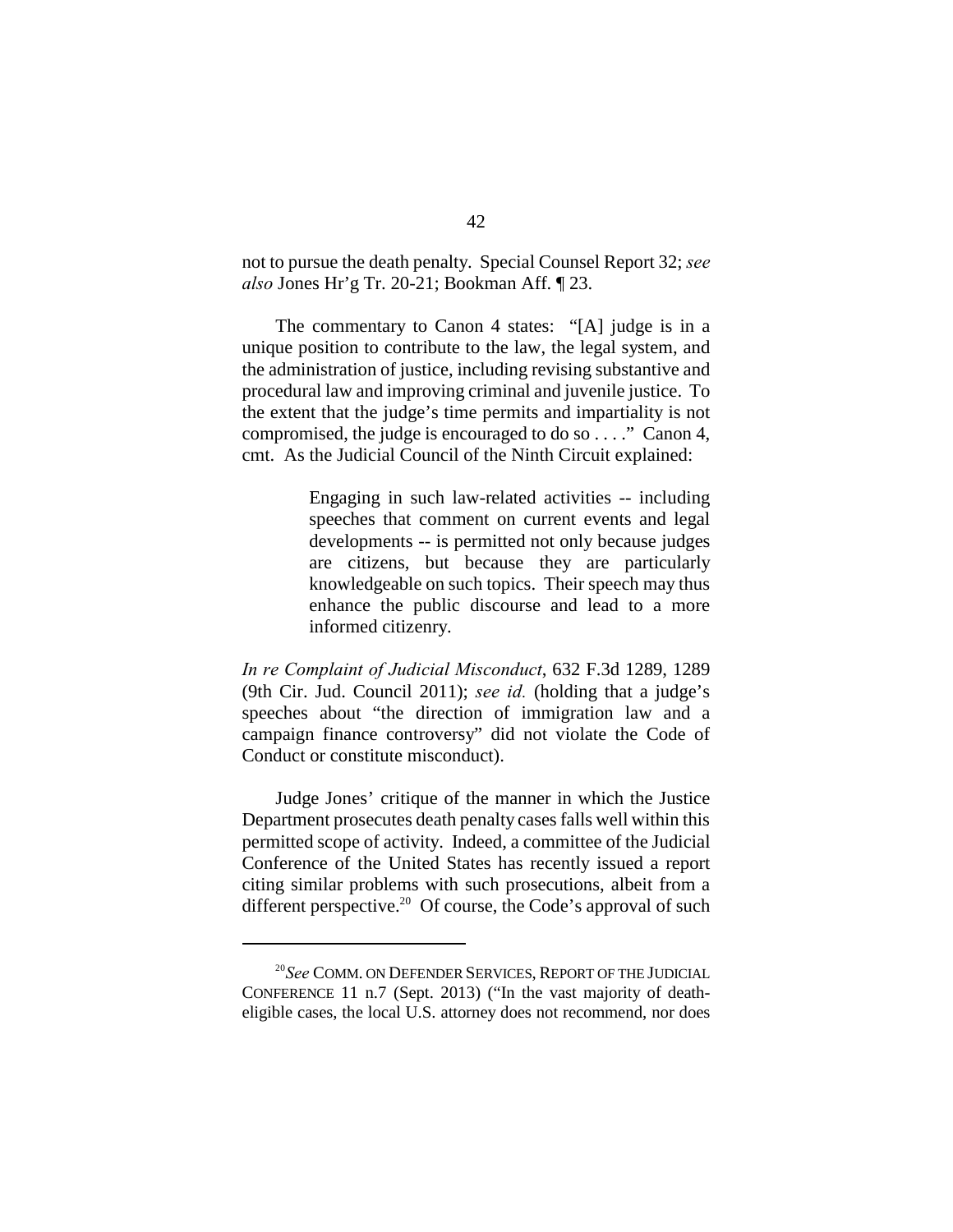public comment comes with the caveat that it not "detract from the dignity of the judge's office, interfere with the performance of the judge's official duties," or "reflect adversely on the judge's impartiality." Canon 4. Judge Jones' general criticism of federal prosecutions, made without reference to particular prosecutors or counsel, did not contravene that admonition.

## G. Criticism of the United States Supreme Court

The Complaint alleges that Judge Jones "improperly expressed 'contempt' for the United States Supreme Court rules, 'generally disparage[d]' the Supreme Court, [and] was 'dismissive of the Supreme Court's death penalty decision[s] regarding juveniles and the mentally retarded.'" Compl. 10. More specifically, the affidavits attached to the Complaint allege that Judge Jones said, among other things, that "the Supreme Court went on a real 'judicial law-making binge'" in the 1970s, Bookman Aff. ¶ 20; that "the whole area of law was like a 'zoo' throughout the 1980's," *id.*; and that the Court "went on a 'new spree' in the early 2000's 'micromanaging' the death penalty . . . [through] *Atkins* [*v. Virginia*, 536 U.S. 304 (2002),] and *Roper* [*v. Simmons*, 543 U.S. 551 (2005)]," *id.* ¶ 21. She further said, an affiant alleges, that the Supreme Court's "next attempt at meddling with the death penalty will come by 'back-dooring' through the *Martinez* [*v. Ryan*, 132 S. Ct. 1309 (2012),] case the right to counsel in post-conviction proceedings." Bookman Aff. ¶ 21. *See also, e.g.*, Student B Aff. ¶ 20; Student C Aff. ¶ 10.

the U.S. Attorney General approve, seeking the death penalty, yet defense counsel and the judiciary incur substantial costs from the time of indictment on a death-eligible charge until the Attorney General makes the 'non-death' decision, which can take place years after the indictment.").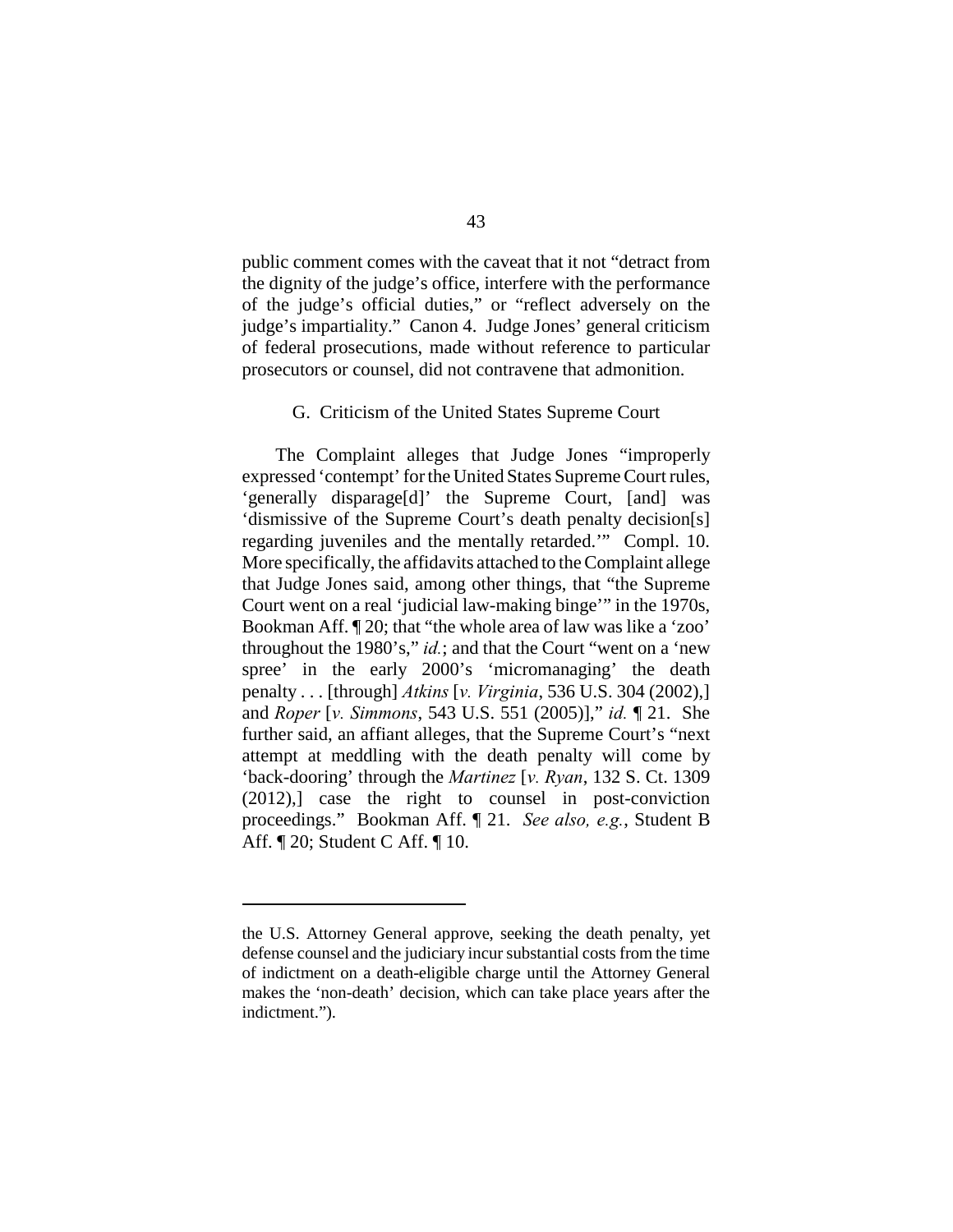Judge Jones does not dispute that she sharply criticized the Supreme Court's death penalty jurisprudence. The critique came as part of her remarks regarding the question, "Is capital punishment working?" Special Counsel Report 33. As she explains:

> Regarding constitutionality, I said that as an advocate of constitutional interpretation that is based on its original meaning, the question is settled for me by the fact that capital punishment is mentioned several times in the United States Constitution. The Framers believed the death penalty to be constitutional, and I therefore do not personally believe that the Supreme Court should be allowed to conclude that "evolving standards of decency" render this punishment "unconstitutional."

Jones Recollections 3. She says that she "probably did" use the phrase "judicial law making binge" to characterize the Supreme Court's early death penalty jurisprudence. Special Counsel Report 33; *see* Jones Hr'g Tr. 17-18. She says that, "[i]f [she] said the process was a 'zoo,'" she was referring to the confluence of "the rapid doctrinal changes; the intricacies of habeas law; and the plethora of last-minute petitions." Jones Recollections 12. Although she does not recall whether she used the phrase "new spree" to refer to the more recent cases of *Atkins* and *Roper*, she says that she may have used the term "micromanaging" to refer to those cases, and may have used the term "back-dooring" to refer to the "potential importation of the right to counsel in habeas through" *Martinez* and the thenpending case of *Trevino v. Thaler*, 133 S. Ct. 1911 (2013). Special Counsel Report 33; *see* Jones Hr'g Tr. 18-20. In the course of her critique, Judge Jones recalls relating a quotation, which she attributed to Justice White, referring to the "Court's 'death penalty jurisprudence, if you can call it that.'" Jones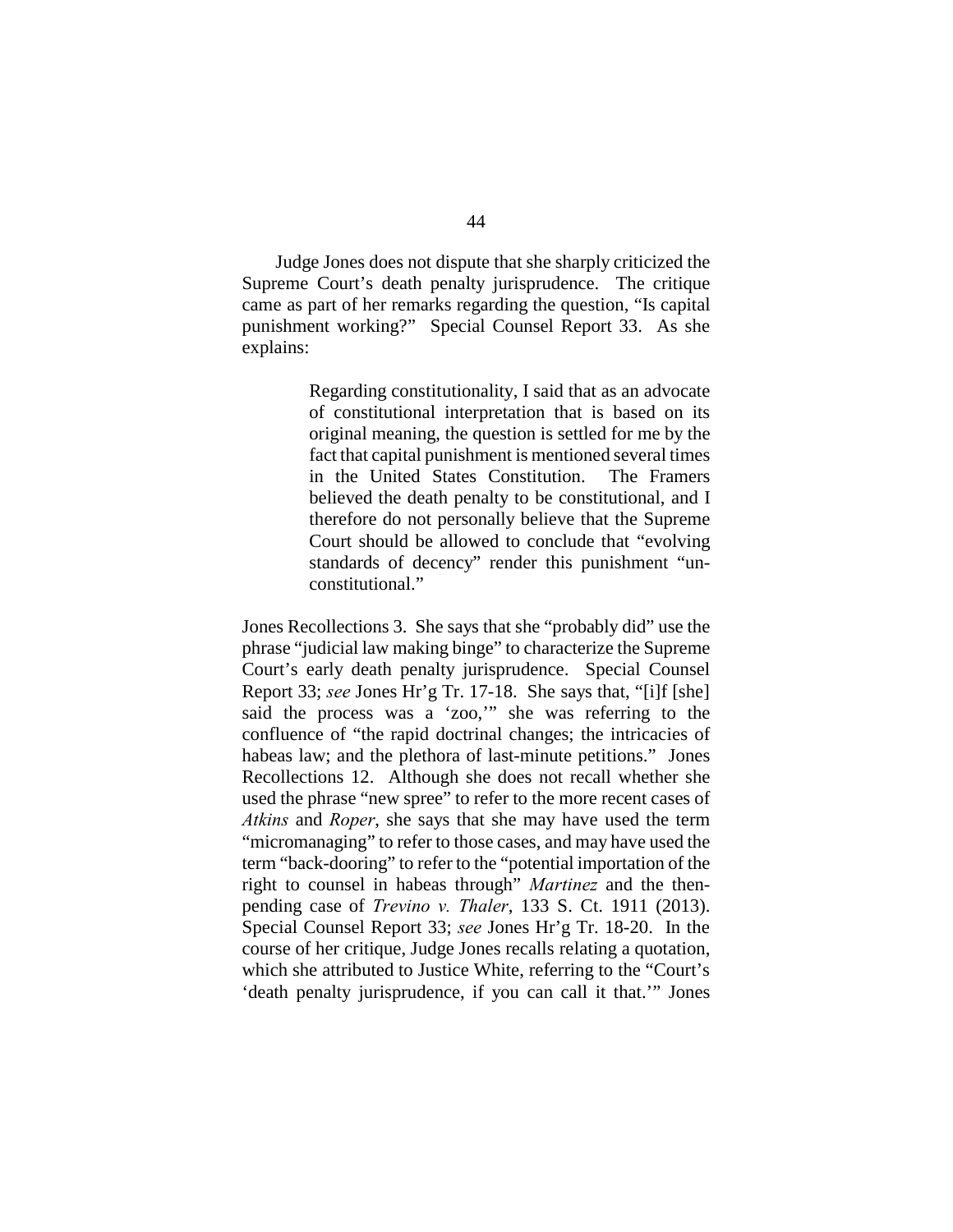Recollections 11-12; *see also* Bookman Aff. ¶ 21. She also recalls saying, as the affiants allege, that the "the Supreme Court had managed to effect in this area what it had not done for abortion -- making it 'safe, legal and rare.'" Special Counsel Report 33; Jones Recollections 18; Jones Hr'g Tr. 20; *see also* Bookman Aff. ¶ 22.

But just as there is no dispute that Judge Jones criticized the Supreme Court, there is likewise no dispute that merely criticizing the Court does not constitute judicial misconduct. *See, e.g.*, *In re Charges of Judicial Misconduct*, 404 F.3d at 699 (finding that a judge's public critique of *Bush v. Gore* did not raise an issue of incompetence or misconduct). As noted above, the Code of Conduct encourages judges to "speak, write, lecture, and teach on both law-related and nonlegal subjects," Canon 4, and "to contribute to . . . revising substantive and procedural law and improving criminal and juvenile justice," Canon 4, cmt. This authorization extends to commenting on "substantive legal issues." Comm. on Codes of Conduct, Advisory Op. No. 93, at 3 (2009). As Advisory Opinion 93 states: "The evolution and exposition of the law is at the core of a judge's role. Judges, therefore have the ability to make a unique contribution to academic activities such as teaching and scholarly writing, which similarly serve to advance the law." *Id.*

It would be all but impossible for a judge to urge changes in the course of the law, or even to comment on substantive legal issues, without being able to reference and criticize decisions of the Supreme Court. Not surprisingly, then, there is a long tradition of lower court judges criticizing the Court on issues of constitutional law.<sup>21</sup> Indeed, there is a long tradition of

<sup>&</sup>lt;sup>21</sup> See, e.g., J. HARVIE WILKINSON III, COSMIC CONSTITUTIONAL THEORY: WHY AMERICANS ARE LOSING THEIR INALIENABLE RIGHT TO SELF-GOVERNANCE 57-58 (2012) (criticizing *District of Columbia*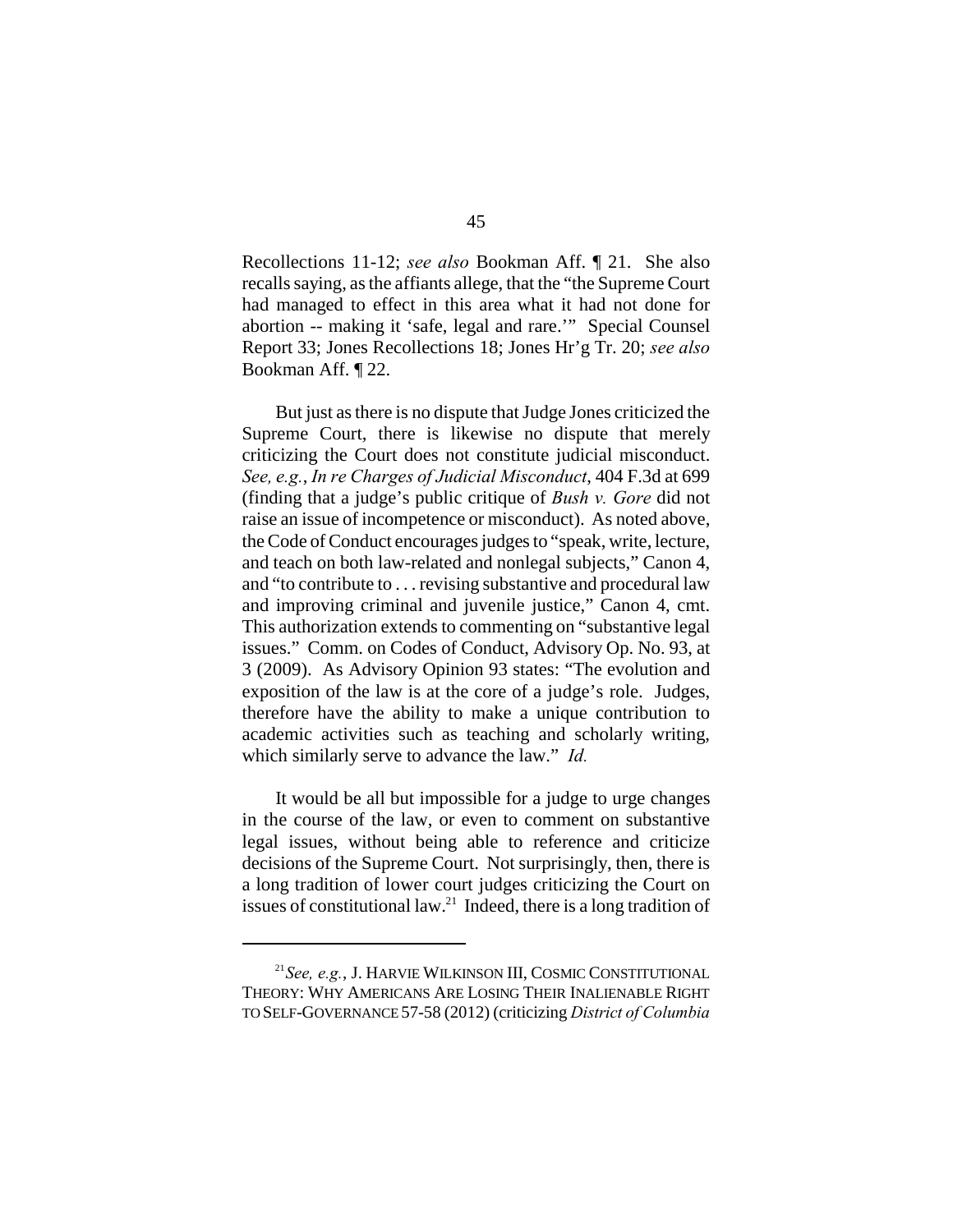judges specifically criticizing the Court's death penalty jurisprudence, including much criticism from the opposite perspective of Judge Jones. $2^2$  And as Mr. Bookman acknowledged during his testimony, there is no objective line we

*v. Heller*, 554 U.S. 570 (2008), and *McDonald v. City of Chicago*, 561 U.S. 742 (2010)); Patricia M. Wald, *Two Unsolved Constitutional Problems*, 49 U. PITT. L. REV. 753, 757 (1988) (arguing that the distinction between limits on campaign contributions and expenditures in *Buckley v. Valeo*, 424 U.S. 1 (1976), "severely impedes a coherent or comprehensive electoral finance law"); J. Skelly Wright, *Politics and the Constitution: Is Money Speech?*, 85 YALE L.J. 1001, 1005 (1976) (criticizing *Buckley v. Valeo* for "misconceiv[ing] the First Amendment" and "accept[ing] far too narrow a conception of political dynamics in our society"); Henry J. Friendly, *"Some Kind of Hearing*," 123 U. PA. L. REV. 1267, 1316-17 (1975) (arguing that in "the mass justice area the Supreme Court has yielded too readily to the notions that the adversary system is the only appropriate model . . . , and consequently has been too prone to indulge in constitutional codification," and criticizing *Goss v. Lopez*, 419 U.S. 565 (1975)); Henry J. Friendly, *Is Innocence Irrelevant? Collateral Attack on Criminal Judgments*, 38 U. CHI. L. REV. 142, 160-62 (1970) (criticizing the Court's decision, in *Kaufman v. United States*, 394 U.S. 217 (1969), that a claim of unconstitutional search and seizure is cognizable in a 28 U.S.C. § 2255 proceeding).

*See, e.g.*, William Fletcher, *Our Broken Death Penalty*, James <sup>22</sup> Madison Lecture, NYU Law School (Oct. 15, 2013), *available at* http://www.law.nyu.edu/news/Madison-Lecture-2013; Rosemary Barkett, *Judicial Discretion and Judicious Deliberation*, 59 FLA. L. REV. 905, 926-28 (2007); Carolyn Dineen King, Speech at Red Mass at Corpus Christi Cathedral (Oct. 4, 2006); Stephen Reinhardt, *The Supreme Court, The Death Penalty, and the* Harris *Case*, 102 YALE L.J. 205, 205, 215 (1992). *See also, e.g.,* Ruth Bader Ginsburg, Speech at the U.C. Hastings College of the Law (Sept. 15, 2011); William J. Brennan, Jr., *Constitutional Adjudication and the Death Penalty*, 100 HARV. L. REV. 313, 331 (1986).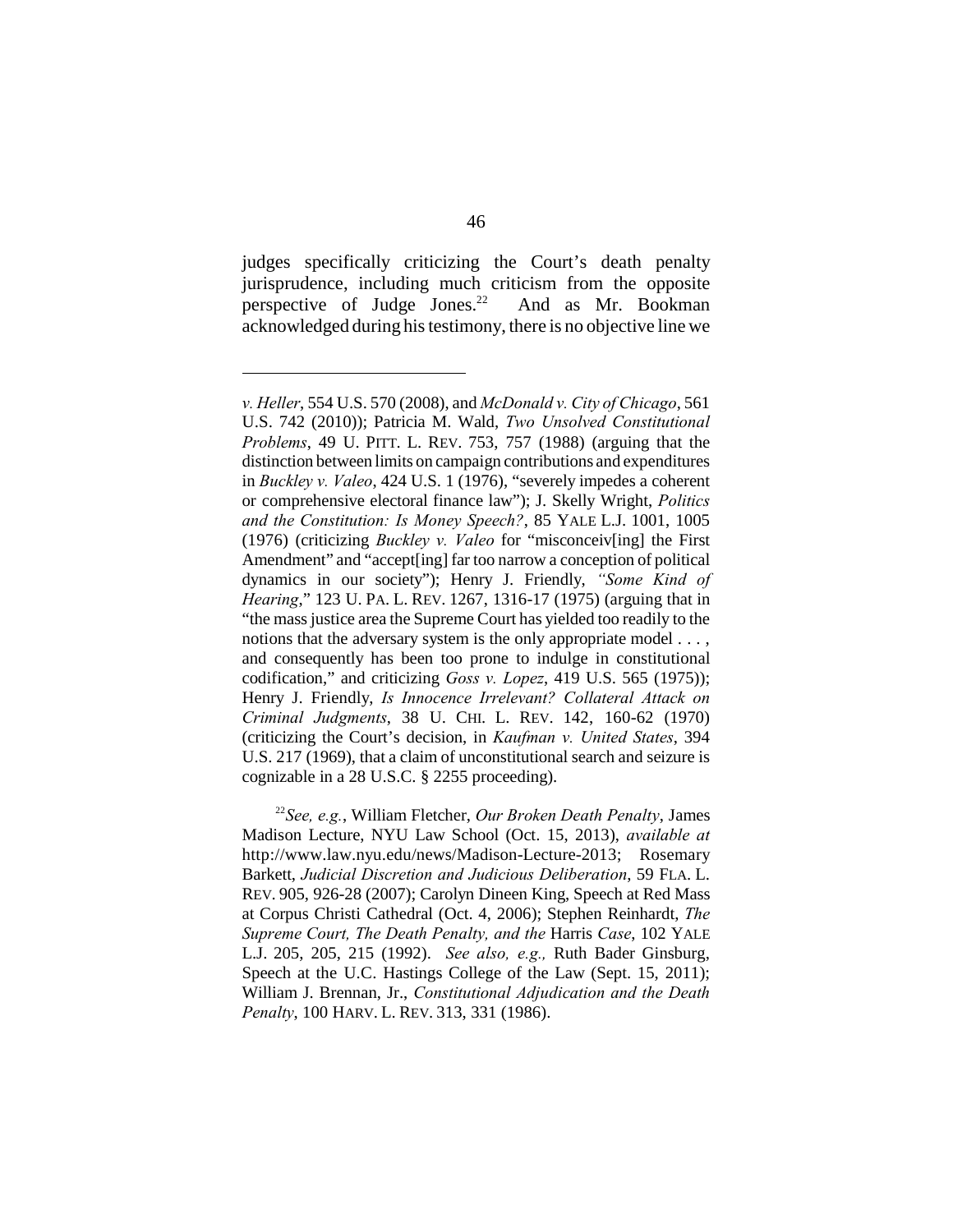could draw that would permit a judge to criticize the Court from one direction and not from the other. Bookman Hr'g Tr. 4-8.

There is no doubt that Judge Jones used sharp language in her critique. So, too, did some of the judges cited above. *See supra* notes 19, 21, 22. But the question before us is not whether the members of this Committee would have used similar language; rather, the question is whether that language crossed a line that would denigrate public confidence in the judiciary's integrity and impartiality. *See* Canons 1, 2A, 3. That line is crossed when a judge not only criticizes the Court, but suggests an intention not to follow its holdings. In a hierarchical legal system like ours, crossing that line telegraphs an intent to defy the rule of law. There is no evidence, however, that Judge Jones crossed that line during her lecture at the University of Pennsylvania. To the contrary, as we noted above, she told the audience that, whatever her views, "she understood her job as applying the law." Student C Aff.  $\P$  5; Student F Aff.  $\P$  5 (same); Jones Recollections 2 ("I noted that as a federal judge, it is my duty to apply the law, regardless what I may think of it."); Jones Hr'g Tr. 6 ("More than once I told the audience that my duty as a federal judge is to follow the law articulated by the Supreme Court."). Accordingly, we do not find misconduct in Judge Jones' critique of the Supreme Court's death penalty jurisprudence. *Cf. Ciavarella*, 716 F.3d at 722-23 (holding that recusal was unwarranted where, although a judge expressed his personal opinion of a defendant outside of court, "he also expressly stated that his personal opinion would not guide his rulings"); *In re Sherwin Williams*, 607 F.3d 474, 478 (7th Cir. 2010) (finding that any "reasonable person would understand" that a judge's criticism of law he was "obligated to follow" did not jeopardize his impartiality).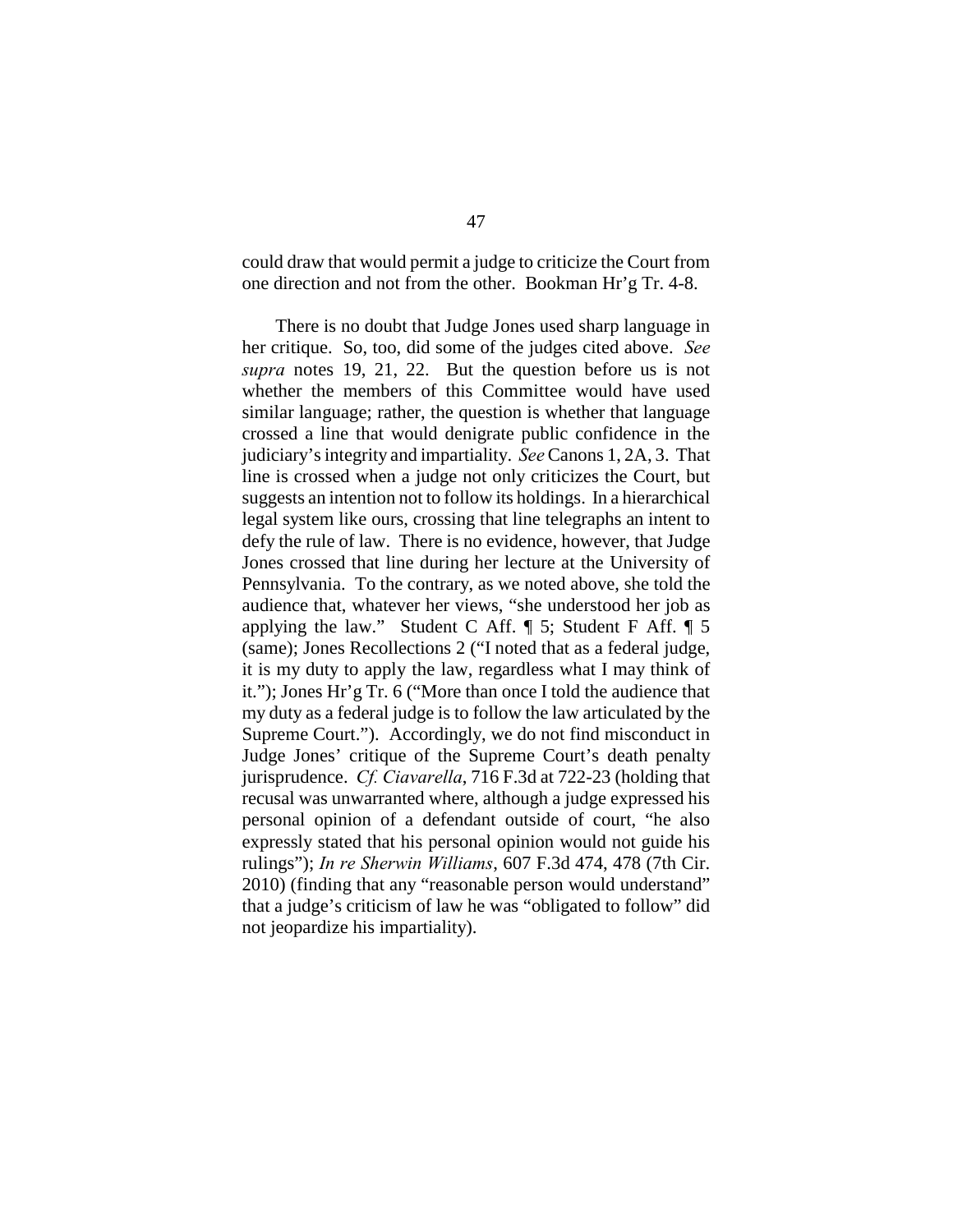#### H. Tone of the Comments

In addition to the content of Judge Jones' remarks, the Complaint alleges that they were delivered with "disgust," "outrage," or "contempt," Compl. 5, 6, 8, and characterizes them as "dismissive," "personal," "emotional," "disrespectful," "hostile," and "inflammatory," *id.* at 2, 5, 6, 8, 10. The Complaint further alleges that Judge Jones "lost her composure" during the question-and-answer period with Mr. Bookman that followed the lecture. *Id.* at 3. And some of the affiants aver that, "[b]y the end of the question and answer period, . . . [s]he became combative, her tone of voice and demeanor were angry and defensive, and the atmosphere in the room was tense." Student F Aff. ¶ 15; *see* Student D Aff. ¶ 15; Student E Aff. ¶ 17. This kind of "hostile rhetoric," the Complaint charges, "severely undermines 'public confidence' in the federal judiciary," in violation of the Judicial-Conduct Rules and Canons 1, 2, and 3. Compl. 7-10.

As we have already indicated, in the absence of a recording of the lecture, we are unable to determine the nature of Judge Jones' tone or demeanor and so are unable to make a finding based on a preponderance of the evidence. Some witnesses found fault with the judge's tone, characterizing it as does the Complaint. *See* Special Counsel Report 35-36 & n.162; Student B Aff. ¶¶ 12, 35; Student C Aff. ¶ 17; Student D Aff. ¶ 15; Student E Aff. ¶¶ 6, 14, 17; Student F Aff. ¶¶ 7, 15. But others did not. *See* Special Counsel Report 35-36 & nn.162, 166; Student Decl. ¶ 27 ("I would describe Judge Jones' tone of voice and deportment in public as professional, formal, and serious."). There does appear to be general agreement that the heat in the room rose in an exchange between the judge and Mr. Bookman during the question-and-answer period. But there is considerable disagreement as to which of the two started the fire. Special Counsel Report 35-36 & nn.168, 169; *id.* at 46 &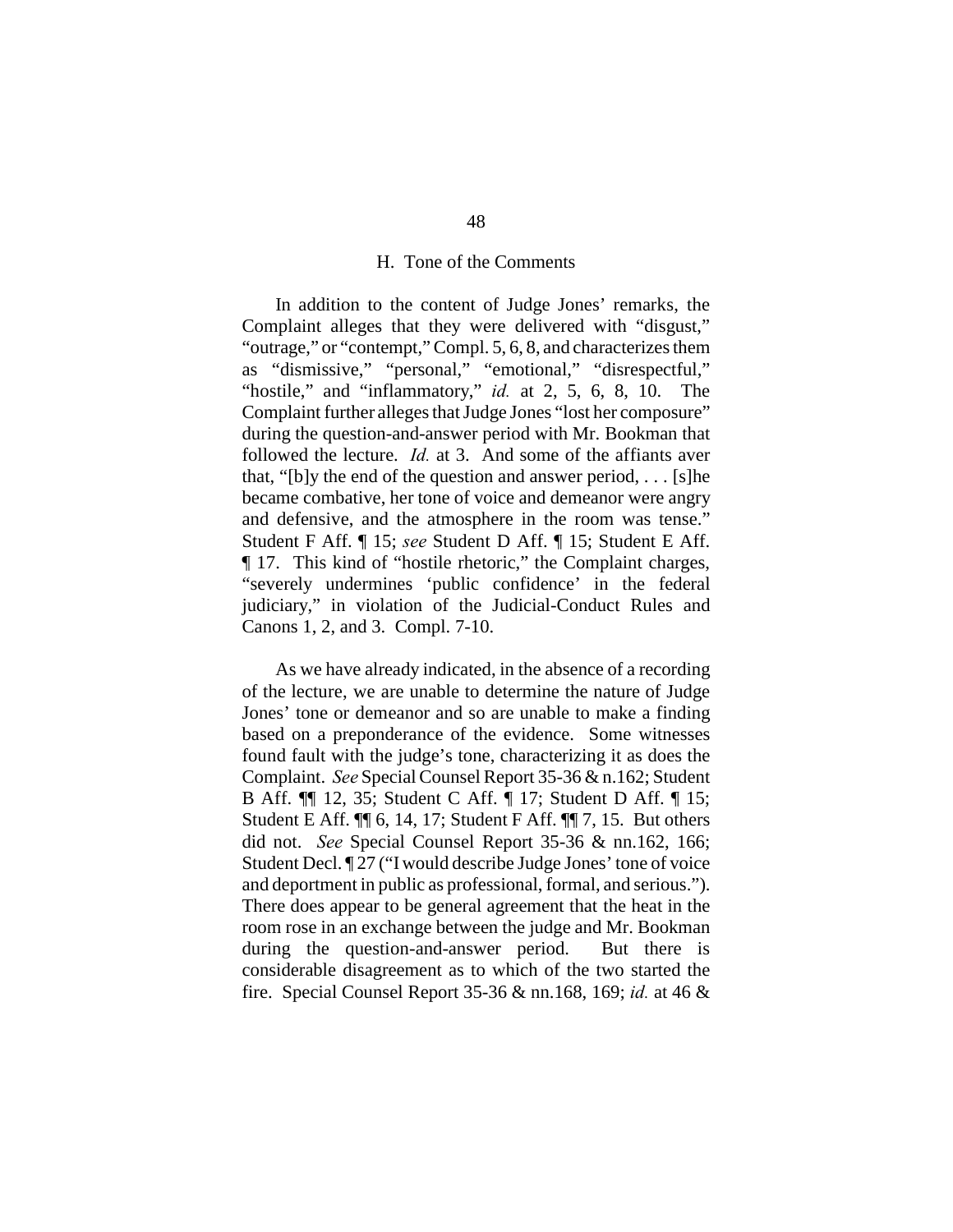n.220. Mr. Bookman restricted his own affidavit to the substance of the judge's remarks and made no allegations about her tone.

In light of these conflicting reports, and in the absence of a recording that might resolve them, a preponderance of the evidence does not support a finding that Judge Jones' tone or demeanor constituted misconduct under the Judicial-Conduct Rules.

VI

Finally, we address the Complaint's allegation that, in the course of her lecture, "Judge Jones discussed at some length individual cases." Compl. 6. This, the Complaint charges, violated Canon 3A(6), which states that "[a] judge should not make public comment on the merits of a matter pending or impending in any court."

The Complaint focuses on four cases: "the [Ramiro] *Ibarra* case, which was pending in her court at the time of the lecture"; the "[Larry] *Swearingen* and [Marcus] *Druery*" cases, which "were pending in the state courts"; and the case of Elroy Chester, who "was scheduled for execution at the time of her lecture." Compl. 9. As the Complaint notes, "Judge Jones wrote the panel opinions in the *Ibarra*, *Chester*, and *Druery* cases," and "was on the *Swearingen* panel." *Id.* In the context of discussing the *Ibarra* case, Judge Jones also acknowledges discussing a case involving Carlos Trevino. Jones Hr'g Tr. at 26. Judge Jones denies discussing the merits of any pending case, stating that, with respect to "cases that had been decided in" the Fifth Circuit, she simply "related the facts of the crimes underlying the convictions" and "described the disposition of issues raised like *Atkins*." Jones Recollections 23. Her purpose,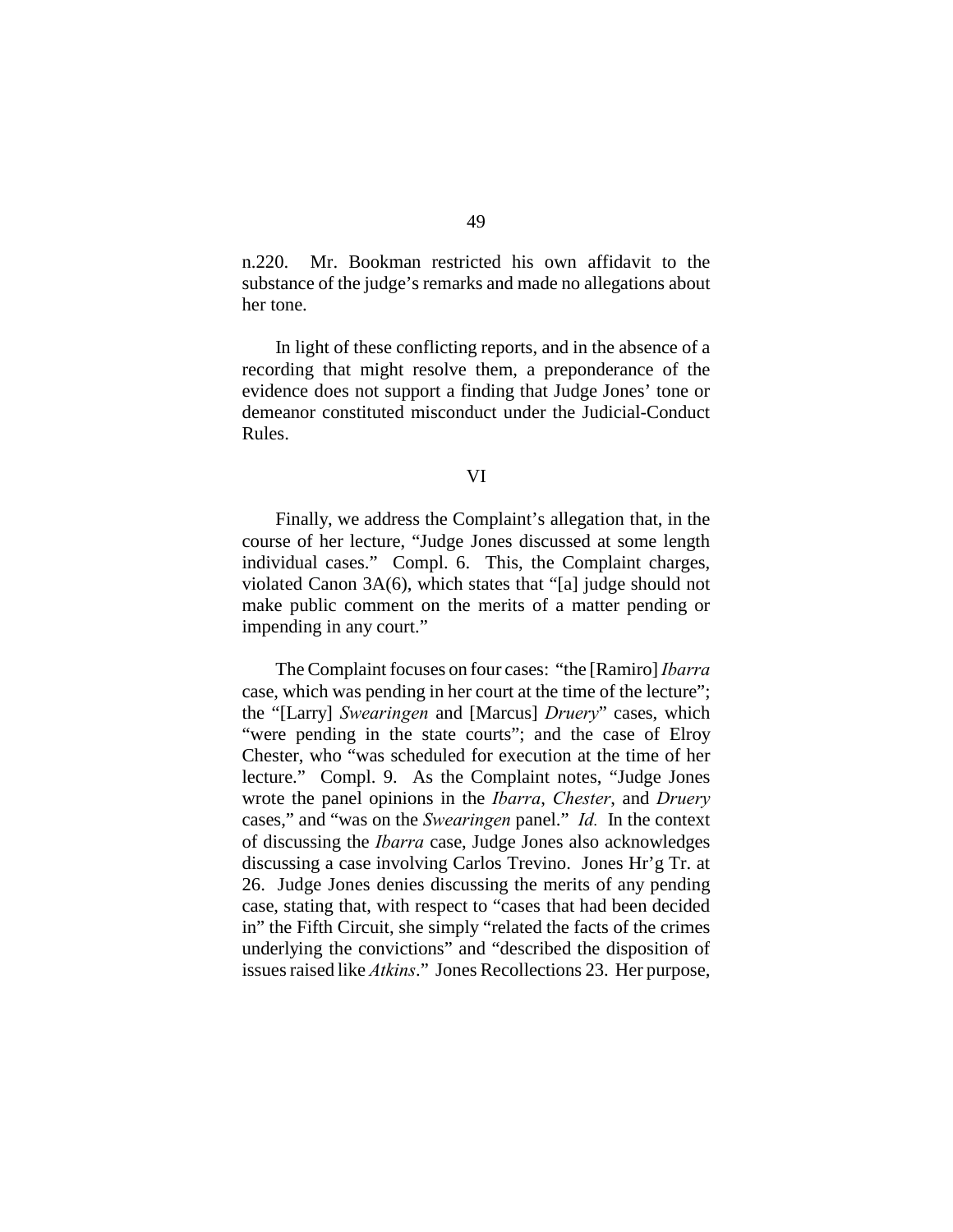she said "was to show how extraordinarily heinous these crimes are." Jones Hr'g Tr.  $7.^{23}$ 

As noted in Part V.B above, Judge Jones also acknowledges discussing another case -- that of Paul Hardy, which the Complaint does not mention by name but does mention by description (a case involving a "hitman," Compl. 5). The Complaint does not allege that this discussion violated Canon 3A(6), and we conclude that it does not. In 1999, the Fifth Circuit had vacated Hardy's death sentence and remanded his case for resentencing. *United States v. Causey*, 185 F.3d 407, 411 (5th Cir. 1999). On December 6, 2012, a Fifth Circuit panel that did not include Judge Jones affirmed Hardy's subsequent life sentence. *United States v. Hardy*, 499 F. App'x 388, 390-91 (5th Cir. 2012). The mandate issued on December 28, 2012; no petition for rehearing en banc was filed. On April 3, 2013, after Judge Jones' lecture, Hardy filed a petition for certiorari in the Supreme Court, which was denied on October 7, 2013. *Hardy v. United States*, 134 S. Ct. 60 (2013). Although Hardy's case may have been "impending" in the Supreme Court and "pending or impending" in the Fifth Circuit for reasons discussed below, *see infra* Part VI.A, the sole matter at issue at that point in the litigation was Hardy's challenge to the sufficiency of the indictment to support a sentence of life imprisonment. *See Hardy*, 499 F. App'x at 390-91. There is no suggestion that Judge Jones discussed that issue during her lecture.

 $23$ The Complaint also avers that Judge Jones discussed the Betty Lou Beets, Walter Bell, and Larry Hatten cases. Compl. 6. It does not allege that those remarks transgressed Canon 3A(6)'s proscription against commenting on pending or impending matters, and an extensive docket search has disclosed no such matters. *See* Special Counsel Report 39-43; Special Counsel Case Status Supplement 3-4. Beets had been executed 13 years before the lecture. Bell was serving a life sentence in Texas, his death sentence having been vacated by state courts in 2004, with no pending or impending matters. Judge Jones authored an opinion affirming the district court's denial of Hatten's habeas petition in June 2009; the Supreme Court denied certiorari in February 2010.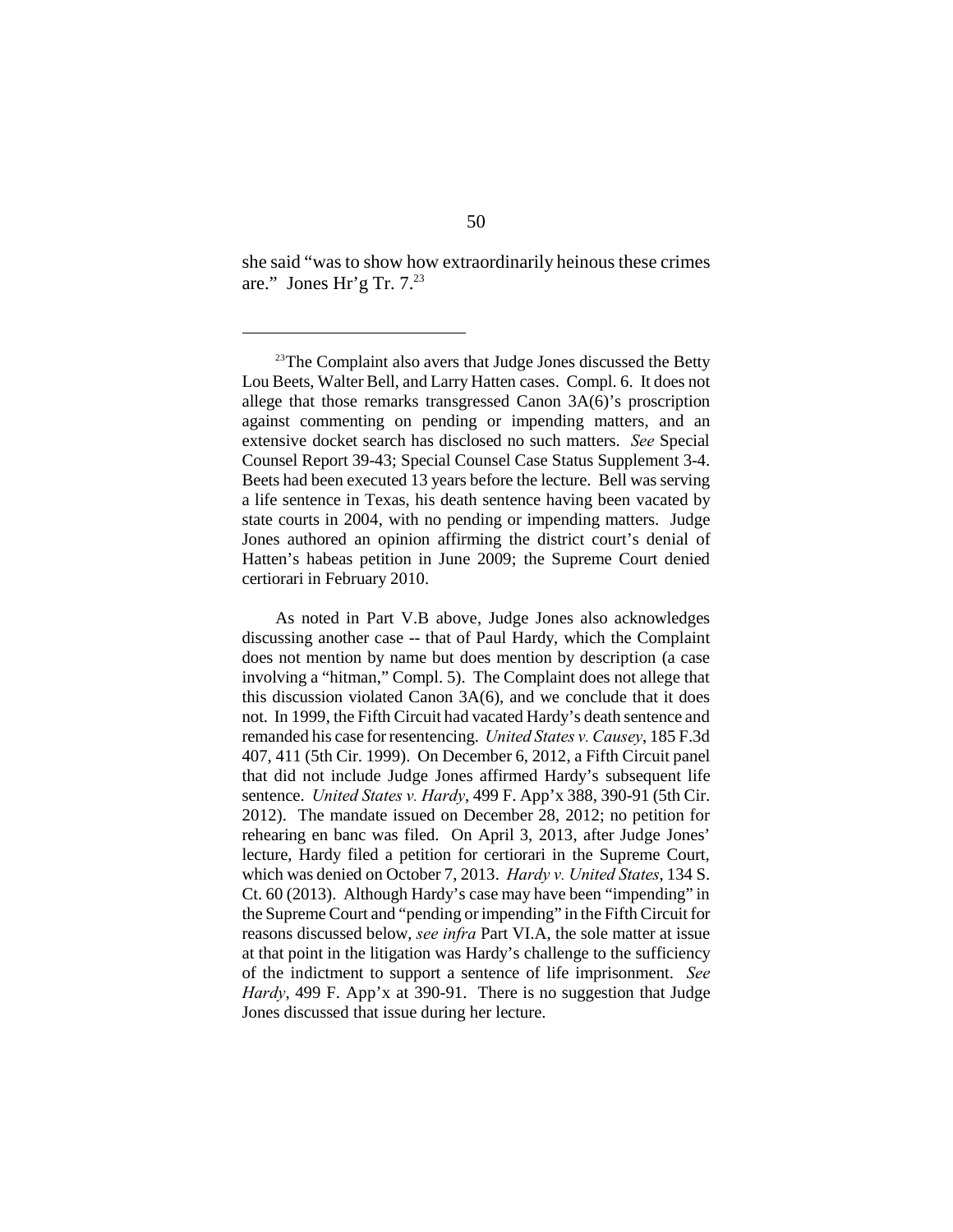As noted in Part II, notwithstanding the general prohibition on commenting on the merits of pending or impending matters, the Code contains an exception for offering such comments in the context of "scholarly presentations made for purposes of legal education." Canon 3A(6). That exception, in turn, is limited by the requirement that the comment "not denigrate public confidence in the judiciary's integrity and impartiality, which would violate Canon 2A." *See* Canon 3A(6), cmt. A comment with that kind of effect would also likely constitute "misconduct" under the Judicial-Conduct Rules. *See* Judicial-Conduct Rule 3(h)(2) (defining misconduct as, inter alia, "conduct occurring outside the performance of official duties if the conduct might have a prejudicial effect on the administration of the business of the courts, including a substantial and widespread lowering of public confidence in the courts among reasonable people").

We now proceed to examine Judge Jones' comments regarding the five individuals to determine whether those comments violated Canon 3A(6), Canon 2A, or the Judicial-Conduct Rules. In doing so, we must consider: (1) whether any matters involving those individuals were pending or impending in any court; (2) if so, whether the comments were on the merits of those matters; (3) if so, whether the "scholarly presentations" exception applies; and (4) even if so, whether the comments denigrate public confidence in the judiciary's integrity and impartiality. Although we find that a number of matters involving those individuals were pending or impending, and that some of the judge's comments may have been on the merits of those matters, we conclude that the comments did not violate Canon 3A because the scholarly presentations exception applies. We also conclude that the comments did not denigrate public confidence in the judiciary's integrity or impartiality, and thus did not violate Canon 2A or constitute misconduct.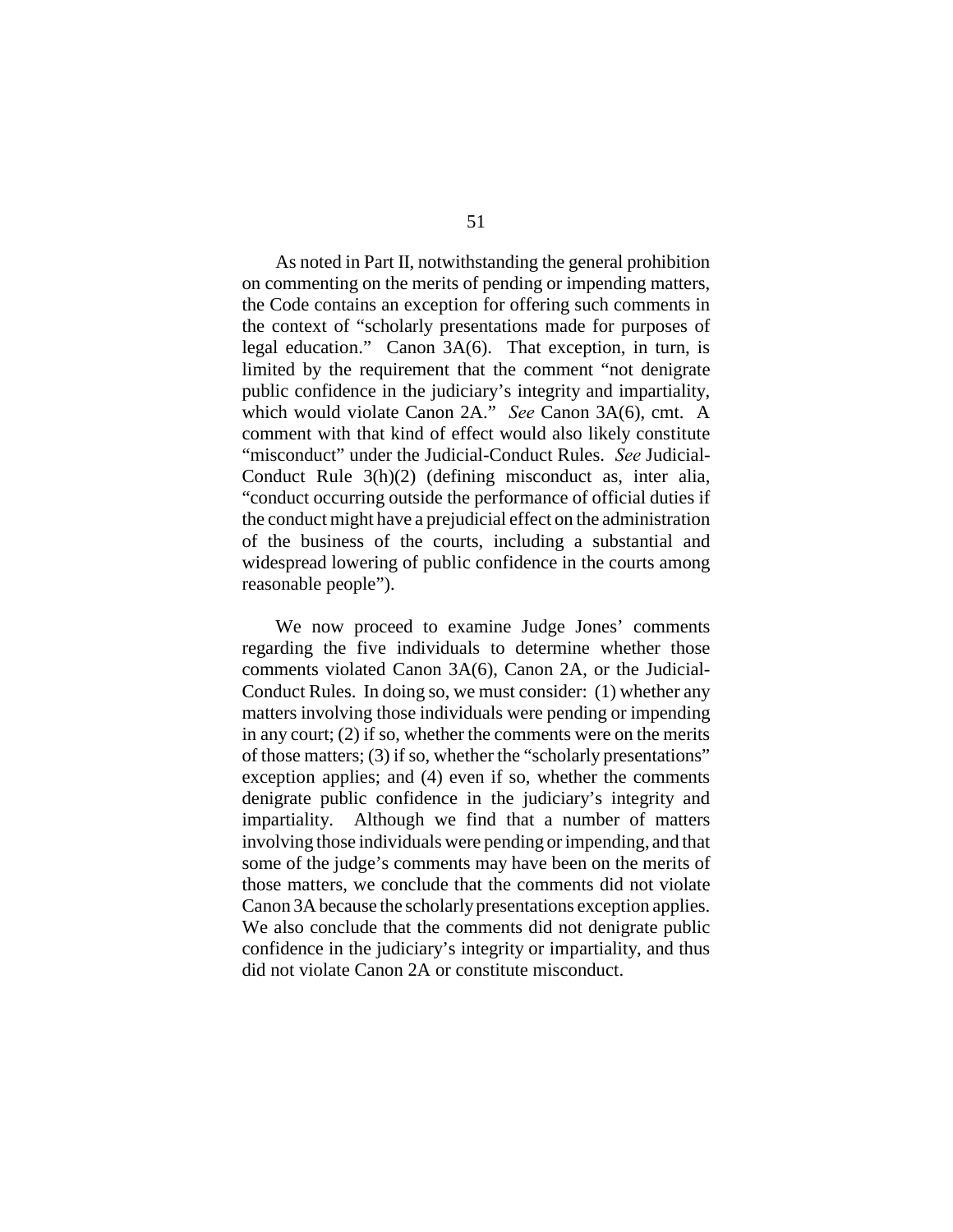#### A. "Pending or Impending in Any Court"

In *United States v. Microsoft*, this circuit noted that Canon 3A's prohibition against commenting about pending or impending matters applies -- as its text makes clear -- to cases in "any court, state or federal, trial or appellate." 253 F.3d 34, 112 (D.C. Cir. 2001). Neither the Code nor the Rules defines "pending" or "impending" matters. The ABA Model Code, which is not binding on federal judges, defines a "pending matter" as "a matter that has commenced." A.B.A., MODEL CODE OF JUDICIAL CONDUCT, Terminology. "As the term 'impending' indicates, the prohibition begins even before a case enters the court system, when there is reason to believe a case may be filed." *Microsoft,* 253 F.3d at 112. *Cf.* A.B.A., MODEL CODE OF JUDICIAL CONDUCT, Terminology (defining an "impending matter" as one "that is imminent or expected to occur in the near future"). The commentary to Canon 3A(6) further provides that "[t]he admonition against public comment about the merits of a pending or impending matter continues until the appellate process is complete." Canon 3A(6), cmt.; *see Microsoft*, 253 F.3d at 112 (quoting Canon 3A(6), cmt.).

With this background, we proceed to examine whether any matters involving the individuals upon whose cases Judge Jones commented were pending or impending in any court.

1. Druery. At the time of Judge Jones' February 2013 lecture, Druery was on death row in Texas. On July 20, 2011, Judge Jones had written an opinion denying Druery's request for a certificate of appealability (COA) from a district court decision denying his habeas petition. *Druery v. Thaler*, 647 F.3d 535, 537 (5th Cir. 2011). The Supreme Court denied certiorari on February 21, 2012, *Druery v. Thaler*, 132 S. Ct. 1550 (2012), a year before Judge Jones' lecture. Thereafter, Druery continued to file letters and further habeas petitions with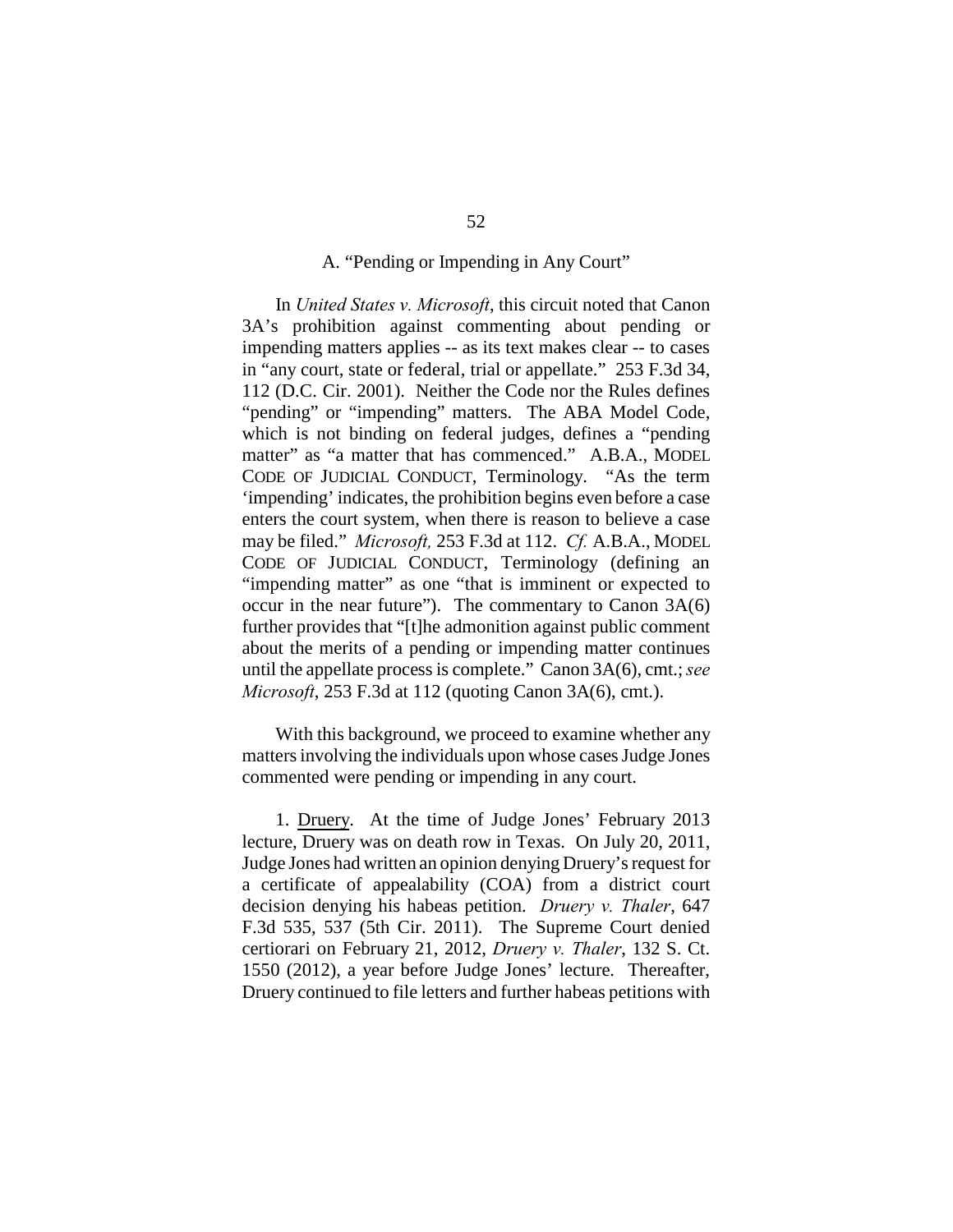the federal district court. *See* Special Counsel Report 41. On January 17, 2013, the district court denied Druery's request for a stay of execution, reversal of his conviction, or a new trial date. Order at 2, *Druery v. Thaler*, No. 09-835 (S.D. Tex. Jan. 17, 2013). It did not, however, address his July 2012 plea for relief relating to his alleged hypothyroidism and an unspecified claim of evidentiary error at his trial. *See* Letter from Marcus Druery to Judge Gray Miller, *Druery v. Thaler*, No. 09-835 (S.D. Tex. July 23, 2012).

Although there was no matter pending in the Fifth Circuit in February 2013, the district court's denial of Druery's request for a stay made an appeal to the Circuit impending, in the sense that there was "reason to believe a case may be filed," *Microsoft*, 253 F.3d at 112. Similarly, matters were pending or impending in the district court because the appellate process was not yet complete, *see* Canon 3A(6), cmt., because Druery's letter of July 2012 had not yet been addressed, and in light of Druery's practice of filing numerous letters and motions. *See* Docket Entries 27, 28, 29, 30, 43, 44 & 45, *Druery v. Thaler*, No. 09- 835 (S.D. Tex.). Indeed, Druery continued to file letters in the district court well after the date of Judge Jones' lecture, *see* Docket Entries 48, 49, 50, 53 & 54, *Druery v. Thaler*, No. 09- 835 (S.D. Tex.), and, on November 12, 2013, the court entered an order appointing counsel for Druery "throughout the remainder of his federal habeas process," Order *Nunc Pro Tunc* Appointing Counsel, *Druery v. Stephens*, No. 09-835 (S.D. Tex. Nov. 12, 2013).

Matters were also pending in Texas state courts at the time of the lecture. "Shortly before his scheduled execution on August 1, 2012," Druery had filed a motion in Texas state court challenging his competency to be executed on the ground that he suffered from a "psychotic disorder [that] prevent[ed] a rational understanding of the connection between his crime and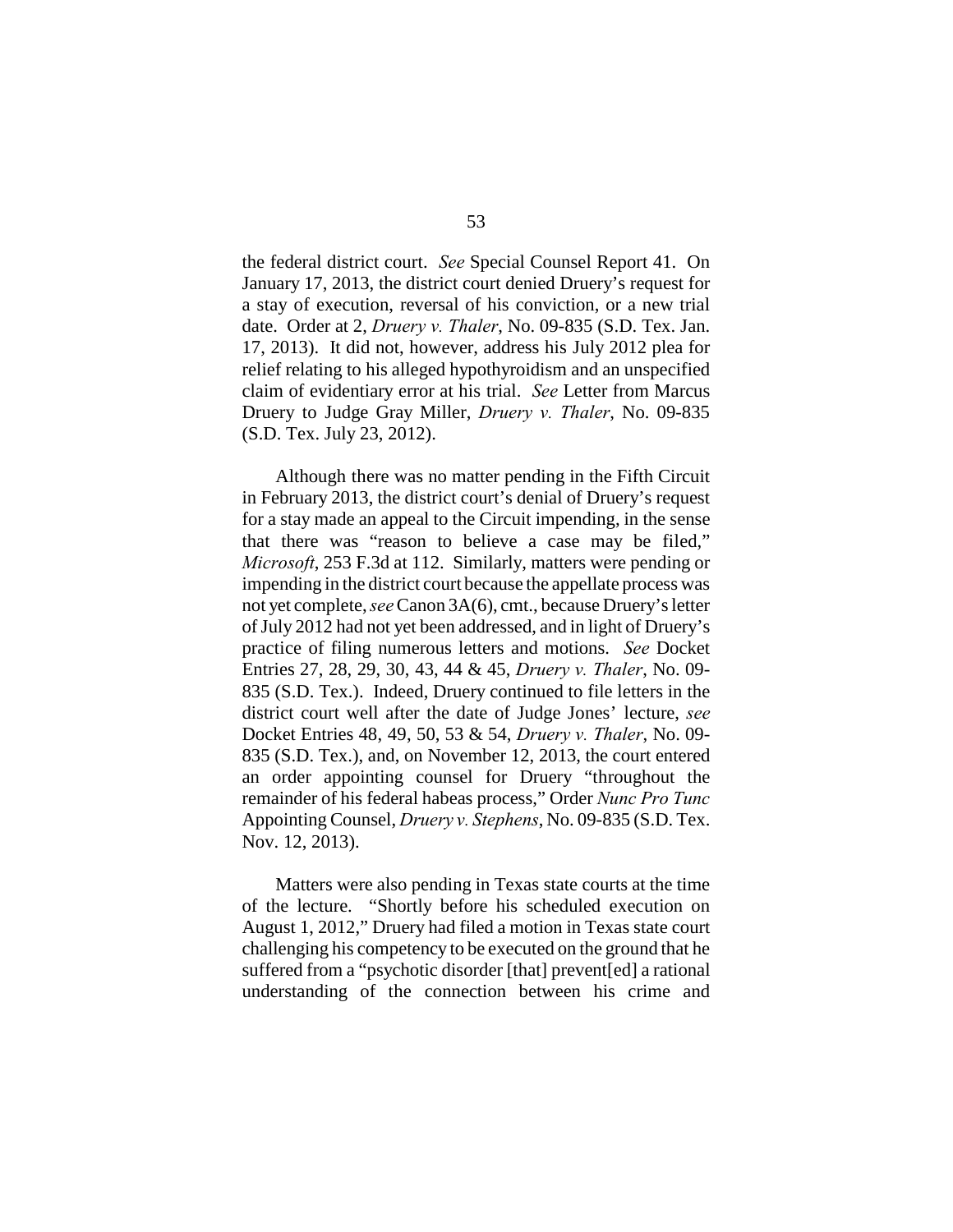punishment." *Druery v. State*, 412 S.W.3d 523, 526, 530-31 (Tex. Crim. App. 2013). The motion led to a number of hearings and to a stay of execution and the ordering of further proceedings to assess competency. *See id*.

2. Swearingen. Swearingen was also on death row in Texas at the time of Judge Jones' lecture. No matters involving Swearingen were pending or impending in the Fifth Circuit at the time. On April 7, 2011, a panel that included Judge Jones had affirmed the district court's dismissal of Swearingen's successive habeas corpus petition, which was based on a claim of newly discovered evidence and ineffective assistance of counsel. *Swearingen v. Thaler*, 421 F. App'x 413, 414 (5th Cir.  $2011$ ).<sup>24</sup> On May 9, 2011, the same panel rejected Swearingen's attempt to file another habeas petition based on a stand-alone claim of actual innocence. Order, *In re Swearingen*, No. 11- 20276 (May 9, 2011). On February 27, 2012, the Supreme Court denied Swearingen's petition for a writ of certiorari seeking review of the Fifth Circuit's April 7, 2011 decision. *Swearingen v. Thaler*, 132 S. Ct. 1632 (2012).

There was, however, a matter impending in the U.S. Supreme Court and pending or impending in the Texas state courts at the time of the University of Pennsylvania lecture. The Texas courts had denied the last of Swearingen's several state habeas petitions in December 2012. *Ex Parte Swearingen*, No. 53613-10, 2012 WL 6200431, at \*1 (Tex. Crim. App. Dec. 12, 2012). In March 2013, Swearingen sought a writ of certiorari, which the Supreme Court denied in June 2013. *See Swearingen v. Texas*, 133 S. Ct. 2826 (2013).

 $24$ Earlier panels, also including Judge Jones, had considered previous habeas challenges by Swearingen. *See In re Swearingen*, 556 F.3d 344 (5th Cir. 2009); *Swearingen v. Quarterman*, 192 F. App'x 300 (5th Cir. 2006), *cert. denied*, 549 U.S. 1216 (2007).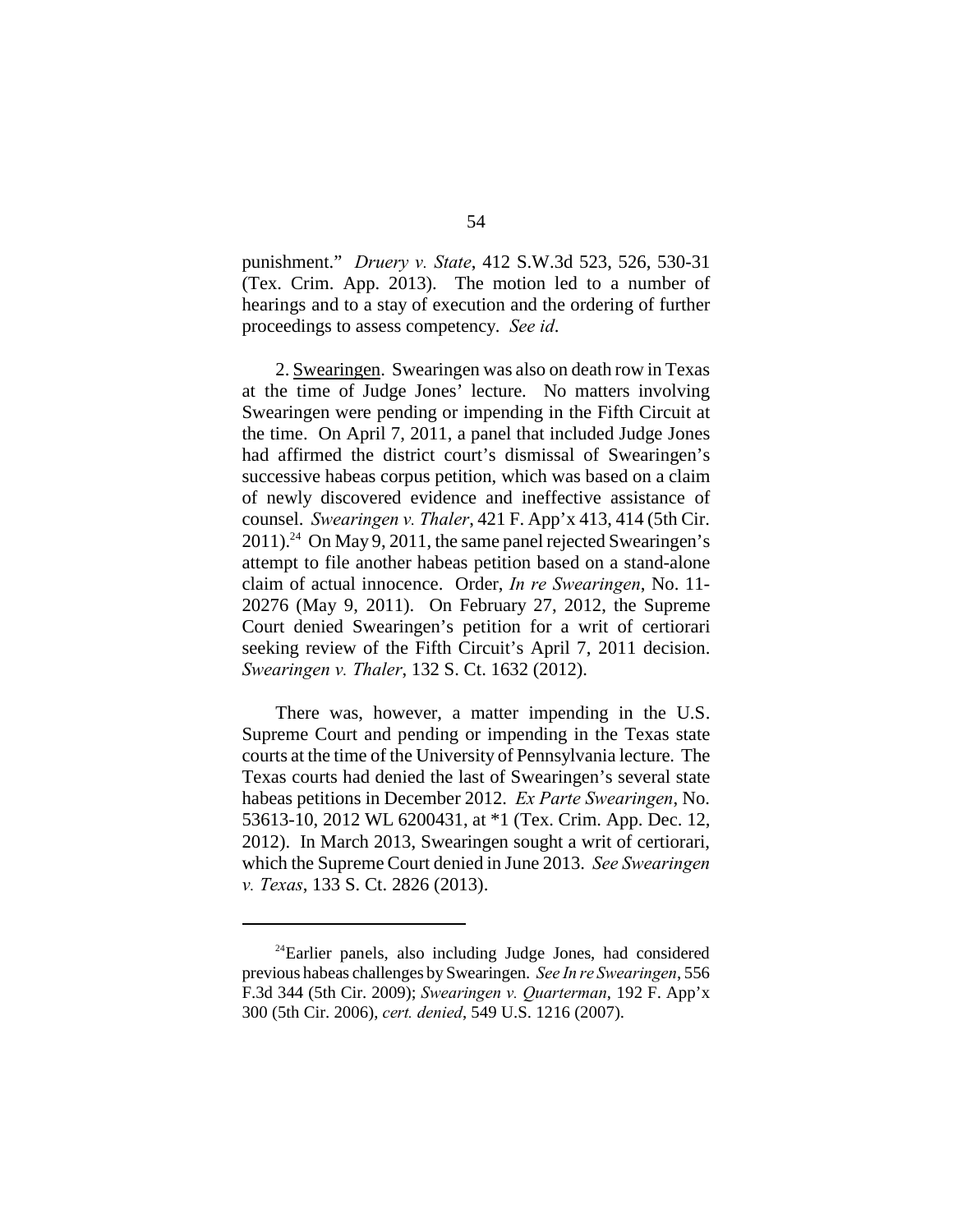3. Chester. A matter involving a third individual, Elroy Chester, was impending -- although not pending -- in the Fifth Circuit at the time of the February 20, 2013 lecture.

In December 2011, Judge Jones authored an opinion for the Circuit affirming the district court's denial of Chester's petition for a writ of habeas corpus, *Chester v. Thaler*, 666 F.3d 340, 350 (5th Cir. 2011), and the Supreme Court denied certiorari on October 29, 2012, *Chester v. Thaler*, 133 S. Ct. 525 (2012). On the day of the lecture, Chester was scheduled for execution on April 24, 2013. The execution was subsequently delayed until June 12, 2013. On June 4, Chester filed a motion to stay his execution, recall the mandate, and recuse Judge Jones from the case, based on the allegations that are in the Complaint now before us. Judge Jones denied the motion to recuse. *Chester v. Thaler*, No. 08-70023 (June 11, 2013). On the same day, over her dissent but without expressing a view on the merits of the Complaint, the Fifth Circuit panel assigned to the case issued an order directing the Clerk's Office to assign the matter to another panel. *Chester v. Thaler*, 522 F. App'x 208, 208 & n.2 (5th Cir. 2013). The new panel denied Chester's stay and recall motions the next day. *Chester v. Thaler*, No. 08-70023 (June 12, 2013). Thereafter, the Supreme Court denied certiorari, *Chester v. Thaler*, 133 S. Ct. 2823 (2013), and Chester was executed.

Because defendants routinely file last-minute, successive habeas petitions and requests for stays prior to scheduled executions,<sup>25</sup> there was "reason to believe," *Microsoft*, 253 F.3d

<sup>&</sup>lt;sup>25</sup> See, e.g., *Sawyer v. Whitley*, 505 U.S. 333, 341 (1992) ("In the every day context of capital penalty proceedings, a federal district judge typically will be presented with a successive or abusive habeas petition a few days before, or even on the day of, a scheduled execution . . ."); *Baze v. Rees*, 553 U.S. 35, 81 n.17 (2008) (Stevens, J., concurring in the judgment) ("'[T]here is a strong possibility that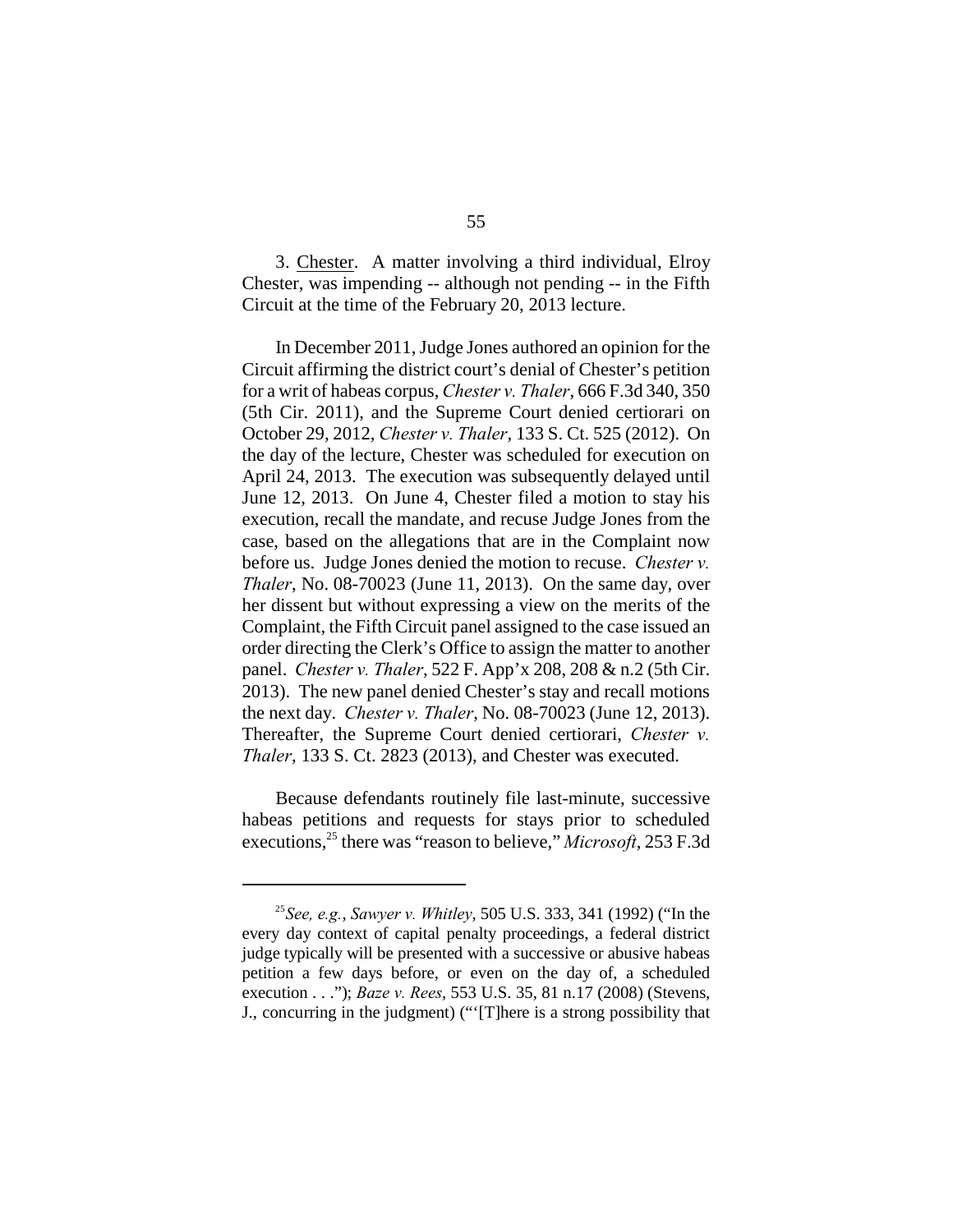at 112, at the time of the lecture that a stay motion like Chester's would be filed. This rendered that matter "impending" within the meaning of Canon 3A(6). *Id.* And it is for this reason that the Committee on Codes of Conduct of the Judicial Conference advises judges as follows: "When writing about a case the judge has heard, even after final disposition, the judge should . . . consider whether the comments might afford a basis for collateral attack on the judgment. A judge must avoid writings that are likely to lead to disqualification." Comm. on Codes of Conduct, Advisory Op. 55 (2009).

4. Ibarra and Trevino. Finally, Judge Jones acknowledges that a petition for rehearing en banc in the case of Ramiro Ibarra was "technically pending in the Fifth Circuit" at the time of her lecture. Jones Hr'g Tr. 7; *see* Jones Recollections 22. She had forgotten this, she said, "because the panel ruled in June or July of 2012, and Ibarra filed a petition for rehearing en banc based on the just-issued Supreme Court decision of *Martinez* [*v. Ryan*, 132 S. Ct. 1309 (2012),] which dealt with cause for procedural defaults and habeas." Jones Hr'g Tr. 7.

After being convicted and sentenced in the Texas state courts, Ibarra had filed a habeas petition in federal district court. The petition was denied and, in June 2012, Judge Jones authored an opinion denying Ibarra's motion to vacate the district court's judgment in light of *Martinez*, which had been decided in March 2012. *See Ibarra v. Thaler*, 687 F.3d 222, 227 (5th Cir. 2012). The principal point addressed in the June 2012 *Ibarra* opinion was the district court's determination that Ibarra had procedurally defaulted his ineffective-assistance-of-trial-counsel

the conviction or sentence will be reconsidered . . . [in] last-minute stays of execution for decades after the crime.'" (quoting Alex Kozinski & Sean Gallagher, *Death: The Ultimate Run-On Sentence*, 46 CASE W. RES. L. REV. 1, 17-18 (1995))).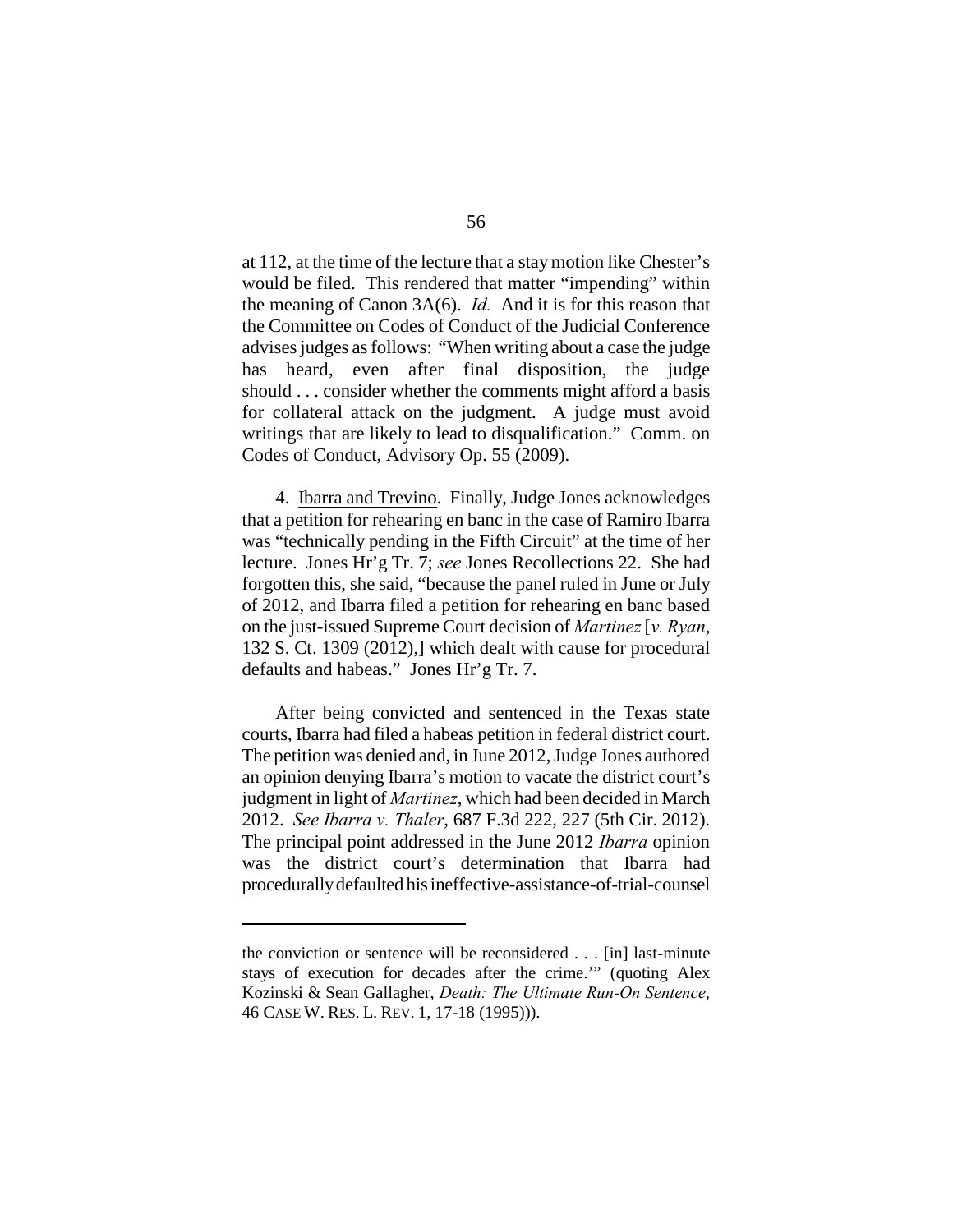claim by failing to raise it in a timely matter in the Texas courts. In *Martinez*, the Supreme Court held that, in states in which defendants must bring claims of ineffective assistance in the first instance on collateral rather than direct review (as the Court found was true in Arizona, the state in which Martinez was convicted), a showing that a defendant received ineffective assistance (or no counsel) in his initial state habeas proceeding may excuse his procedural default of an ineffective-assistanceof-trial-counsel claim. 132 S. Ct. at 1320. Finding that, unlike Arizona's procedures, "Texas' procedures do not mandate that ineffectiveness claims be heard in the first instance in habeas proceedings," Judge Jones concluded that "Ibarra is not entitled to the benefit of *Martinez* for his ineffectiveness claims." *Ibarra*, 687 F.3d at 227.

In August 2012, Judge Jones also authored an opinion denying Ibarra's application for a certificate of appealability from the district court's denial of habeas relief. *Ibarra v. Thaler*, 691 F.3d 677, 686 (5th Cir. 2012). In so doing, she concluded that none of Ibarra's claims satisfied the standard for granting a COA. Those claims were that: (1) he was "mentally retarded" and therefore, under *Atkins*, could not be subjected to the death penalty; (2) local law enforcement had failed to inform him of his right to consult the Mexican consul under the Vienna Convention on Consular Relations; and (3) his trial counsel was ineffective in his investigation, development and presentation of mitigation evidence, and the court should apply *Martinez* to his case.

On September 14, 2012, Ibarra petitioned for rehearing en banc of both the June and August decisions. The petition was based solely on the panel's analysis of *Martinez*, and contended that *Martinez* applied to cases in Texas. *See* Petition for Rehearing En Banc, *Ibarra v. Thaler*, 691 F.3d 677 (5th Cir. 2012) (No. 11-70031). At the time of the lecture, the Fifth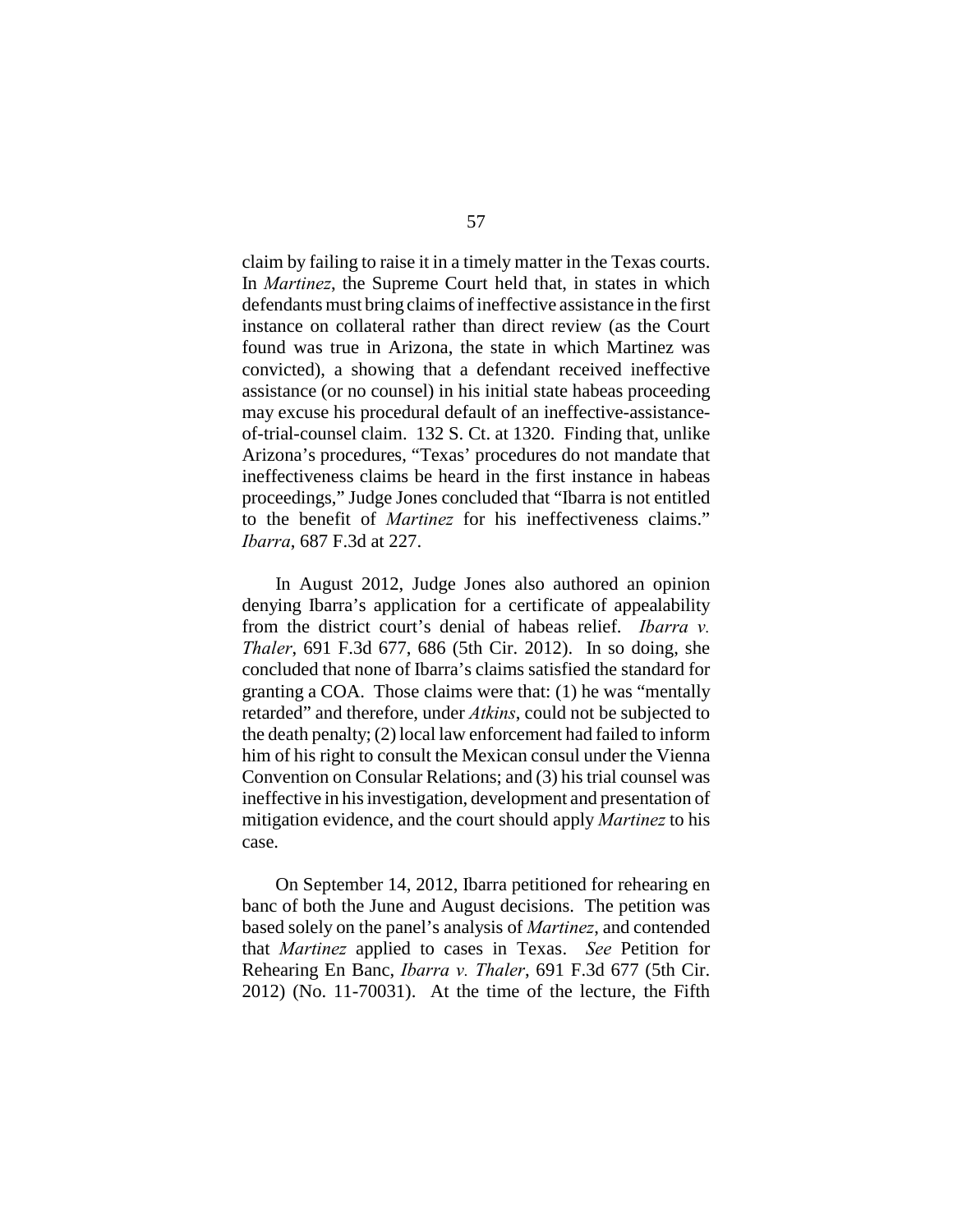Circuit had "taken no action on this en banc petition because of the intervening cert. grant in *Trevino v. Thaler*, [449 F. App'x 415 (5th Cir. 2011),] which posed [the same] issue to the Supreme Court." Jones Recollections 22. The Fifth Circuit did not ultimately rule on Ibarra's petition until July 17, 2013. *Ibarra v. Stephens*, 723 F.3d 599, 600 (5th Cir. 2013).

As noted, Judge Jones also acknowledges that *Trevino* -- a Fifth Circuit case not specifically cited in the Complaint, but upon which she also commented -- was pending before the Supreme Court at the time of her lecture. Jones Recollections 15-16, 22. The Court had granted Trevino's petition for certiorari on the question of whether *Martinez* extended to cases in Texas. 133 S. Ct. 534, 535 (2012). Trevino wanted the Court to extend *Martinez* to states that did not require defendants to bring claims of ineffective assistance in the first instance on collateral review, but nonetheless made it practically impossible for those claims to be raised on direct review. *See* Petition for Writ of Certiorari, *Trevino v. Thaler*, 133 S. Ct. 1911 (2013) (No. 11-10189), 2012 WL 5353864 (filed April 30, 2012). The Court had not yet ruled at the time of Judge Jones' lecture; oral argument in *Trevino* took place on February 25, 2013, just five days later. This rendered *Trevino* not only pending in the Supreme Court, but also "pending or impending" in the Fifth Circuit. *See* Canon 3A(6), cmt. (providing that the "admonition against public comment about the merits of a pending or impending matter continues until the appellate process is complete"); *Microsoft*, 253 F.3d at 112. Indeed, on May 28, 2013, the Supreme Court vacated *Trevino* and remanded the case to the Fifth Circuit, holding along the lines advanced in Ibarra's petition for reconsideration en banc. *Trevino v. Thaler*, 133 S. Ct. 1911, 1921 (2013) ("[W]here, as [in Texas, a] state procedural framework, by reason of its design and operation, makes it highly unlikely in a typical case that a defendant will have a meaningful opportunity to raise a claim of ineffective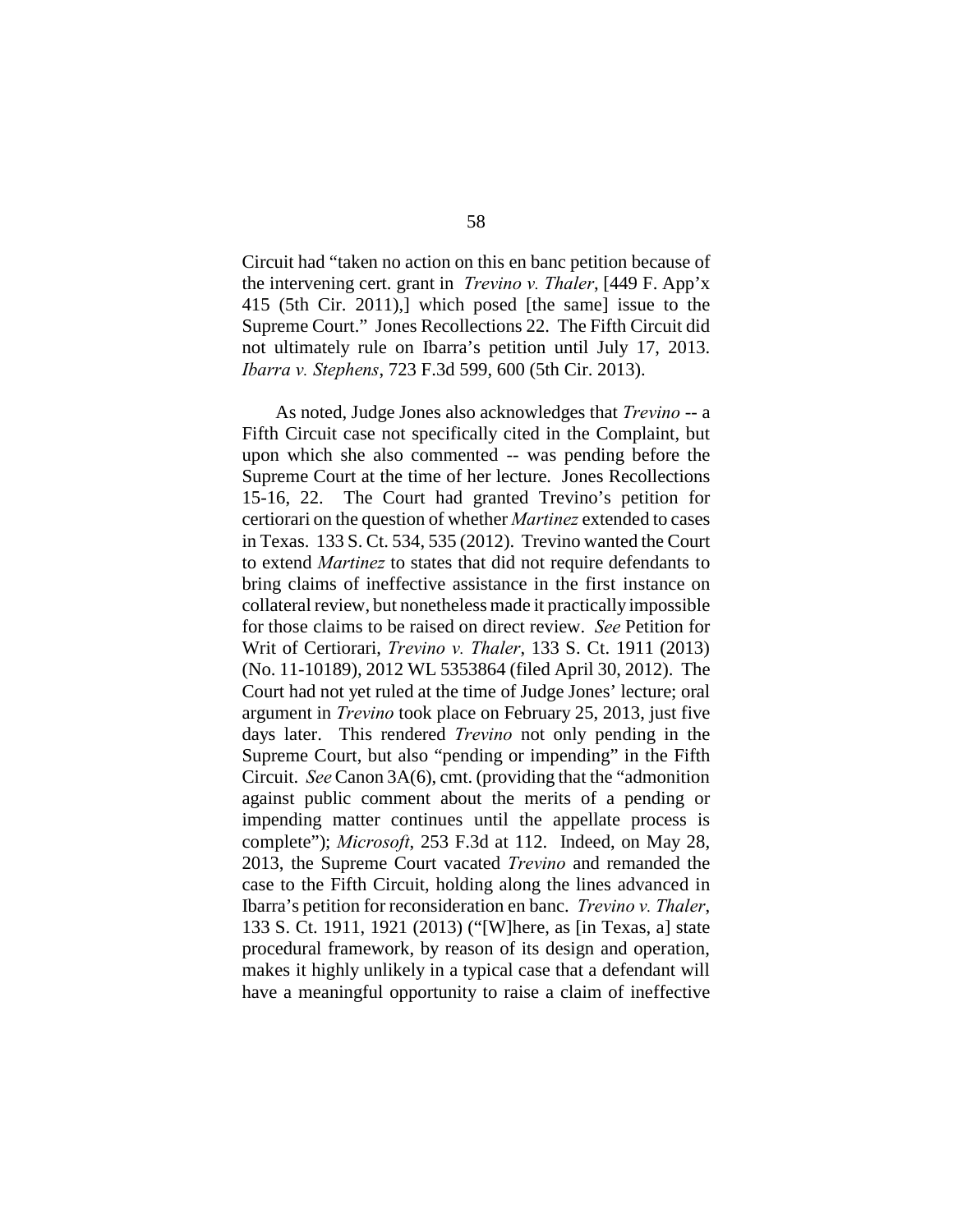assistance of trial counsel on direct appeal, our holding in *Martinez* applies.").

On June 5, 2013, Ibarra moved to recuse Judge Jones from hearing his pending petition for rehearing en banc, based on the allegations in the instant Complaint, which had been filed that day. The recusal motion was denied on June 10, 2013, in an order signed by Judge Jones. Order, *Ibarra v. Thaler*, No. 11- 70031 (June 10, 2013). The three-judge panel, which included Judge Jones, then vacated its prior decision and that of the district court to the extent it was inconsistent with *Trevino*, and it remanded *Ibarra* to the district court for further proceedings. *Ibarra v. Stephens*, 723 F.3d 599, 600 (5th Cir. 2013). In January 2014, the Fifth Circuit likewise remanded *Trevino* to the district court for reconsideration of his ineffective assistance claim. *Trevino v. Stephens*, 740 F.3d 378, 378 (5th Cir. 2014).

5. Summary. In sum, we find that there were a number of matters involving the individuals whom Judge Jones discussed that were pending or impending in courts at the time of her lecture. Matters involving Druery were impending in the Fifth Circuit, pending or impending in federal district court, and pending in the Texas state courts. Although no matters involving Swearingen were pending or impending in the Fifth Circuit, there was an impending matter in the U.S. Supreme Court and pending or impending matters in the Texas courts. With respect to Chester, there was a matter impending in the Fifth Circuit. Finally, as Judge Jones acknowledges, at the time of the lecture a matter involving Ibarra was pending in the Fifth Circuit and a matter involving Trevino was pending in the Supreme Court -- and therefore pending or impending in the Fifth Circuit as well. Accordingly, we must proceed to consider whether the judge's comments went to the merits of any of the pending or impending matters.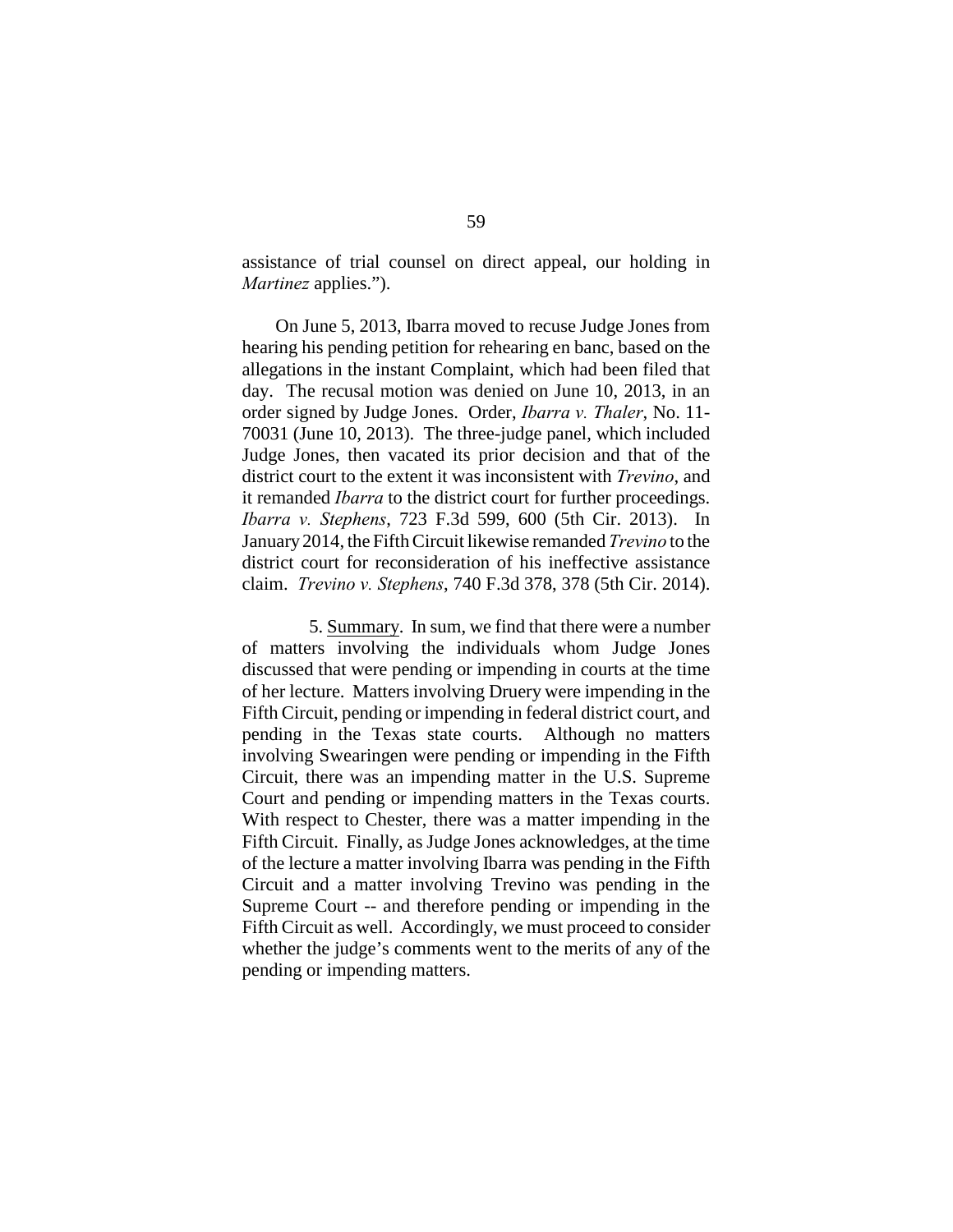### B. "On the Merits"

To violate Canon 3A(6), a judge's comments must be about a pending or impending matter and must be "on the merits" of such a matter. Judge Jones does not believe that she discussed the merits of any pending case: "With respect to . . . [the] cases that had been decided in our court, . . . I related the facts of the crimes underlying the convictions and . . . described the disposition of issues raised like *Atkins*." Jones Recollections 23. "Knowing the nature of these" cases, she said, "explains the public's usual desire that the death penalty be maintained in law." *Id.* at 6. According to Mr. Bookman, Judge Jones introduced the cases by saying that they "illustrated the morality of state-authorized executions." Bookman Aff. ¶ 10; *see, e.g.*, Student C Aff. ¶ 8.

Canon 3 does not define "on the merits." The opinion that most directly addresses the question is *United States v. Microsoft Corp.*, in which this circuit held that a judge's public comments violated Canon 3A(6) because they "disclosed his views on the factual and legal matters at the heart of the case. His opinions about the credibility of witnesses, the validity of legal theories, the culpability of the defendant, the choice of remedy, and so forth all dealt with the merits of the action." 253 F.3d at 112. But *Microsoft* is only minimally illuminating, both because the judge's comments in that case were far over any line that could reasonably be drawn, *see, e.g.*, *id.* at 109, and because the judge made his comments to reporters long before he entered final judgment in the case, *id.* at 108.

As we discuss in this subpart, this case largely (although not entirely) involves a judge's descriptions of the facts and dispositions of previously published judicial decisions in which she participated. Although such descriptions might technically be said to describe the "merits" of those opinions, courts have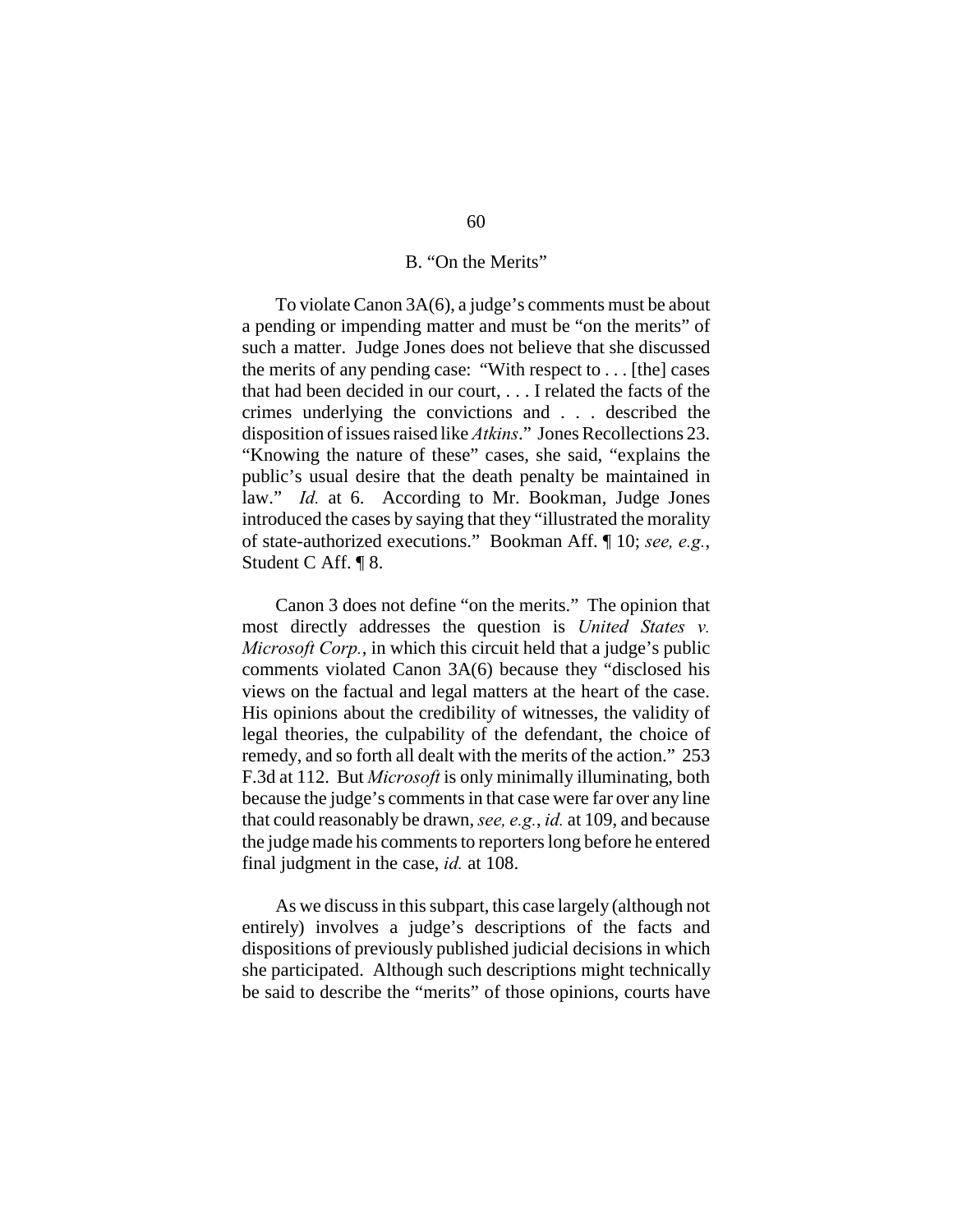generally not found impropriety in a judge's reiteration of statements that the judge previously made in court. *See, e.g.*, *Ciavarella*, 716 F.3d at 719, 722-23; *United States v. Barry*, 961 F.2d 260, 264-65 (D.C. Cir. 1992); *United States v. Yonkers Bd. of Educ.*, 946 F.2d 180, 184-85 (2d Cir. 1991); *see also infra* Part VI.D.

1. Druery and Swearingen. Although the attendees at the lecture generally recalled that Judge Jones discussed the facts of various cases at length, they rarely recalled the specifics of those facts. *See* Student B Aff. ¶ 11 (stating that he does "not recall the names of any of these cases nor . . . any of the facts"); Student C Aff. ¶ 8 (same); Student D Aff. ¶ 8 ("I do not recall the specific facts of these cases."); Student E Aff. ¶ 6 (same); Student F Aff.  $\P$  7 (same). This is particularly so with respect to the Druery and Swearingen cases. The Complaint contains no description of what Judge Jones said about those cases at all. Mr. Bookman's affidavit mentions Druery by name and contains a paragraph that may have been intended to describe what Judge Jones said about that case (although the description diverges from the facts of the case in some respects). *See* Bookman Aff. ¶ 13. No other affiant mentions either Druery or facts that appear to fit that case. And no affiant, including Mr. Bookman, mentions any recitation of facts by Judge Jones that even appears to be a reference to Swearingen's case.

More important, there is no evidence that Judge Jones addressed the matters involving those two defendants that were pending or impending in various courts, whether with respect to the merits or otherwise. As noted in Part VI.A, matters involving Druery were pending or impending in federal district court (and, as a consequence, impending in the Fifth Circuit), and pending in the Texas state courts. The matters in federal district court involved various subjects, including Druery's personal health and an unspecified claim of evidentiary error at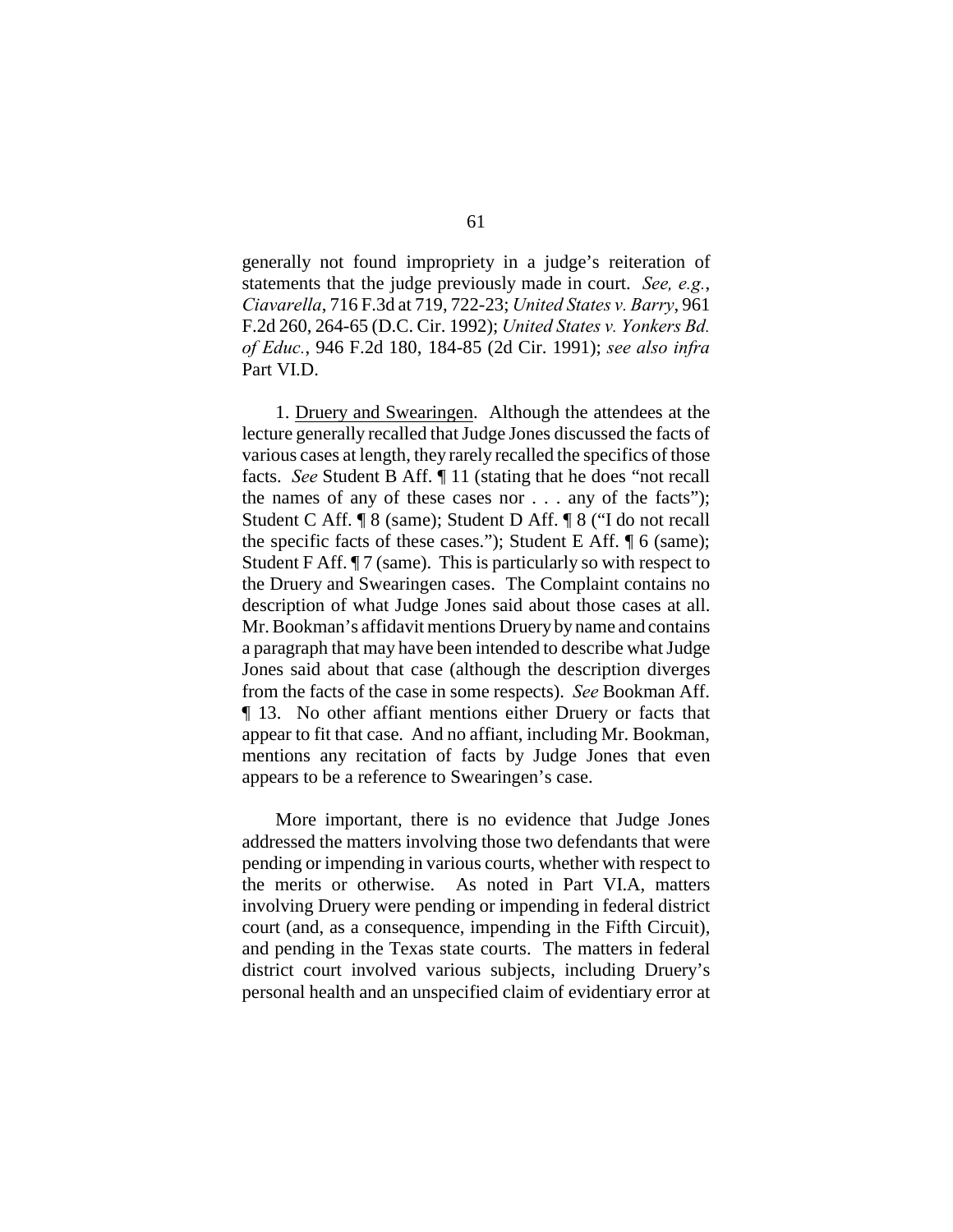his trial. The matters in the Texas state courts involved his competency to be executed. *See Druery v. State*, 412 S.W.3d 523, 542 (Tex. Crim. App. 2013). Similarly, Swearingen had an impending matter in the U.S. Supreme Court **--** and consequently pending or impending matters in the Texas courts -- that ultimately raised due process claims based on allegations of actual innocence and the state's solicitation of false trial testimony concerning forensic evidence. *See* Petition for Writ of Certiorari, *Swearingen v. Texas* (No. 12-1114), 2013 WL 1083866 (filed March 12, 2013). There is no allegation that Judge Jones discussed any of these matters.

2. Chester. According to Mr. Bookman, Judge Jones related the facts of Chester's case, Bookman Aff. ¶ 14, and told the audience "that Chester claimed to be mentally retarded[,] . . . but he still managed to go on a burglary spree," *id.* ¶ 18. Describing further comments about Chester (which are misattributed to a different case), Bookman said the judge maintained that Chester's efforts to obtain a gun while still in shackles "demonstrated this man was far too canny to be mentally retarded." *Id.* ¶ 15. This description generally matches Judge Jones' own description of what she told the law school audience about the *Chester* case, *see* Jones Recollections 8-9, as well as a point she made elsewhere in her remarks, *see id.* at 15; *see also* Student Decl. ¶ 12 ("Judge Jones argued that the very nature of the defendant's crimes comprised evidence that the defendant was not mentally retarded"); Special Counsel Report 24 & nn.121-24 (describing similar interviews with other witnesses). It also matches what the judge wrote in her published opinion in the *Chester* case.<sup>26</sup>

<sup>&</sup>lt;sup>26</sup>See Chester v. Thaler, 666 F.3d 340, 350 (5th Cir. 2011) ("[Chester] masterminded a sophisticated break-in and dealt with a crisis as it developed. Nothing about this crime suggests Petitioner had difficulties 'process[ing] information' or 'engag[ing] in logical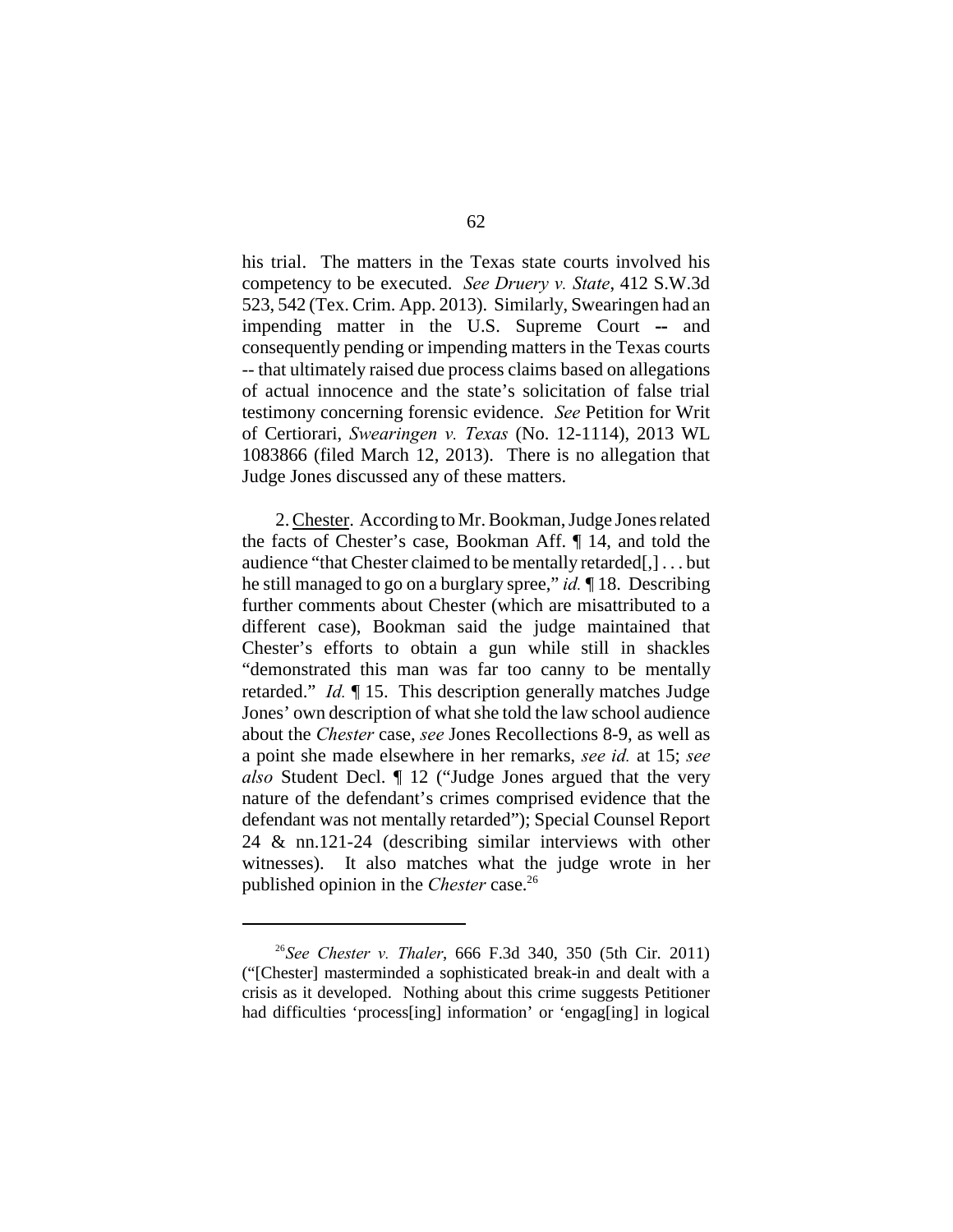Judge Jones states that, with respect to her discussion of *Chester*, she only "related the facts of the crimes underlying the convictions" and "described the disposition of issues raised like *Atkins*." Jones Recollections 23. But it is difficult to distinguish between merely relating, and commenting upon, the merits of an impending matter. Here, the matter that was impending -- that is, the matter as to which "there [was] reason to believe a [motion] may be filed," *Microsoft*, 253 F.3d at 112 -- was a motion for a stay of execution. And the issue that the defendant was likely to attempt to raise again was a reconsideration of the Fifth Circuit's earlier *Atkins* determination. Nonetheless, because the point Judge Jones was making hewed so closely to what she said in her *Chester* opinion, *see supra* note 26, it is hard to determine that she was discussing the "merits" of an impending case rather than reciting the "disposition" of an earlier version of the same case. In any event, as we explain below, even if it were the former, that discussion would fall within the "scholarly presentations" exception to Canon 3A(6).

3. Ibarra and Trevino. Mr. Bookman's affidavit alleges that Judge Jones described a defendant, whom he "believe[s] she said . . . was Ibarra," as a Mexican national "who was claiming to be mentally retarded but who had been able to plan a way to get into a young woman's house" where "there had been some young children around" and "where he raped and killed her." Bookman Aff. ¶ 17. The recollections of the other affiants are considerably vaguer. *See* Student B Aff. ¶ 16. Judge Jones states that,"[w]ith respect to *Ibarra*," she again only "related the facts of the crimes underlying the convictions" and "described the disposition of issues raised like *Atkins*." Jones Recollections 23. She says that she "simply told the audience about the issue.

reasoning.""); *id.* (holding that Chester, who "did not act on an impulse, but rather 'pursu[ed] a premeditated plan,'" did not have "diminished mental capacity").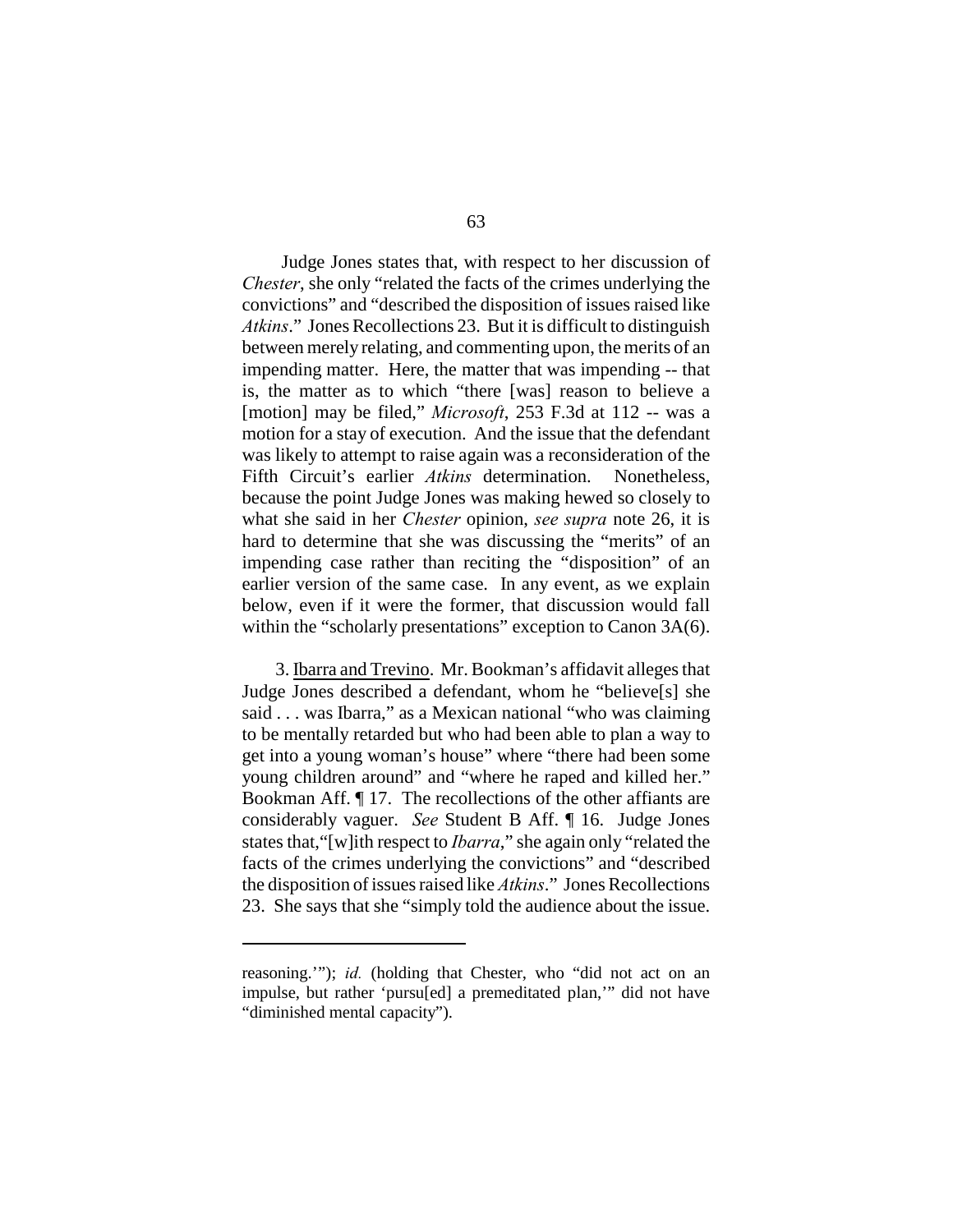I also mentioned that Ibarra had raised a question about the failure of local law enforcement to inform him of his right to consult with the Mexican consul, but again, this was a report of what he alleged and what our panel unanimously decided, not a 'comment' on the merits." *Id.* at 22-23.

As noted in Part VI.A.4, the matter involving Ibarra that was pending at the time of the lecture was Ibarra's petition for reconsideration en banc of the panel's rejection of his challenges to the district court's denial of habeas relief. The sole issue raised by that petition was a challenge to the panel's determination that Ibarra's ineffective assistance claim had been procedurally defaulted, and that *Martinez* did not permit Ibarra to avoid the default because it did not extend to cases pending in Texas. *See* Petition for Rehearing En Banc, *Ibarra v. Thaler*, 691 F.3d 677 (5th Cir. 2012) (No. 11-70031). No one contends that Judge Jones' comments about *Ibarra* addressed that issue, whether with respect to the merits or otherwise.

Judge Jones does acknowledge, however, that she also discussed a case that was then pending in the Supreme Court, *Trevino v. Thaler*. Jones Recollections 15-16. Although she did not discuss the facts of the case, Jones Hr'g Tr. 26, she did tell the audience that the Supreme Court had granted certiorari in *Trevino* to review the Fifth Circuit's holding that "*Martinez* did not apply to Texas's different procedures." Jones Recollections 16; Jones Hr'g Tr. 26. And that was the matter that was pending with respect to both *Ibarra* (in his Fifth Circuit en banc petition) and *Trevino* (in his Supreme Court case).

Judge Jones states that she did not express an opinion on the merits of the *Martinez* question pending in *Ibarra* or *Trevino*, saying that she "simply told the audience about the issue." Jones Recollections 22-23. She acknowledges, however, that she "prophesied that if the Court extends *Martinez*, it may be on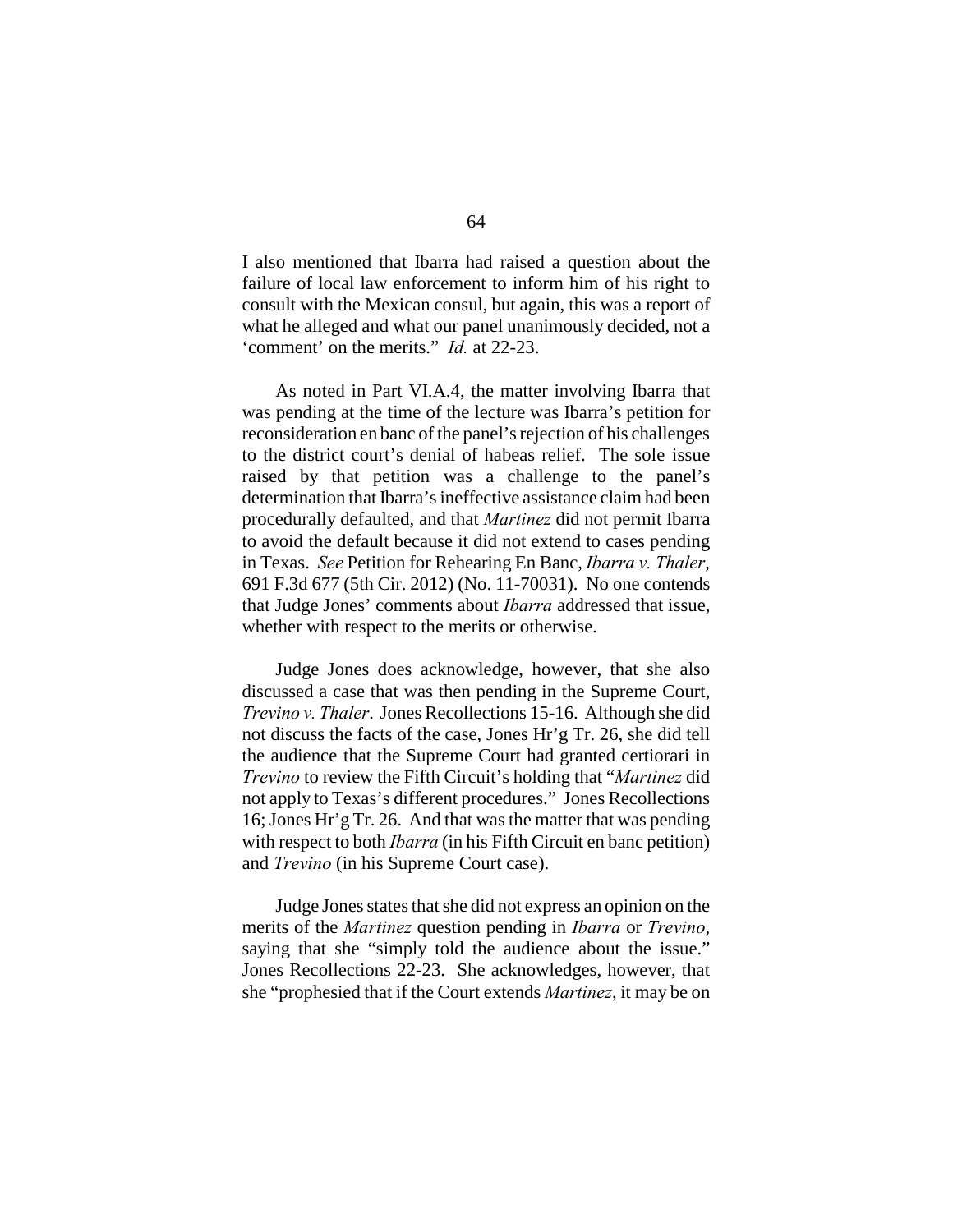a path to guaranteeing court-appointed counsel in habeas cases, *which would be a dramatic and costly departure from historical practice*." *Id.* at 16 (emphasis added). The italicized phrase could be read, not merely as a recitation of the pending issue, but as a comment on its merits. We need not resolve that question, however, because as we discuss below, the judge's discussion of this issue also falls within the "scholarly presentations" exception to the prohibition on public comment.

## C. The "Scholarly Presentations" Exception

Even if a judge's comments concern the merits of pending or impending matters, the Code of Conduct provides that the "prohibition on public comment on the merits does not extend to . . . scholarly presentations made for purposes of legal education." Canon 3A(6).

The Code does not define the terms "scholarly presentations" or "legal education," but advisory opinions of the Committee on Codes of Conduct shed some light on their meaning. Advisory Opinion 105 notes that speaking to students is "specifically encourage[d]" under Canon 4 because "judges are 'in a unique position to contribute' to programs dedicated to improving the law and promoting public understanding of the legal system." Comm. on Codes of Conduct, Advisory Op. No. 105, at 1 (2010). By contrast, the same advisory opinion notes that participation in private law-related training programs -- in which entities seek to train their own employees, clients or associates -- are likely to be problematic. *Id.* at 2-4. Advisory Opinion 67 makes a similar distinction, for purposes of a judge attending educational seminars, between events sponsored by "an accredited institution of higher learning," which "usually raise[] fewer concerns than sponsorship by other entities," and events sponsored by "a business corporation, law firm, attorney, other for-profit entity or a non-profit organization not described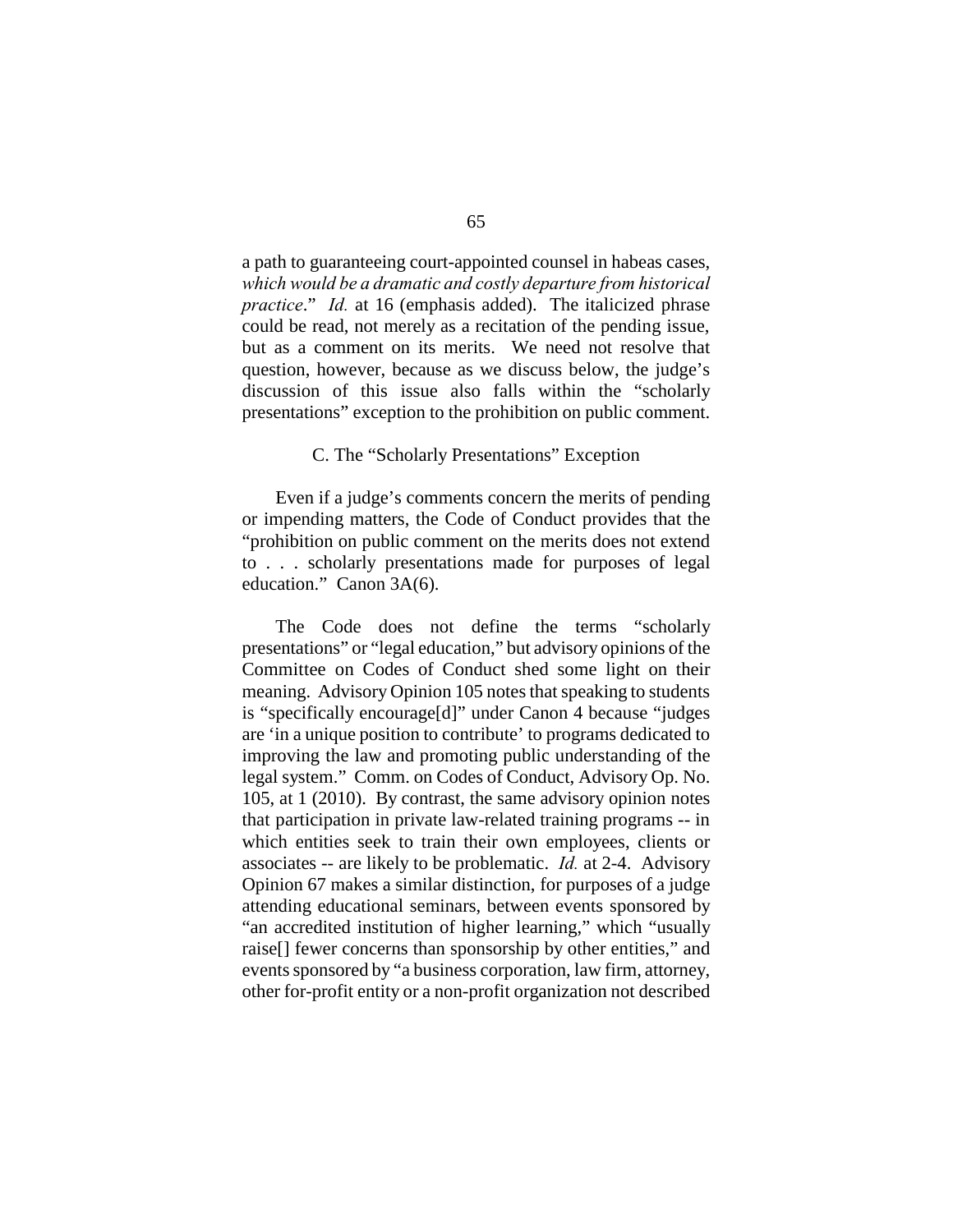above," which "should be carefully examined by the invited judge." Comm. on Codes of Conduct, Advisory Op. No. 67, at 2 (2009); *see* Comm. on Codes of Conduct, Advisory Op. No. 87, at 1, 4-6 (2010) (same regarding participation in continuing legal education programs).

In light of these opinions and the text of the canon, we conclude that a public lecture like the one Judge Jones gave at the University of Pennsylvania -- on a legal topic at an accredited law school -- falls within Canon 3A(6)'s "scholarly presentations" exception. As Mr. Bookman himself ultimately acknowledged, defining "scholarly" is difficult, and "if you defined [scholarly] broadly, it was in a law school; it referenced cases; . . . it referenced scholarly issues that are important to anybody that studies this subject." Bookman Hr'g Tr. 12.

Mr. Bookman was nonetheless "loath to describe this as a scholarly presentation," principally because it was "one-sided" and "[t]here was no attempt at neutrality." *Id.* at 9. In particular, he thought that Judge Jones did not take seriously "the idea of evolving standards of decency" in evaluating various questions regarding the constitutionality of the death penalty. *Id.* at 10. To take the second point first, it is plain that many judges and many academicians vigorously dispute the question of whether it is appropriate to consider evolving standards of decency in making determinations under the Eighth Amendment.<sup>27</sup>

 $^{27}$ Compare, e.g., Roper v. Simmons, 543 U.S. 551, 560-61 (Kennedy, J.) (stating that the Court must consider "'the evolving standards of decency that mark the progress of a maturing society' to determine which punishments are so disproportionate as to be cruel and unusual" (quoting *Trop v. Dulles*, 356 U.S. 86, 100-01 (1958))); *Woodson v. North Carolina*, 428 U.S. 280, 293 (1976) (Stewart, J.) (considering "evolving standards of decency"), *with Roper*, 543 U.S.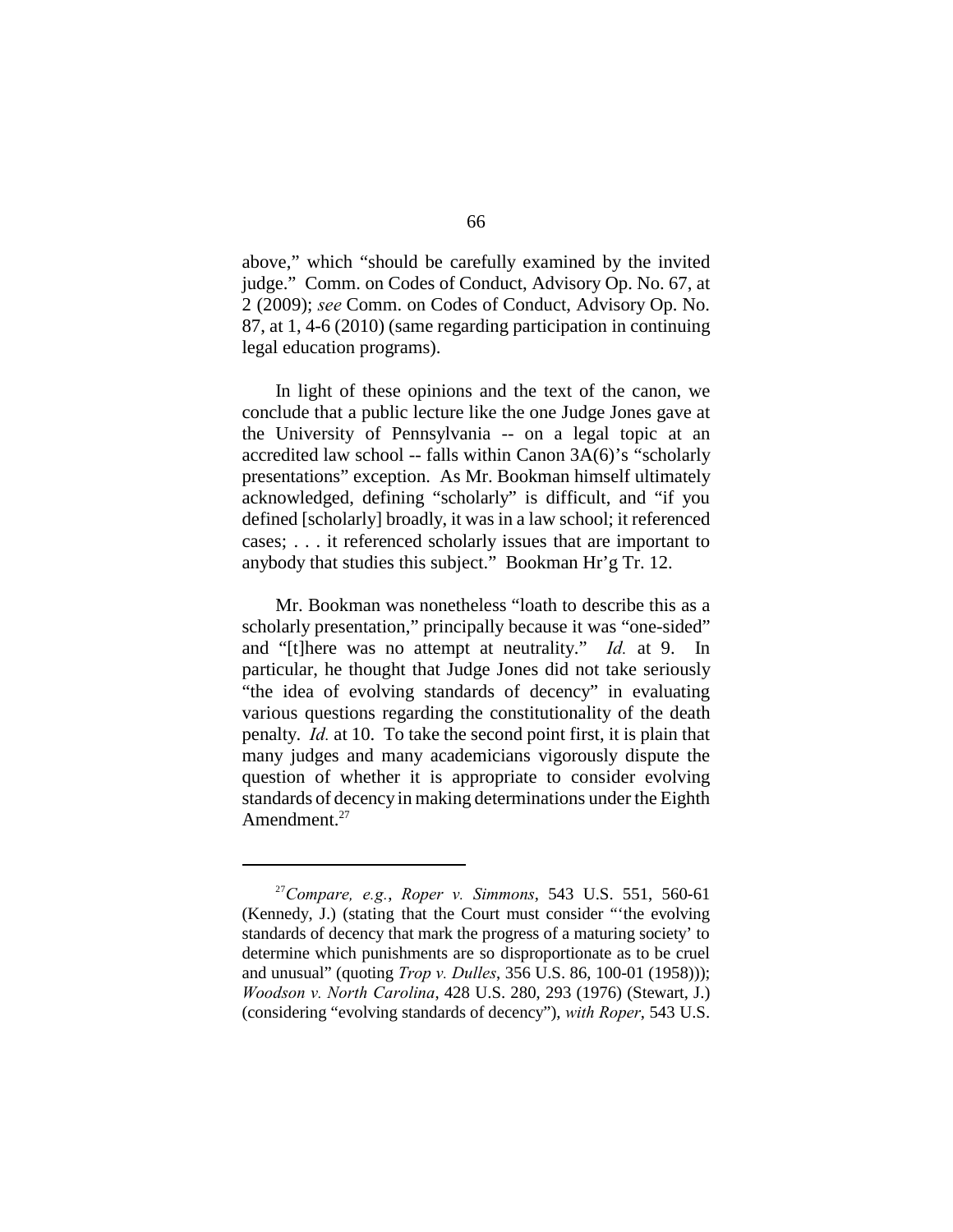Nor can judicial councils insist that lectures and law review articles be "neutral" to be regarded as "scholarly" under Canon 3(A)6's exception. The dictionary defines "scholarly" as "a characteristic of scholarship," which is in turn defined as, inter alia, "knowledge resulting from study or research in a field," WEBSTER'S IINEW COLLEGE DICTIONARY 988 (1999). There is no doubt that Judge Jones' lecture derived from her own study and research of death penalty cases.

This is not to say that the members of this Special Committee disagree that, to be regarded as "scholarly" in some sense, lectures should present both sides of an argument objectively. But to adopt a neutrality requirement would exclude, for better or for worse, much of what goes on in today's law schools and law reviews from the protection of Canon 3A(6)'s exception. *See also Republican Party of Minn. v. White*, 536 U.S. 765, 779 (2002) (noting, with approval, that "judges often state their views on disputed legal issues outside the context of adjudication -- in classes that they conduct, and in

at 608 (2005) (Scalia, J., dissenting) (arguing that the Court's consideration of "modern 'standards of decency" is "mistaken"); *McGautha v. California*, 402 U.S. 183, 226 (1971) (Black, J., concurring) (rejecting the proposition, in the Eighth Amendment context, that the Supreme "Court should amend the Constitution by interpretation to keep it abreast of modern ideas"); *compare also, e.g.*, Arthur J. Goldberg & Alan M. Dershowitz, *Declaring the Death Penalty Unconstitutional*, 83 HARV. L. REV. 1773, 1781-83 (1970) (arguing that, in considering the constitutionality of the death penalty, the Supreme Court must consider the "enlightened standards" of a public fully informed of "contemporary human knowledge"), *with* RAOUL BERGER, DEATH PENALTIES: THE SUPREME COURT'S OBSTACLE COURSE 41-43 (1982) (arguing that the Supreme Court had made a "mistake" in failing to recognize that the relevant time frame for determining unusualness was the year in which the Eighth Amendment was adopted).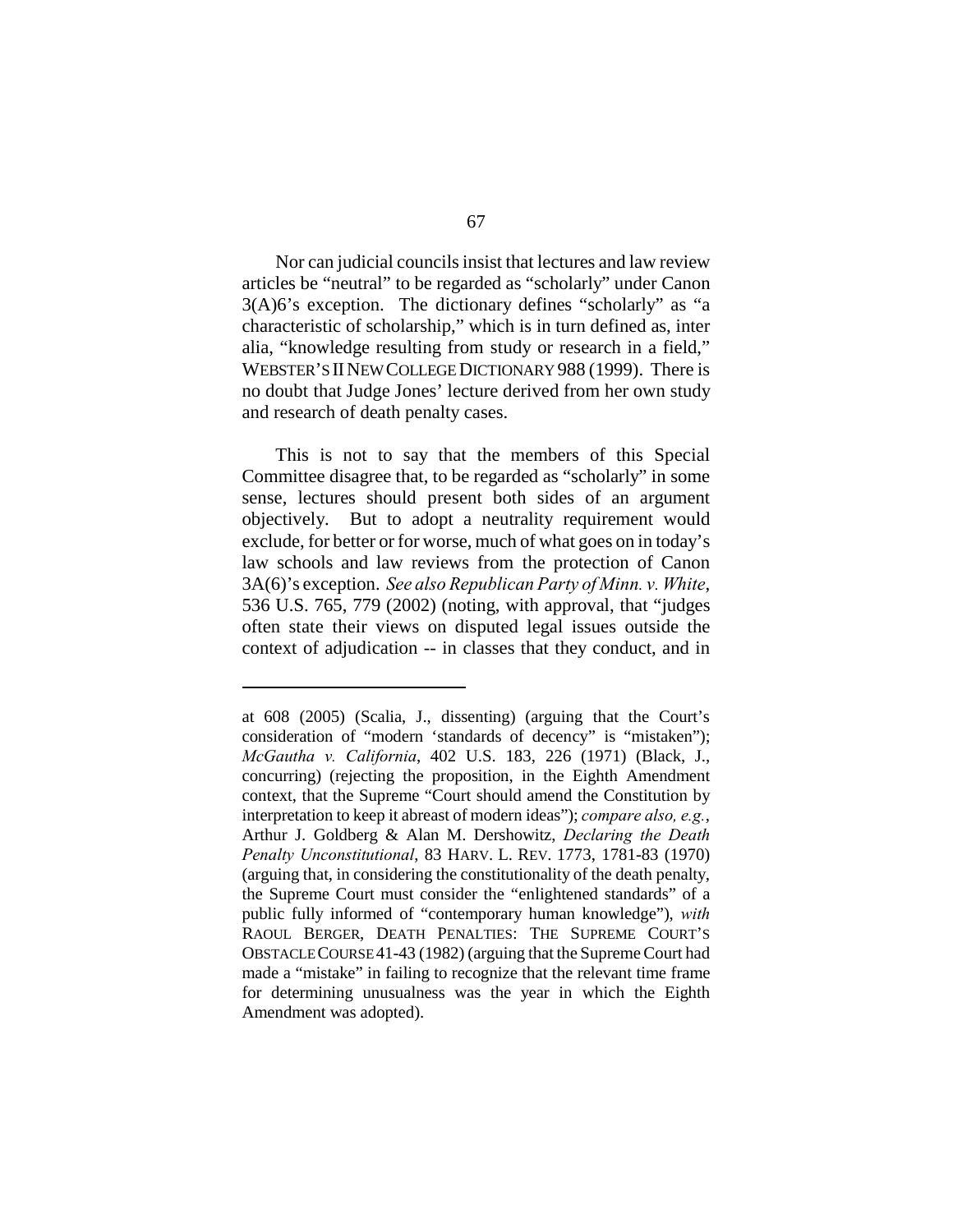books and speeches"). Indeed, such a requirement could contradict the Code's "encourage[ment]" of judges "to contribute to the law, the legal system, and the administration of justice, including *revising* substantive . . . law and *improving* criminal . . . justice." Canon 4, cmt (emphasis added). To "revise" and "improve" the law may well require taking a position that cannot be regarded as "neutral." We do not believe that the drafters of Canon 3A(6) intended to circumscribe the reach of the Canon's exception so narrowly as to undercut the encouragement they offered judges in Canon 4.

Accordingly, we conclude that, to the extent Judge Jones' discussion extended to the merits of pending or impending matters, that discussion came within the "scholarly presentations" exception and did not violate Canon 3A(6).

# D. "Public Confidence in the Judiciary's Integrity and Impartiality"

One final issue regarding Judge Jones' discussion of individual cases remains to be addressed. Notwithstanding that her lecture qualifies as a "scholarly presentation," and that therefore her comments regarding individual cases do not violate Canon 3A(6), those comments could still run afoul of Canon 2A and/or the Judicial-Conduct Rules. Canon 2A provides that a judge "should act at all times in a manner that promotes public confidence in the integrity and impartiality of the judiciary." Canon 2A. The Judicial-Conduct Rules define "cognizable misconduct" as, inter alia, "conduct occurring outside the performance of official duties if the conduct might have a prejudicial effect on the administration of the business of the courts, including a substantial and widespread lowering of public confidence in the courts among reasonable people." Judicial-Conduct Rule 3(h)(2).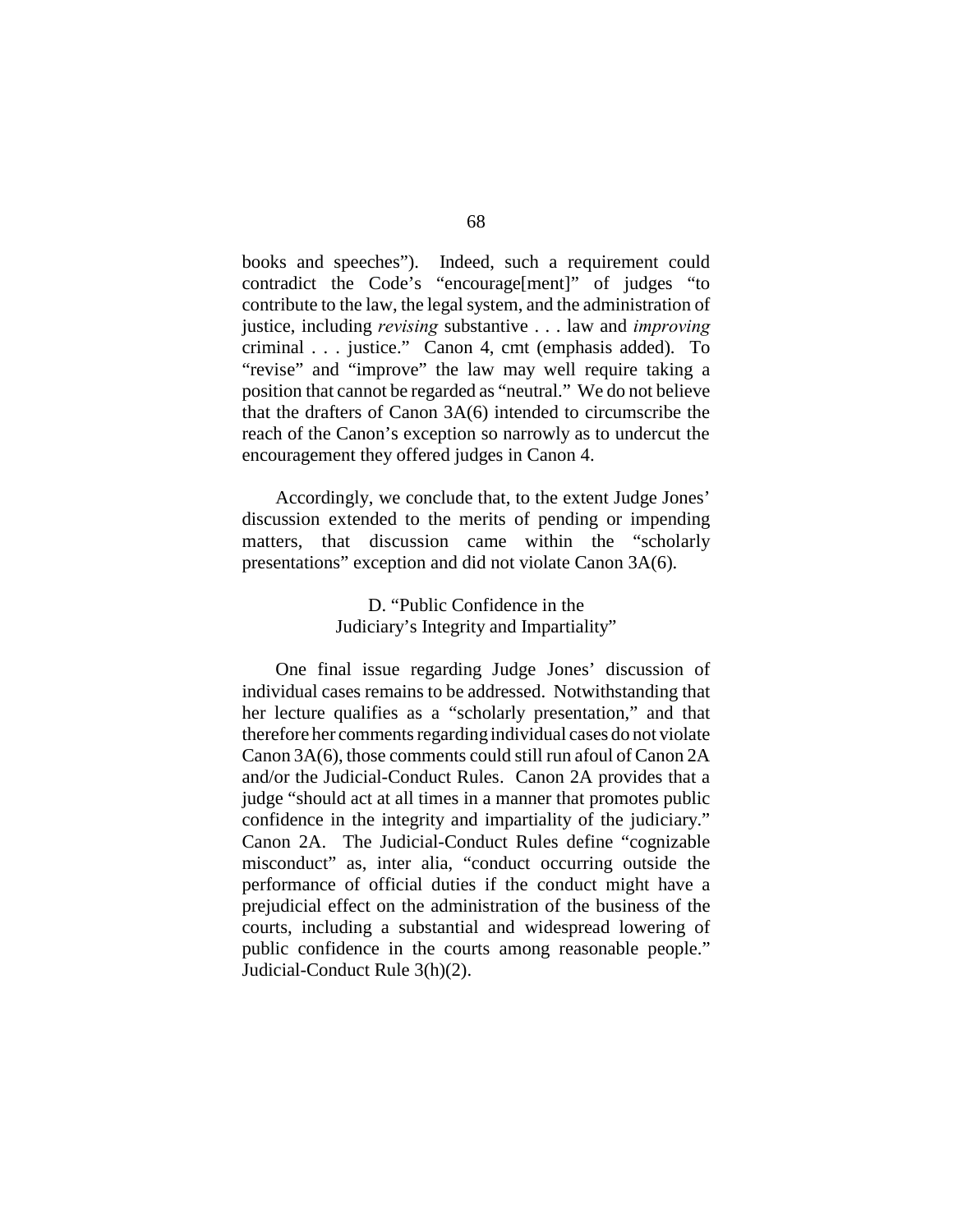Particularly relevant here is the commentary to Canon 3A(6), which provides that, where "public comment involves a case from the judge's own court, the judge should take particular care so that the comment does not denigrate public confidence in the judiciary's integrity and impartiality, which would violate Canon 2A." Canon 3A(6), cmt.; *see* Comm. on Codes of Conduct, Advisory Opinion No. 55 (2009). Similarly, although Canon 4 authorizes judges to "speak, write, lecture, and teach" on "law-related subjects," it also warns that a judge should not do so where such activity "would reflect adversely on the judge's impartiality." Canon 4; *see* Comm. on Codes of Conduct, Advisory Opinion No. 55 (2009); Comm. on Codes of Conduct, Advisory Opinion No. 93 (2009).

The key to our analysis of this issue is that, with the exception of *Trevino*, Judge Jones authored or was on the panel of all the cases about which she spoke. As we have discussed above, few witnesses recall specifics of her descriptions of individual cases, but to the extent that we can reconstruct them, the descriptions appear largely to repeat descriptions contained in the published decisions. (There is no indication that Judge Jones described the facts of *Trevino* at all.) The case law, albeit in the context of recusal rather than misconduct, $28$  has not regarded such reiteration as raising a serious problem of judicial partiality. *See Ciavarella*, 716 F.3d at 719 (finding recusal unnecessary where "every [allegedly problematic] statement attributed to [the judge] had in fact been expressed by him in his judicial opinion"); *Barry*, 961 F.2d at 264-65 (holding that recusal was not required where a judge's public remarks while appeal was pending largely repeated comments he had

 $28$ The recusal statute requires "[a]ny justice, judge or magistrate judge of the United States [to] disqualify himself in any proceeding in which his impartiality might reasonably be questioned." 28 U.S.C.  $§$  455(a).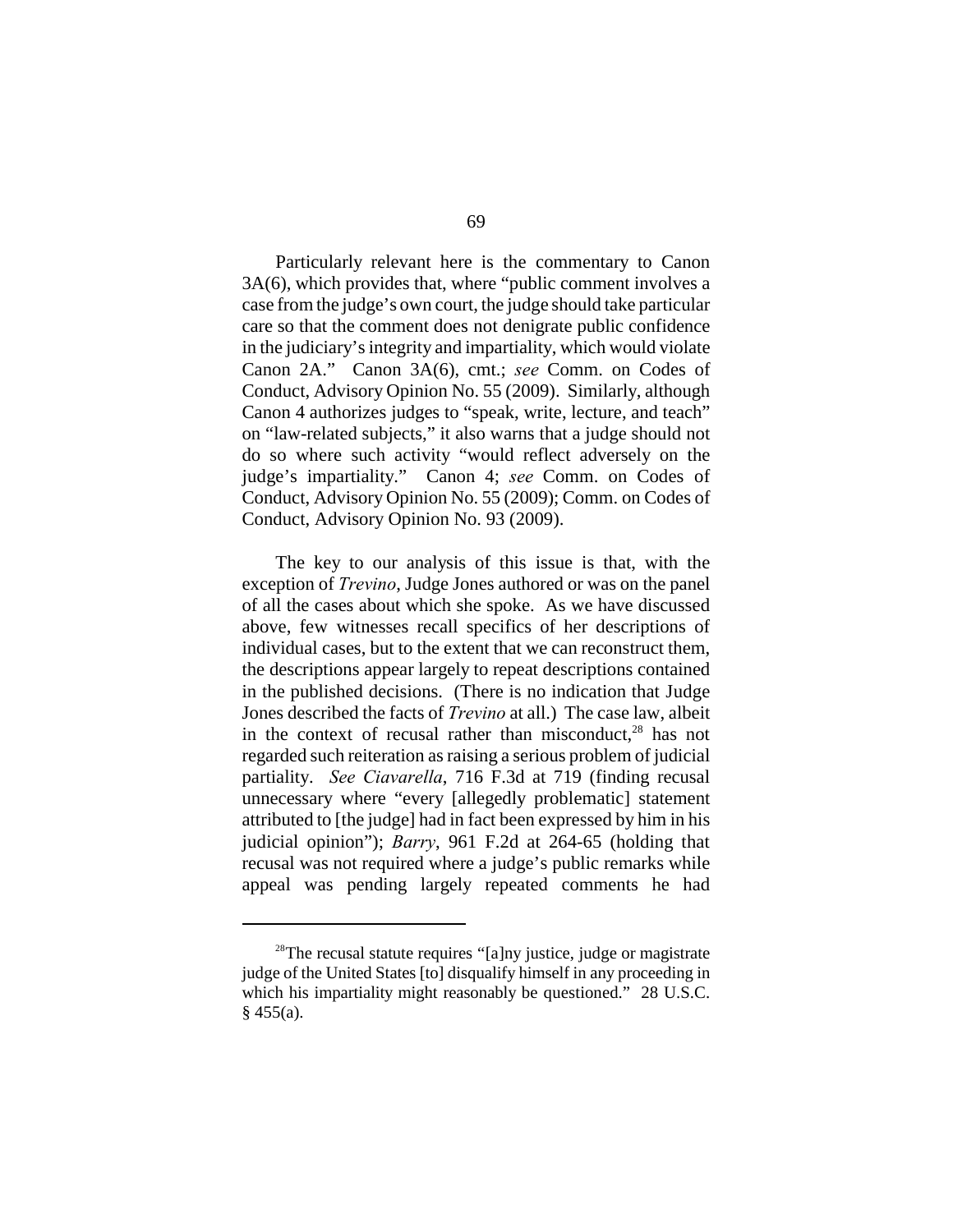previously made in court); *Yonkers Bd. of Educ.*, 946 F.2d at 184-85 (concluding that public statements in which a judge "only restated what he had been saying in open court" did not give rise to "any appearance of partiality").

In addition to giving factual descriptions, Judge Jones at least arguably indicated a view on the legal merits of an impending *Atkins* claim by Chester and on the pending *Martinez* arguments of Ibarra and Trevino. But Judge Jones' position on those issues also had already been expressed in her published judicial opinions. *See Chester v. Thaler*, 666 F.3d at 350 ("Nothing about this crime suggests Petitioner had difficulties 'process[ing] information' or 'engag[ing] in logical reasoning.'" (quoting *Atkins*, 536 U.S. 318)); *Ibarra v. Thaler*, 687 F.3d at 227 ("Ibarra is not entitled to the benefit of *Martinez* for his ineffectiveness claims."). And there is no reason to expect that reiteration of those well-known views in a public forum would either "denigrate public confidence in the judiciary's integrity and impartiality," Canon 3A(6) cmt., or cause "a substantial and widespread lowering of public confidence in the courts among reasonable people," Judicial-Conduct Rule 3(h)(2). Rather, as the Supreme Court held in *Liteky v. United States*, and many courts have since repeated, ordinarily, "opinions formed by [a] judge on the basis of facts introduced or events occurring in the course of current proceedings, or of prior proceedings, do not constitute a basis for a bias or partiality motion." *Liteky*, 510 U.S. at 555; *see, e.g.*, *Ciavarella*, 716 F.3d at 723; *United States v. Allen*, 587 F.3d 246, 252 & n.12 (5th Cir. 2009); *United States v. Voccola*, 99 F.3d 37, 42-43 (1st Cir. 1996); *see also* Comm. on Codes of Conduct, Advisory Opinion No. 66 (2009).

Finally, as we have suggested above, it is possible to read Judge Jones' comment that, if in *Trevino* the Supreme Court "extends *Martinez*, it may be on a path to guaranteeing courtappointed counsel in habeas cases, which would be a dramatic